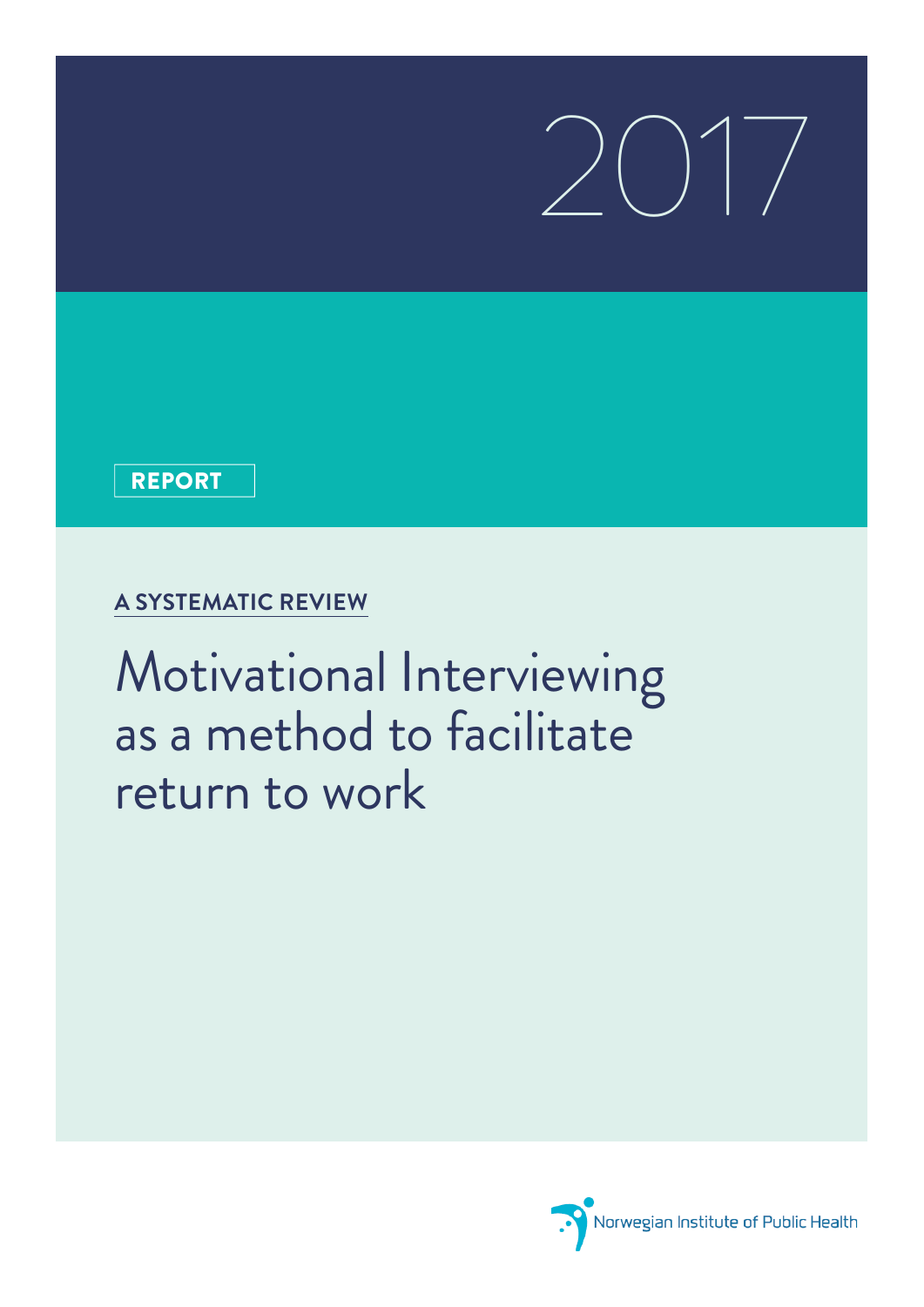| <b>Published by:</b>       | National Institute of Public Health, Division of Health Services      |  |  |  |  |  |
|----------------------------|-----------------------------------------------------------------------|--|--|--|--|--|
| Title                      | Motivational Interviewing as a method to facilitate return to work: a |  |  |  |  |  |
|                            | systematic review                                                     |  |  |  |  |  |
| Norwegian title            | Motiverende Intervju som en metode for å fasilitere tilbakeføring til |  |  |  |  |  |
|                            | arbeid: en systematisk oversikt                                       |  |  |  |  |  |
| Responsible                | Camilla Stoltenberg, director                                         |  |  |  |  |  |
| <b>Authors</b>             | Flodgren GM, (Project leader), researcher, National Institute of      |  |  |  |  |  |
|                            | <b>Public Health</b>                                                  |  |  |  |  |  |
|                            | Berg RC, Unit director, National Institute of Public Health           |  |  |  |  |  |
| <b>ISBN</b>                | 978-82-8082-859-0                                                     |  |  |  |  |  |
| <b>Type of publication</b> | Systematic review (Systematisk oversikt)                              |  |  |  |  |  |
| No. of pages               | 39 (71 including appendices)                                          |  |  |  |  |  |
| <b>Client</b>              | The Norwegian Labour and Welfare Administration (NAV)                 |  |  |  |  |  |
| <b>Subject heading</b>     | Employment, return to work, Motivational Interviewing                 |  |  |  |  |  |
| (MeSH)                     |                                                                       |  |  |  |  |  |
| <b>Citation</b>            | Flodgren GM, Berg RC. Motivational Interviewing as a method to        |  |  |  |  |  |
|                            | facilitate return to work: a systematic review. Report-2017. Oslo:    |  |  |  |  |  |
|                            | National Institute of Public Health, 2017.                            |  |  |  |  |  |

National Institute of Public Health Oslo, September 2017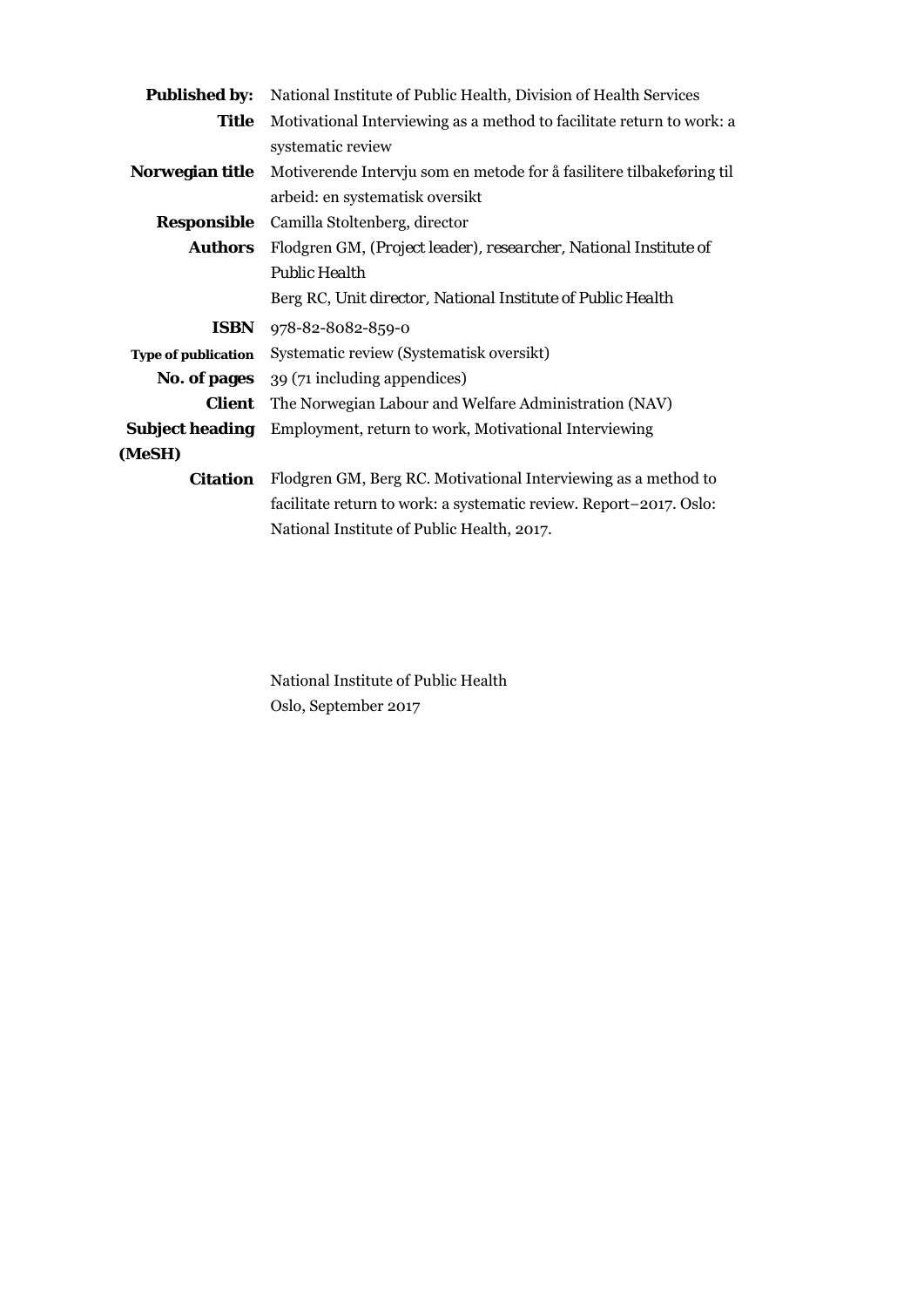# **Key messages**

The Norwegian Labour and Welfare Administration (NAV) strives to include as many people as possible in employment. Motivational Interviewing (MI) is suggested to be a suitable method to achieve this goal. Training in MI is already widespread within NAV, despite the lack of solid research evidence about its effects on employment, wherefore NAV commissioned this systematic review.

We found scarce evidence for the effects of MI as a method to facilitate return to work: only five controlled studies (range 29 to 500 participants) met our inclusion criteria.

All studies targeted people with severe and longlasting conditions (i.e. people with severe mental disorders, disability pensioners, HIVpositive people, and drug-related offenders).

MI was in all studies combined with one or more other interventions, and compared either with the same other intervention, another intervention or no intervention. Due to differences across studies we decided against pooling of the results. Median follow up was 12 months.

#### **Main findings:**

- Results from three of the five studies suggest that using MI to facilitate return to work may lead to more people achieving open employment (low to very low certainty of evidence). The other two studies did not report results for open employment separately. Interpretation of other results was difficult as the study populations constituted a mix of employed and unemployed people.
- Only one study reported on work-hindering behavioural factors (e.g. expectancy to return to work). We could not determine the effect of MI on such factors.

Despite the scarce evidence, the results of this systematic review suggest that MI may be an effective method to facilitate return to work. Further investigation, including populations with less severe conditions is required to verify this potential.

#### **Title:**

Motivational Interviewing as a method to faclititate return to work: a systematic review.

---------------------------------------

#### **Type of publication:**

Systematic review

A review of a clearly formulated question that uses systematic and explicit methods to identify, select, and critically appraise relevant research, and to collect and analyse data from the studies that are included in the review. Statistical methods (meta-analysis) may or may not be used to analyse and summarise the results of the included studies.

#### --------------------------------------- **Doesn't answer everything:**

-No studies evaluating the effects of MI in other contexts than for facilitating return to work -No full cost-evaluation -No recommendations

#### --------------------------------------- **Who is responsible for this publication:**

The Division of Health services within the National Institute of Public Health has completed this review which was commissioned by the Norwegian Labour and Welfare Administration (NAV)

#### --------------------------------------- **When were the literature searched:**

---------------------------------------

Last search for studies: November 2016.

#### **Peer review:**

Ira Malmberg-Heimonen, professor, Faculty for the Social Sciences, Oslo and Akershus University College of Applied Sciences (HIOA);

Liv Heide Magnussen, professor, Institute for ergo/fysio/radio, University of Bergen

Anne-Grete Tøge, researcher, Centre for welfare and Labour research, HIOA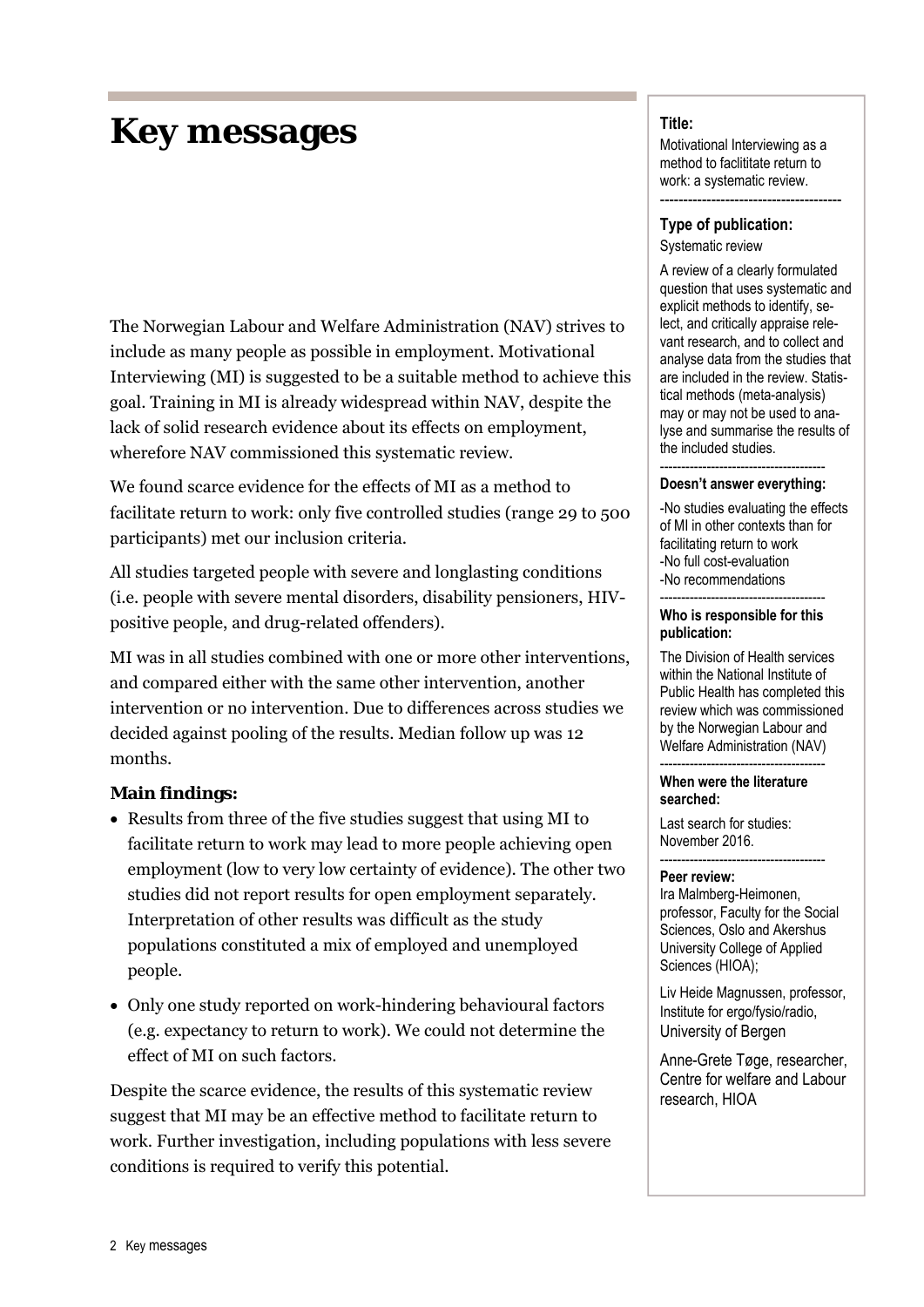## **Executive summary**

#### **Background**

One of the main objectives for the Norwegian Labour and Welfare Administration (NAV) is an inclusive job market with as many people as possible in employment. NAV's Guidance Platform points explicitly to Motivational Interviewing (MI) as a suitable method to achieve this goal. In Norway, training in MI is already widespread within NAV, despite the lack of solid research evidence about its effects on employment.

#### **Objective**

The overall objective of this project was to summarise the research on the effects of Motivational Interviewing as a method to facilitate return to work for people who for various reasons are not working. We aimed to answer the following questions:

- 1. What is the documented effect of Motivational Interviewing as a method to facilitate return to open paid employment (alternatively to remain in work) for people who are not working?
- 2. What is the documented effect of Motivational Interviewing as a method to help people who are not working overcoming work-hindering factors (e.g. low work-motivation, low self-efficacy or work-readiness etc)?

#### **Method**

We conducted a systematic review in accordance with the handbook of the Division of Health Services within the National Institute of Public Health. We searched for primary studies in ten electronic databases up to November 2016. Two people independently screened all titles, and thereafter assessed the full texts of possible eligible studies. One review author extracted data onto a standardised data extraction form, and a second review author checked the correctness of the extracted data. Two authors independently assessed the quality of the included studies using the Cochrane risk of bias tool and the certainty of the included evidence using the GRADE tool (Grading of Recommendations Assessment, Development and Evaluation).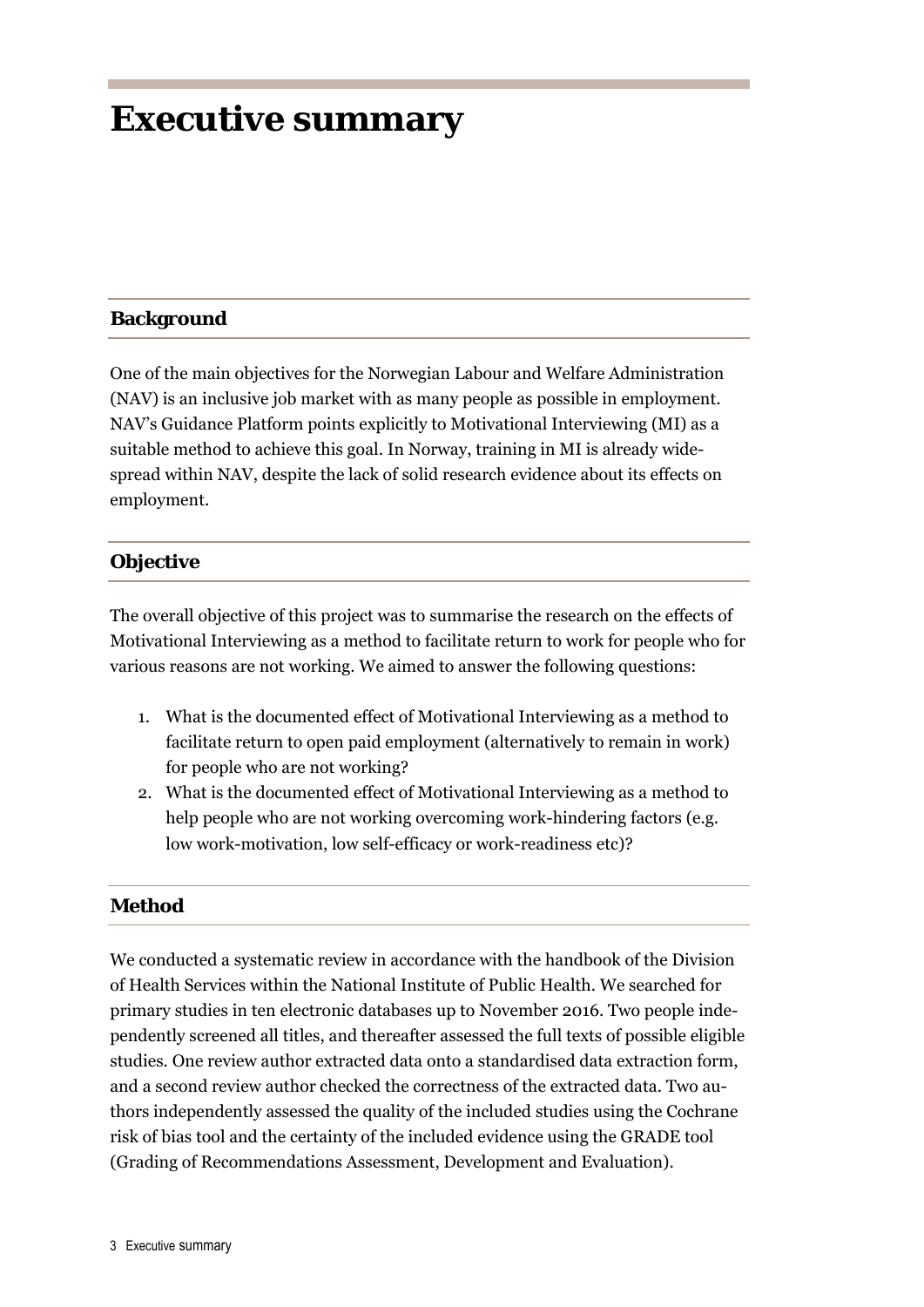#### **Results**

We found five controlled studies (range 29 to 500 participants) that evaluated the effects of MI as a method to facilitate return to work for people who for different reasons are not working. The studies were conducted in England, Australia, the USA (2 studies), and Norway.

Two of the studies reported effects of MI on open paid employment, and one study reported the effects of MI on the composite measure 'having returned to work or being in the process of returning to work' (i.e. being at work training or attending an educational course). One study reported no numerical data for open employment, and one reported work status and days in open employment. Only one of the studies reported effects on work-hindering (behavioural) outcomes.

One study showed that MI delivered with individual placement support (IPS) possibly lead to more people with psychosis achieving open paid employment as compared to IPS only (Risk Ratio [RR]: 2.35 [95% CI 1.31 to 4.19]; low certainty of evidence).

It is uncertain whether MI plus an information pack, delivered to people with severe psychiatric conditions, leads to increased open paid employment compared with the mailed information pack only (one study; RR: 7.33 [95% CI 1.04 to 51.67]; very low certainty of evidence).

It is uncertain whether MI delivered as part of a brief vocational intervention to disability pensioners with back pain, leads to increased 'paid employment or being in a process of returning to work' rate than control (one study; RR: 1.96 [95% CI 0.73 to 5.26]; very low certainty of evidence). The same study reported similar work capacity, perceived disability, and fear-avoidance behaviour in both groups.

It is uncertain whether MI, skills building and job related skills training delivered to HIV-positive people receiving disability payment, of which some were employed (32%) and some unemployed, leads to improved employment related outcomes as compared to community referral. The effect on a mean summed score of open employment, volunteer work, job training and job seeking, was inconsistent, with better scores in the intervention group at 18 months but not at 6, 12 or 24 months followup (no numerical data provided). Open employment was not reported separately.

It is uncertain whether MI delivered as part of a tailored vocational intervention alongside a drug court program to a mixed group of employed (53.6%) and unemployed drug-involved offenders, leads to more people achieving open legal employment than drug court only: around 30% of participants in both groups who were unemployed at baseline had achieved employment at follow up. The intervention may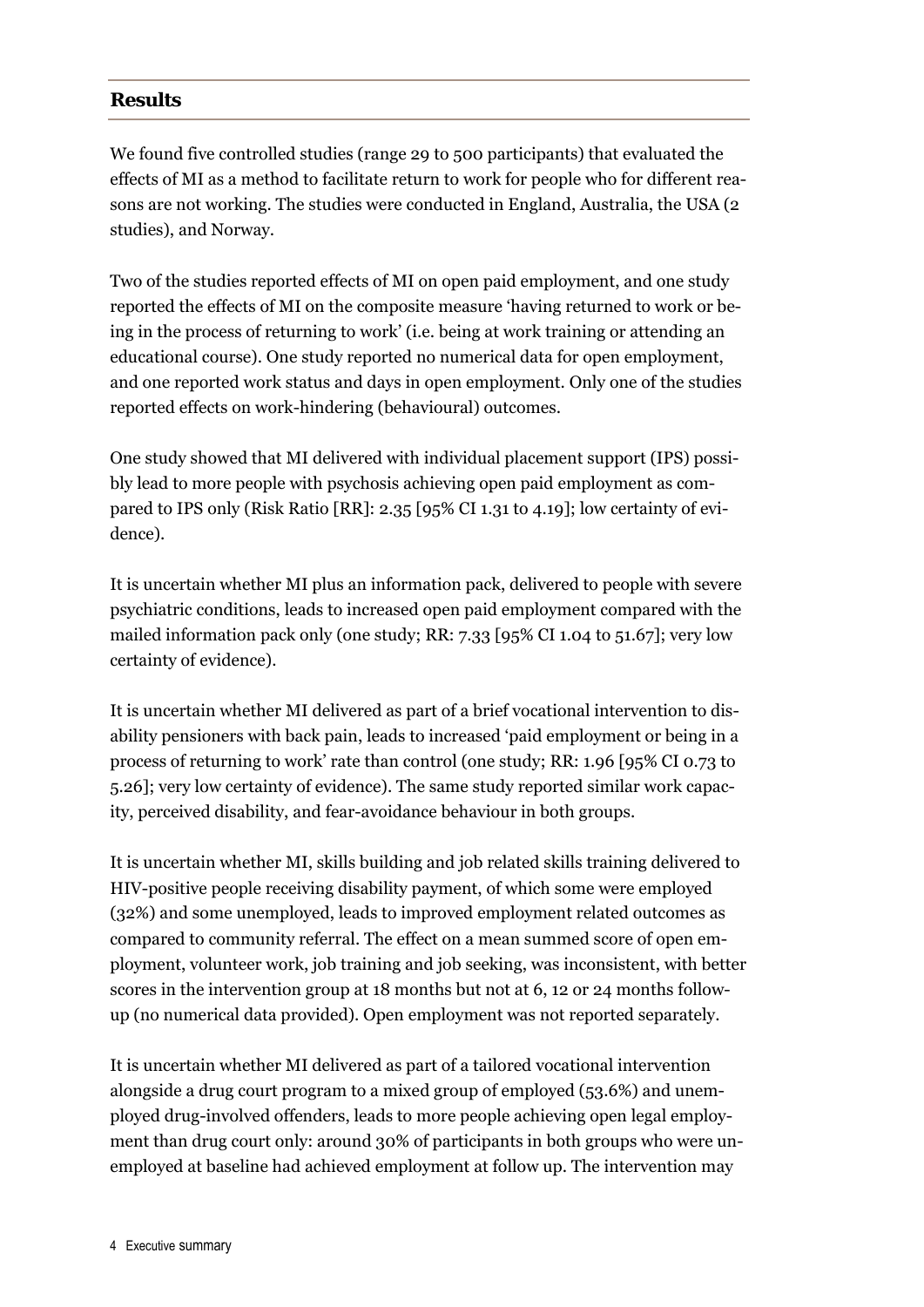lead to slightly more days of legal employment during the last 12 months (low certainty of evidence).

We found no studies that evaluated MI as a method to facilitate return to work for people who were unemployed, on sick-leave, or people receiving other types of benefits or work assessment allowance. Nor did we find any studies in which MI was used to support individuals on part-time sick leave to remain in work.

#### **Discussion**

We included five studies in this systematic review, of which four were relatively small. Differences across studies prevented us from pooling of the results. The results, which are based on low to very low certainty of evidence, should be interpreted with caution.

In all five studies, MI targeted people with severe long-term conditions only: people with psychiatric conditions, disability pensioners with HIV or back pain, and druginvolved offenders. It may not be possible to generalise the results of this review to people with less severe conditions, or with shorter work absences.

Surprisingly, only one of the included studies reported effects of MI on work-hindering behavioural factors (work capacity, perceived disability, fear avoidance behaviour); and no study reported on self-efficacy, work-motivation, 'work-readiness', anxiety, depression or sleeping problems.

#### **Conclusion**

There is scarce evidence for the effect of MI as a method to facilitate return to work. This is especially true for people with less serious conditions and shorter work absences.

The results of this review indicate that MI may be a useful method to facilitate return to work. As the certainty of the included evidence is low to very low, we need more evidence from large well-conducted trials to verify this.

Future studies should preferably include behavioural outcomes, and also evaluate the effects of MI targeted at people with less severe conditions.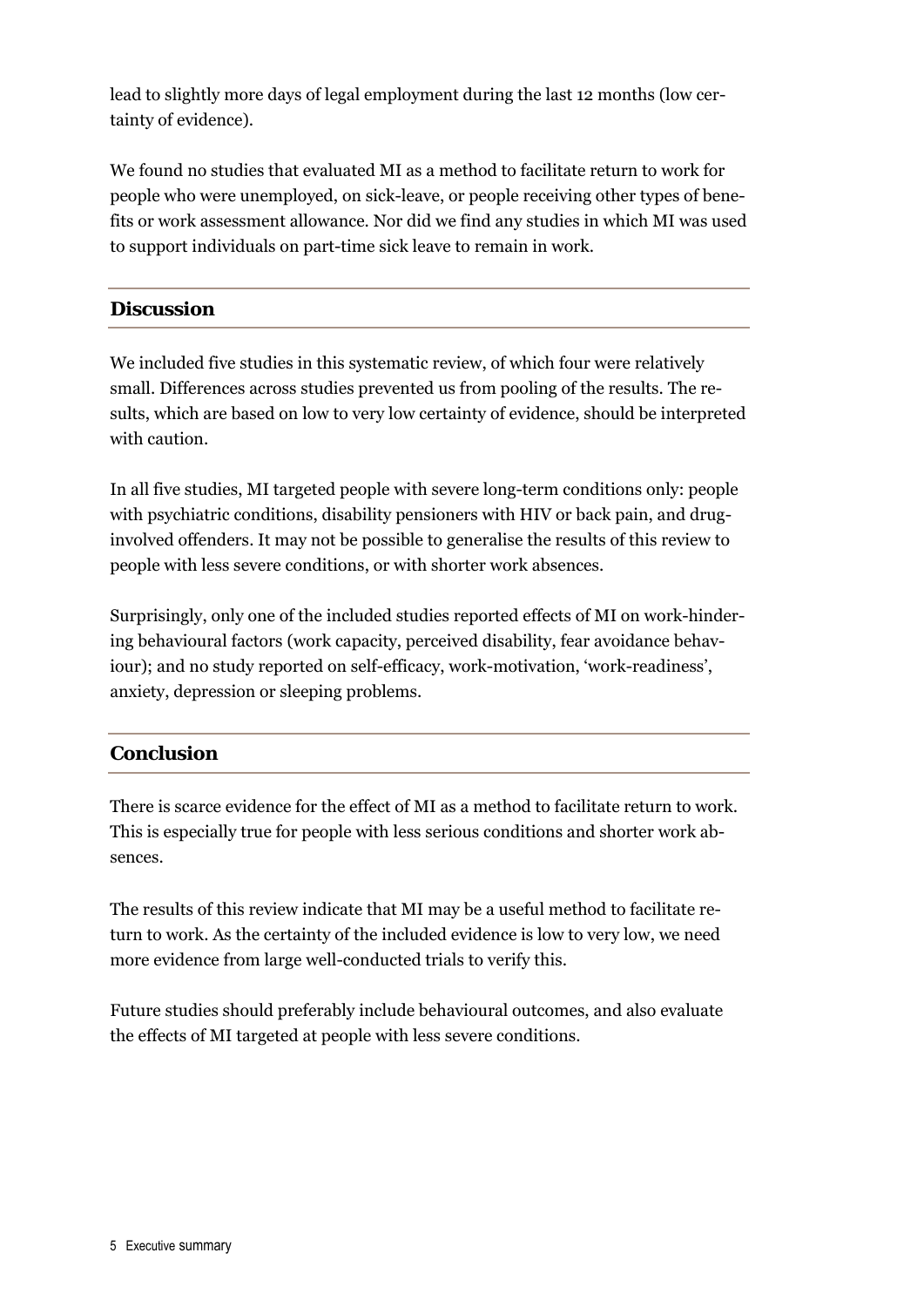# **Hovedfunn** (norsk)

Arbeids- og velferdsdirektoratet (NAV) etterstreber å inkludere så mange som mulig i arbeidslivet. Motiverende Intervju (MI) er betraktet som en egnet metode for å oppnå dette målet. Opplæring i MI er utbredt innen NAV systemet, uten at det er basert på solid forskningsbasert kunnskap om hvilke effekter motiverende intervju har på arbeid. NAV bestilte derfor denne systematiske oversikten.

Vi fant lite dokumentasjon på effekten av MI som en metode for å fasilitere tillbakeføring til arbeid. Kun fem kontrollerte studier, med mellom 29 og 500 deltakere, møtte inklusjonskriteriene.

Tiltaket var i alle studiene rettet mot personer med alvorlige og langvarige tilstander: psykiske lidelser, langtidsuføre, hiv-positive , og lovovertredere med rusproblemer.

MI var i alle studiene en del av et sammensatt tiltak og sammenlignet med enten kun én del av tiltaket, et annet tiltak eller ingen tiltak. På grunn av ulikheter mellom studiene var det ikke forsvarlig å slå sammen resultatene statistisk. Median oppfølging i studiene var 12 måneder.

#### **Hovedfunn:**

- Tre av de fem studiene fant at bruk av MI for å støtte tilbakeføring til arbeid muligens kan føre til at flere personer kommer tilbake i arbeid. To studier rapporterte ikke resultatene for arbeid separat, og tolkning av andre resultater var vanskelig pga at studiepopulasjonene utgjorde både personer som var sysselsatte og arbeidsløse.
- Kun én studie rapporterte om arbeidsbegrensende atferdsfaktorer (f.eks. egen tro på å komme tilbake i arbeid), og derfor kunne vi ikke avgjøre om MI har en effekt på disse faktorene.

Resultatene fra denne systematiske oversikten viser at MI muligens kan være en effektiv metode for å støtte tilbakeføring til arbeid. Men flere studier (inkludert populasjoner med mindre alvorlige plager) er nødvendig for å bekrefte dette potensialet.

#### **Tittel:**

Motiverende Interviu som en metode for å fasilitere tilbakeføring til arbeid: en systematisk oversikt ----------------------------------------

#### **Publikasjonstype:**

Systematisk oversikt

En systematisk oversikt er resultatet av å

- innhente
- kritisk vurdere og
- sammenfatte

relevante forskningsresultater ved hjelp av forhåndsdefinerte og eksplisitte metoder. ----------------------------------------

#### **Svarer ikke på alt:**

-Ingen studier om motiverende intervju i andre kontekster enn for å lette tilbakeføring i arbeid

-Ingen økonomisk evaluering -Ingen anbefalinger ----------------------------------------

#### **Hvem står bak denne rapporten?**

Kunnskapssenteret har skrevet rapporten på oppdrag fra Arbeids- og velferdsdirektoratet (NAV)

-----------------------------

#### **Når ble litteratursøket utført?**

Søk etter studier ble avsluttet November 2016

----------------------------------------

#### **Fagfeller:**

Ira Malmberg-Heimonen, professor, Fakultet for sammfunnsvitenskap, Høgskolen i Oslo og Akershus

Liv Heide Magnussen, professor, Institutt for ergo/fysio/radio, Universitetet i Bergen

Anne-Grete Tøge, forsker, Senter for velferds- og arbeidslivsforskning, Høgskolen i Oslo og Akershus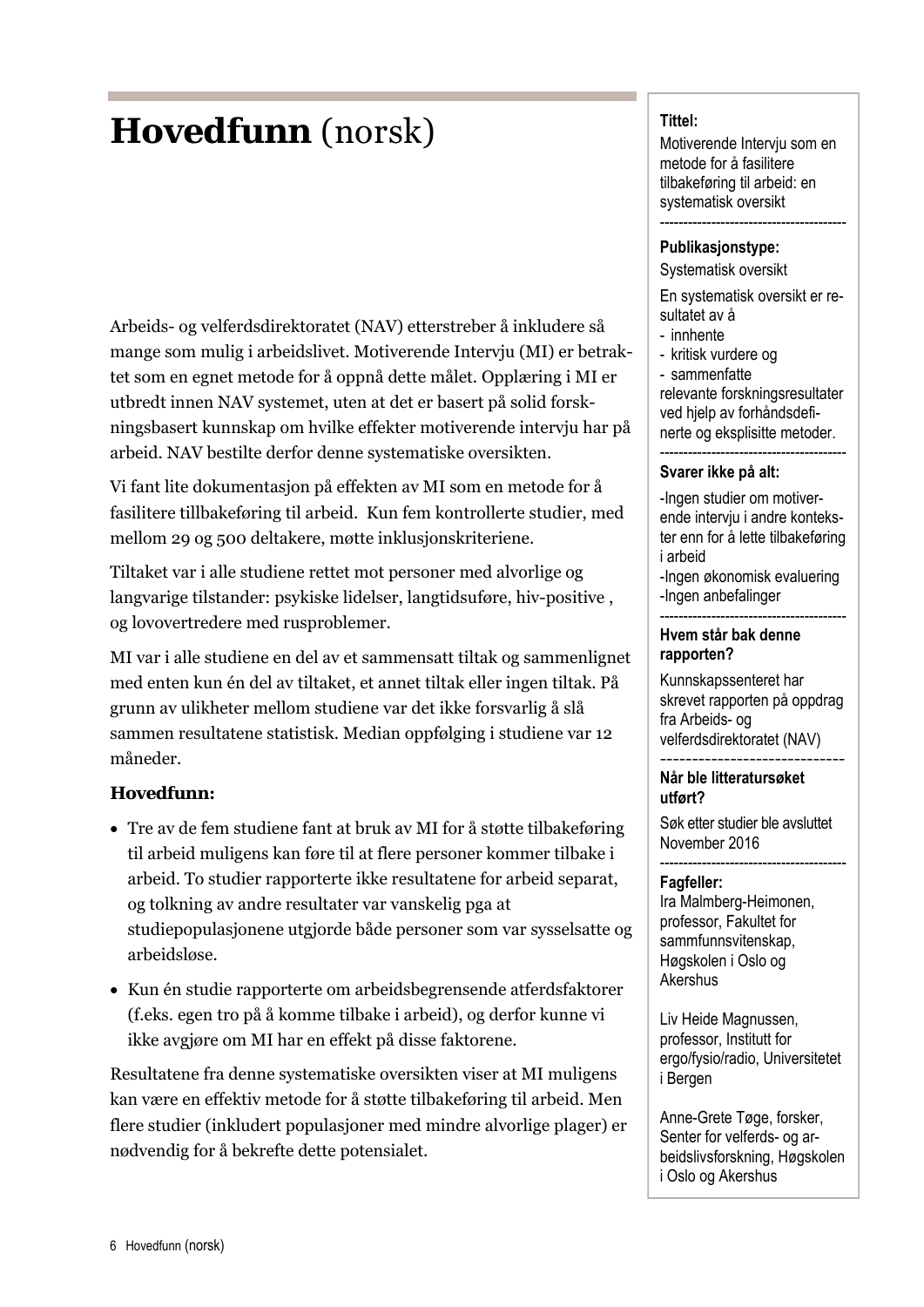# **Sammendrag** (norsk)

#### **Bakgrunn**

Ett av hovedmålene for Arbeids- og velferdsdirektoratet (NAV), er et inkluderende arbeidsliv med en målsetting om å få så mange som mulig i arbeid. NAVs Veiledningsplattform viser til Motiverende Intervju (MI) som en egnet metode for å nå dette målet. I Norge er opplæring i MI innen NAV systemet allerede utbredt, uten at det baseres på solid forskingsdokumentasjon om hvilke effekter MI har på arbeidsdeltakelse. På grunn av dette bestilte NAV en forskningsoppsummering om effekt av MI som en metode for å støtte personer som av forskjellige grunner ikke er i arbeid (f.eks. personer som er arbeidsledige, langtidssykemeldte, osv.) å komme tilbake i arbeid.

#### **Problemstilling**

Det overordnede målet med dette prosjektet var å oppsummere kunnskapsgrunnlaget om effekten av Motiverende Intervju på å komme tilbake i arbeid, for personer som av forskjellige grunner ikke er i arbeid. Vi hadde til hensikt å besvare følgende spørsmål:

- 1. Hva er den dokumenterte effekten av Motiverende Intervju som en metode for å støtte personer som ikke er i arbeid å komme tilbake i åpent lønnet arbeid (alternativt å forbli i arbeid)?
- 2. Hva er den dokumenterte effekten av Motiverende Intervju for å hjelpe personer som ikke er i arbeid, å overkomme arbeidshindrene faktorer (f.eks. lav mestringstro, lav arbeidsmotivasjon, lav følelse av å være rede/klar/forberedt for arbeid ('work readiness'), osv.)?

#### **Metode**

Vi utførte en systematisk oversikt i henhold til Område for helsetjenester i Folkehelseinstituttet sin håndbok. Vi søkte etter primærstudier i ti elektroniske databaser opp til november 2016. To oversiktsforfattere vurderte alle titler, sammendrag og fulltekst av mulige relevante studier uavhengig av hverandre. Én forfatter hentet inn data i et standardisert dataekstraksjonsskjema, og en annen forfatter kontrollerte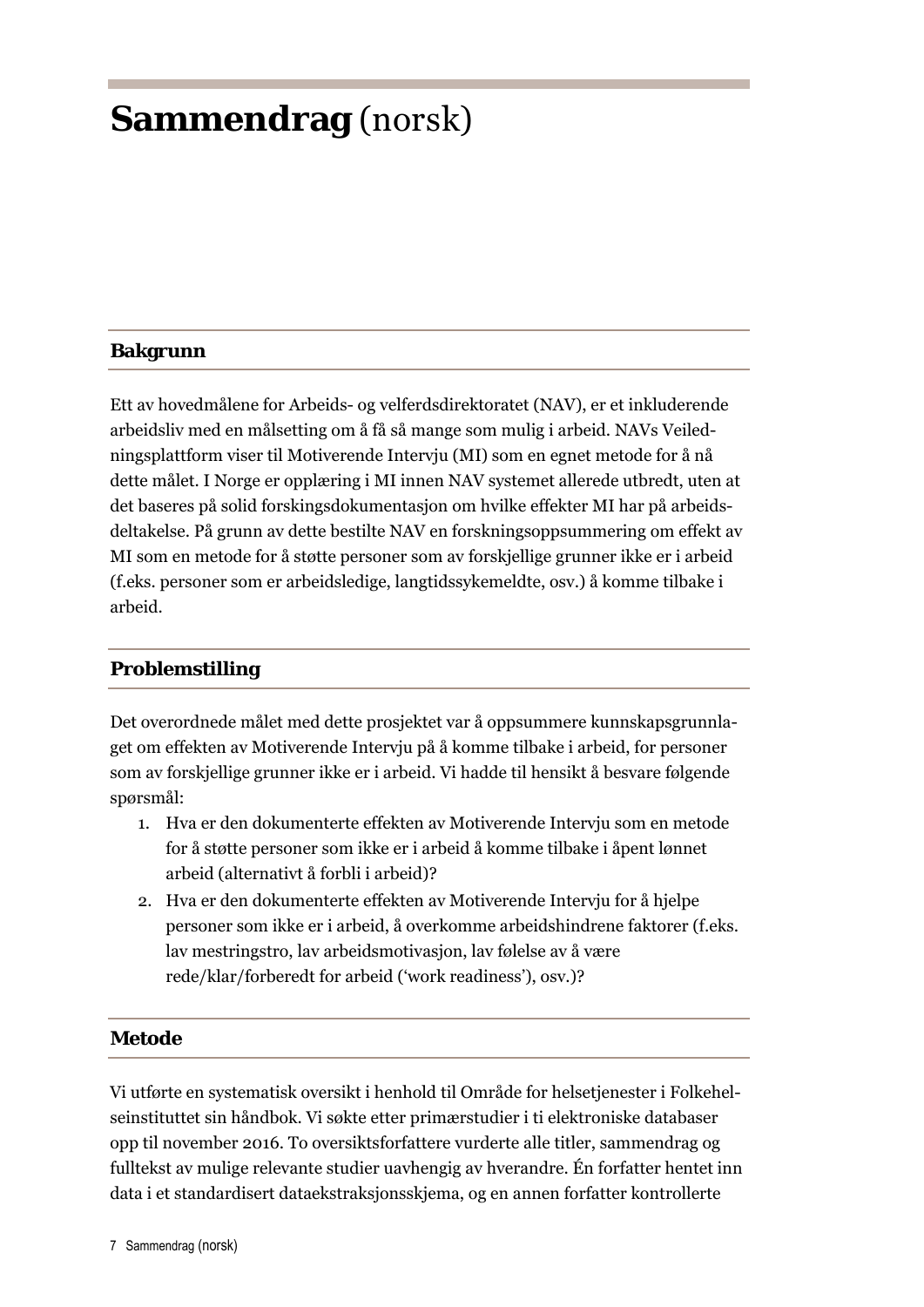riktigheten av data. Vi brukte Cochranes «risiko for skjevhet» verktøyet for å vurdere den metodiske kvaliteten på studiene, og GRADE (Grading of Recommendations Assessment, Development and Evaluation) for å vurdere hvor mye tillit vi har til resultatene fra disse studiene. To forfattere gjorde dette uavhengig av hverandre.

#### **Resultat**

Vi inkluderte fem kontrollerte studier (antall: 29 til 500 deltakere) som evaluerte effekten av MI som en metode for å støtte personer å komme tilbake i arbeid. Studiene ble gjennomført i England, Australia, USA (2 studier) og Norge.

To av studiene rapporterte effekten av MI på å komme tilbake til lønnet arbeid og en studie rapporterte effekten av MI på et sammensatt utfall for 'lønnet arbeid eller være i ferd med å komme tilbake til arbeid' (dvs. jobbtrening eller deltakelse i et opplæringsforløp). En studie rapporterte ikke numeriske resultater for lønnet arbeid, og en studie oppga gjennomsnitt dager i arbeid. Kun en av studiene rapporterte effekten av MI på arbeidshindrende utfall.

En studie viste at MI gitt sammen med personlig plasseringsstøtte (IPS) muligens kan føre til at flere personer med psykose kommer tilbake i lønnet arbeid sammenlignet med IPS alene (Risk ratio [RR]: 2,35 [95% CI 1,31 to 4,19], lav tillit til resultatene).

Det er usikkert om MI gitt sammen med en informasjonspakke, til personer med alvorlige psykiske lidelser, fører til at flere kommer tilbake i arbeid sammenlignet med informasjonspakken alene (7,33 [95% CI 1,04 til 51,67], svært lav tillit til resultatene).

I en studie der MI ble levert som en del av et yrkesrettet tiltak, til uførepensjonister med ryggsmerter, var det usikkert om MI fører til at flere kommer tilbake til 'lønnet arbeid, eller til å være i ferd med å komme tilbake i arbeid', sammenlignet med kontroll (RR: 1,96 [95% CI 0,73 til 5,26], svært lav tillit til resultatene). Den samme studien rapporterte lignende effekter på arbeidskapasitet, oppfattet uførhet, og unngåelses-atferd.

Det er usikkert om MI, ferdighetsbygging og arbeidsrelatert jobbtrening sammenlignet med henvisning til kommunale tjenester for hiv-positive personer som mottar uførepenger, fører til at flere oppnår lønnet arbeid. Effekten på et kombinert utfall (lønnet arbeid, frivillig arbeid, yrkesopplæring og jobbsøking) varierte, med høyere skåre i intervensjonsgruppen ved 18 måneders oppfølging, men ikke ved 6, 12 eller 24 måneder. Lønnet arbeid ble ikke rapportert separat.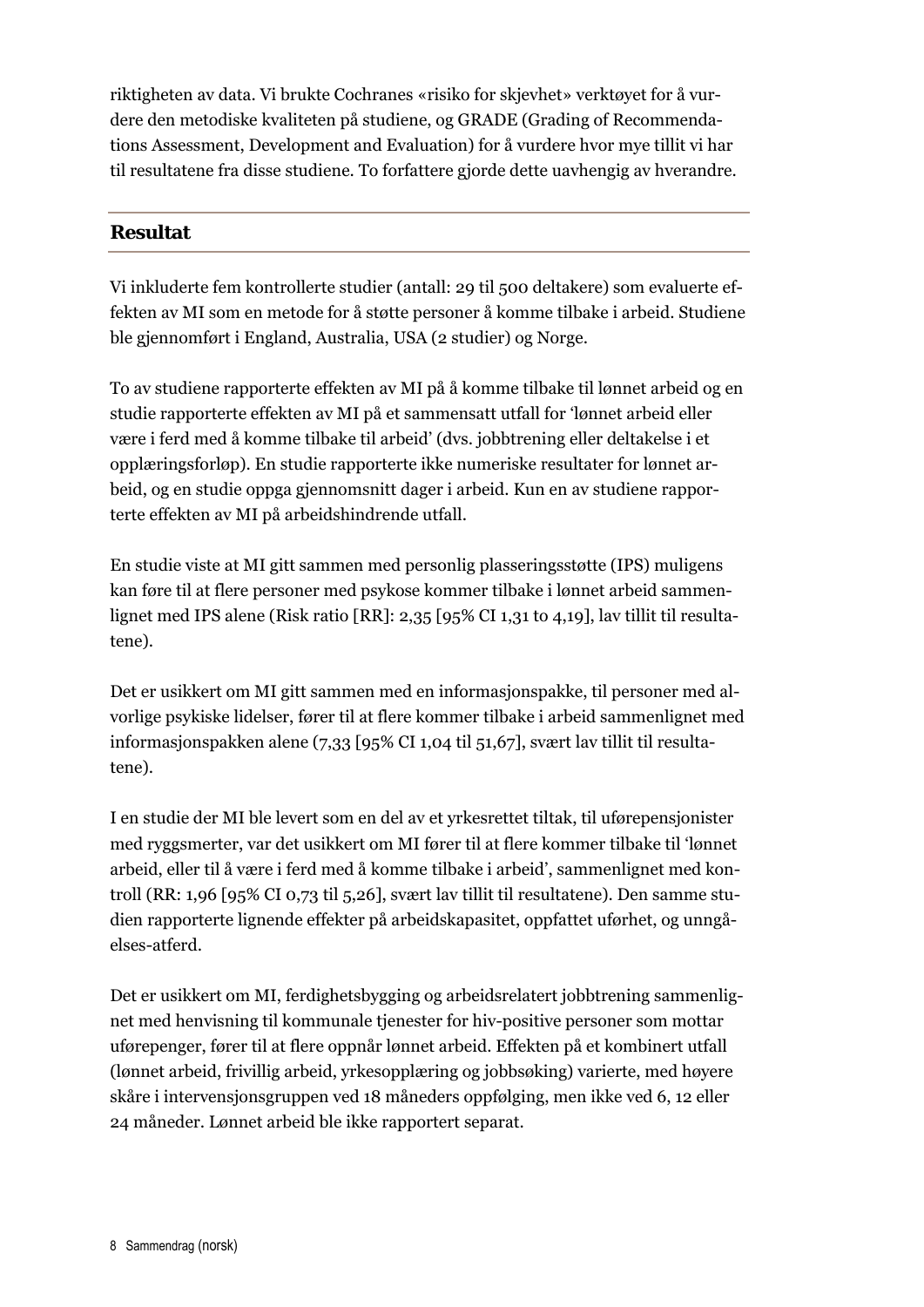Det er usikkert om MI som en del av et skreddersydd arbeidsprogram pluss et 'drug court' program (juridisk veiledningsrett i USA som håndterer lovbrytere som er voldelige stoffmisbrukere) for narkotikainvolverte lovovertredere, fører til at flere oppnår lønnet arbeid enn bare 'drug courts': 30 % i begge gruppene oppnådde lønnet arbeid ved oppfølging. Antall dager i lønnet arbeid var litt høyere i intervensjonsgruppen (en studie; 10,2 dager [-32,19 til 11,79]; svært lav tillit til resultatene).

Vi fant ingen studier om MI som en metode for å støtte tilbakeføring til arbeid for arbeidsledige personer, rehabiliteringsklienter (bortsett fra narkotikarelaterte lovovertredere), sykemeldte, personer som mottar uførepensjon (av andre grunner enn ryggsmerter og hiv), mottakere av stønad eller arbeidsavklaringspenger.

#### **Diskusjon**

Vi inkluderte fem kontrollerte studier i denne systematiske oversikten, hvorav fire var relativt små. Tilliten til effektestimatene for hovedutfallet (lønnet arbeid) var lav til svært lav. Derfor må resultatene tolkes med forsiktighet.

I alle fem studiene var MI-intervensjonen rettet mot personer med alvorlige og langvarige plager: personer med psykiske lidelser, personer som var langtidsuføre, hivpositive personer, og narkotikarelaterte lovovertredere. Det er usikkert om resultatene fra denne systematiske oversikten kan generaliseres til personer med mindre alvorlige plager eller med kortere arbeidsfravær.

Det var overraskende at bare én av de fem inkluderte studiene rapporterte effekt av MI på arbeidshindrende faktorer (arbeidskapasitet, oppfattet funksjonshemming, frykt-unngående atferd). Ingen av studiene rapporterte effekt på mestringstro, arbeidsmotivasjon, følelse av å være rede/klar/forberedt for arbeid ('work readiness'), angst, depresjon eller søvnproblemer.

#### **Konklusjon**

Det mangler god dokumentasjon for effekten av MI som en metode for å støtte personer som er arbeidsledige, sykmeldte, mottar uførepensjon, eller av andre grunner ikke er i arbeid, å komme tilbake i arbeid.

Resultatene av denne systematiske oversikten viser at MI muligens kan være en nyttig metode for å hjelpe folk tilbake i arbeid, men siden tilliten til effektestimatene for tilbakeføring til arbeid fra de inkluderte studiene var lav til svært lav, trenger vi mer dokumentasjon fra store, godt gjennomførte studier, for å bekrefte effekten.

Fremtidige studier bør inkludere atferdsmessige resultater, og også evaluere effekten av MI for personer med mindre alvorlige plager.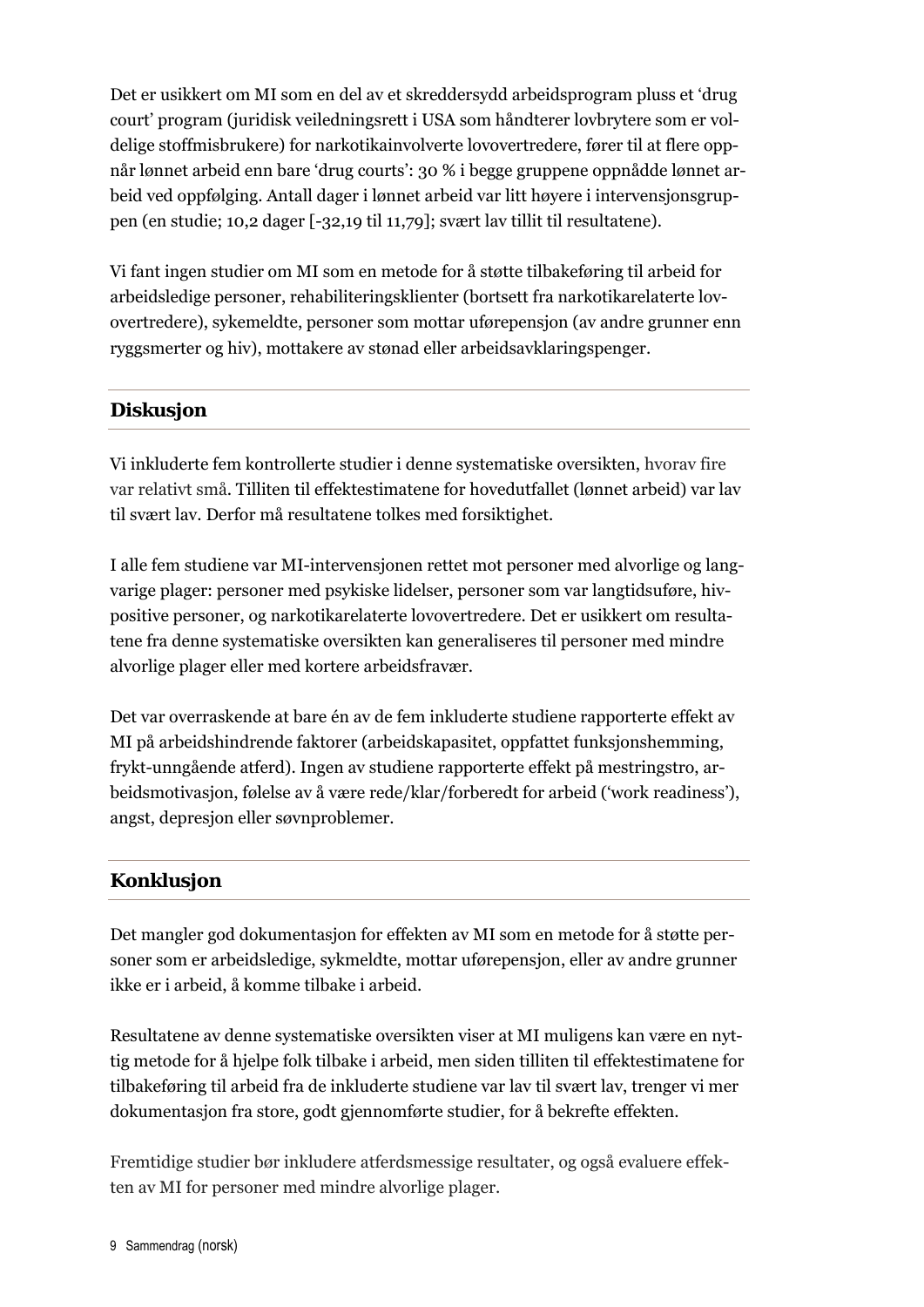# **Table of contents**

| <b>KEY MESSAGES</b>                   | $\boldsymbol{2}$ |
|---------------------------------------|------------------|
| <b>EXECUTIVE SUMMARY</b>              | $\bf{3}$         |
| Background                            | 3                |
| Objective                             | 3                |
| Method                                | 3                |
| Results                               | $\overline{4}$   |
| Discussion                            | 5                |
| Conclusion                            | 5                |
| <b>HOVEDFUNN</b> (NORSK)              | 6                |
| <b>SAMMENDRAG</b> (NORSK)             | 7                |
| Bakgrunn                              | 7                |
| Problemstilling                       | 7                |
| Metode                                | 7                |
| Resultat                              | 8                |
| Diskusjon                             | 9                |
| Konklusjon                            | 9                |
| <b>TABLE OF CONTENTS</b>              | 10               |
| <b>PREFACE</b>                        | 12               |
| <b>OBJECTIVE</b>                      | 13               |
| <b>BACKGROUND</b>                     | 14               |
| Description of the problem            | 14               |
| Description of the intervention       | 14               |
| How the intervention may work         | 15               |
| Why it is important to do this review | 16               |
| <b>METHOD</b>                         | 17               |
| Inclusion criteria                    | 17               |
| Literature search                     | 18               |
| Selection of studies                  | 19               |
| Data extraction                       | 19               |
| Risk of bias assessment               | 20               |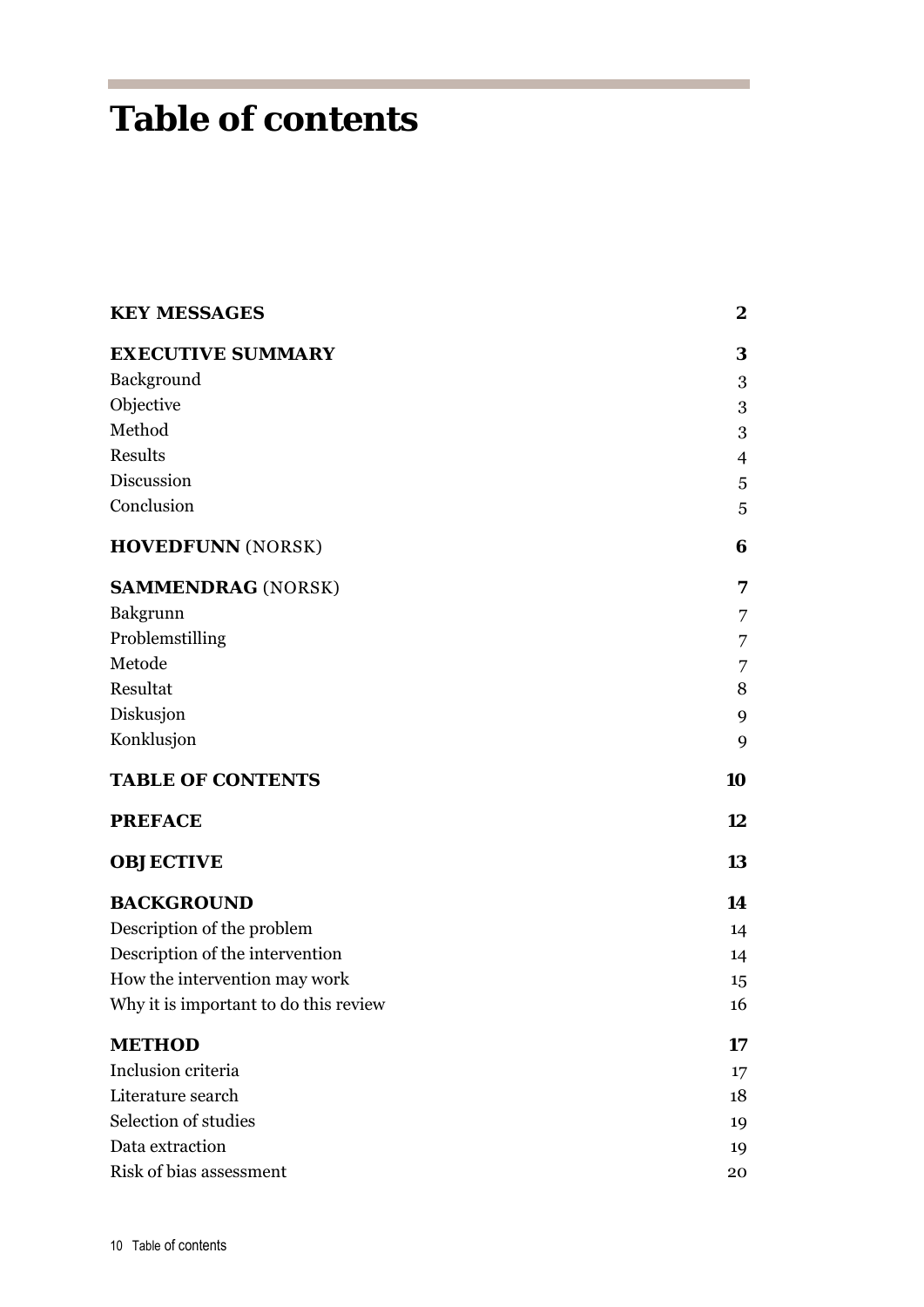| <b>RESULTS</b>                                           | 22 |
|----------------------------------------------------------|----|
| Search results                                           | 22 |
| Description of included studies                          | 23 |
| Quality and certainty of included evidence               | 27 |
| <b>Effects of interventions</b>                          | 27 |
| <b>DISCUSSION</b>                                        | 32 |
| Main results                                             | 32 |
| Overall completeness and applicability of the evidence   | 32 |
| Certainty of the evidence                                | 35 |
| Potential biases in the review process                   | 36 |
| Agreements or disagreements with other published reviews | 36 |
| Ongoing studies                                          | 36 |
| Implications for practice                                | 36 |
| Implications for research                                | 37 |
| <b>CONCLUSION</b>                                        | 38 |
| <b>REFERENCES</b>                                        | 39 |
| Appendix 1 Project-plan                                  | 43 |
| Appendix 2 Glossary                                      | 54 |
| Appendix 3 Search strategy                               | 57 |
| Appendix 4 List of excluded studies                      | 61 |
| Appendix 5 Risk of bias of included studies              | 62 |
| Appendix 6 Characteristics of included studies           | 63 |
| Appendix 7 Results of included studies                   | 67 |
| Appendix 8 GRADE profiles                                | 70 |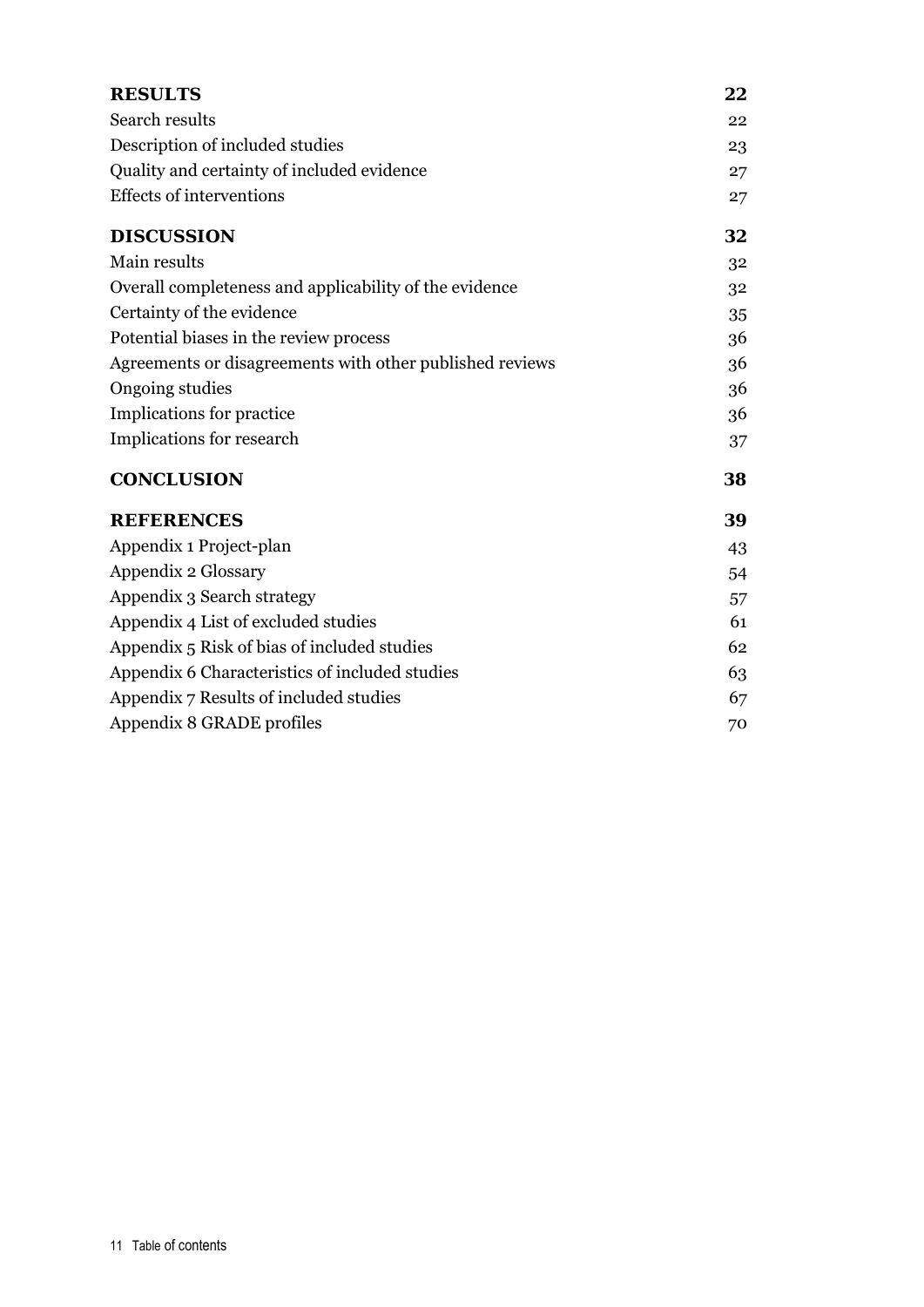# **Preface**

The Norwegian Labour and Welfare Administration (NAV) commissioned a summary of available research on the effects of Motivational Interviewing (MI) as a method to support people who for different reasons are not working (e.g. people who are unemployed, on sick leave, disability pensioners etc.), in returning to work. This systematic review is intended to help decision-makers and professionals in NAV to make informed decisions about the usefulness of MI as a method to improve the provision of services.

The Division for health services within the National Institute of Public Health follows a standard approach in dealing with systematic reviews, which is described in the manual "Slik oppsummerer vi forskning." We may use standard formulations when we describe the method, results and discussion of the findings.

#### **Contributors to the project**:

- Project leader: researcher, Gerd M Flodgren, National Institute of Public Health
- Other participants: Unit director, Rigmor C Berg, and research librarian Lien Nguyen, both from the National Institute of Public Health.

We would like to acknowledge the following people: research librarian Lien Nguyen for help with developing the search strategy and running the searches, internal peer referees Gunn Elisabeth Vist and Liv Merete Reinar, external peer referees Ira Malmberg-Heimonen from the Faculty for the Social Sciences at Oslo and Akershus University College of Applied Sciences, Liv Heide Magnussen from the Institute for ergo/fysio/radio, University of Bergen (protocol only), and Anne-Grete Tøge from the Centre for Welfare and Labour Research, Oslo and Akershus University College of Applied Sciences (full text review) for their helpul input on the review.

#### **Declared conflicts of interest:**

None of the authors or referees declared any conflicts of interest.

Signe Flottorp *Acting department director* 

Rigmor C Berg *Unit director* 

Gerd M Flodgren *Project leader*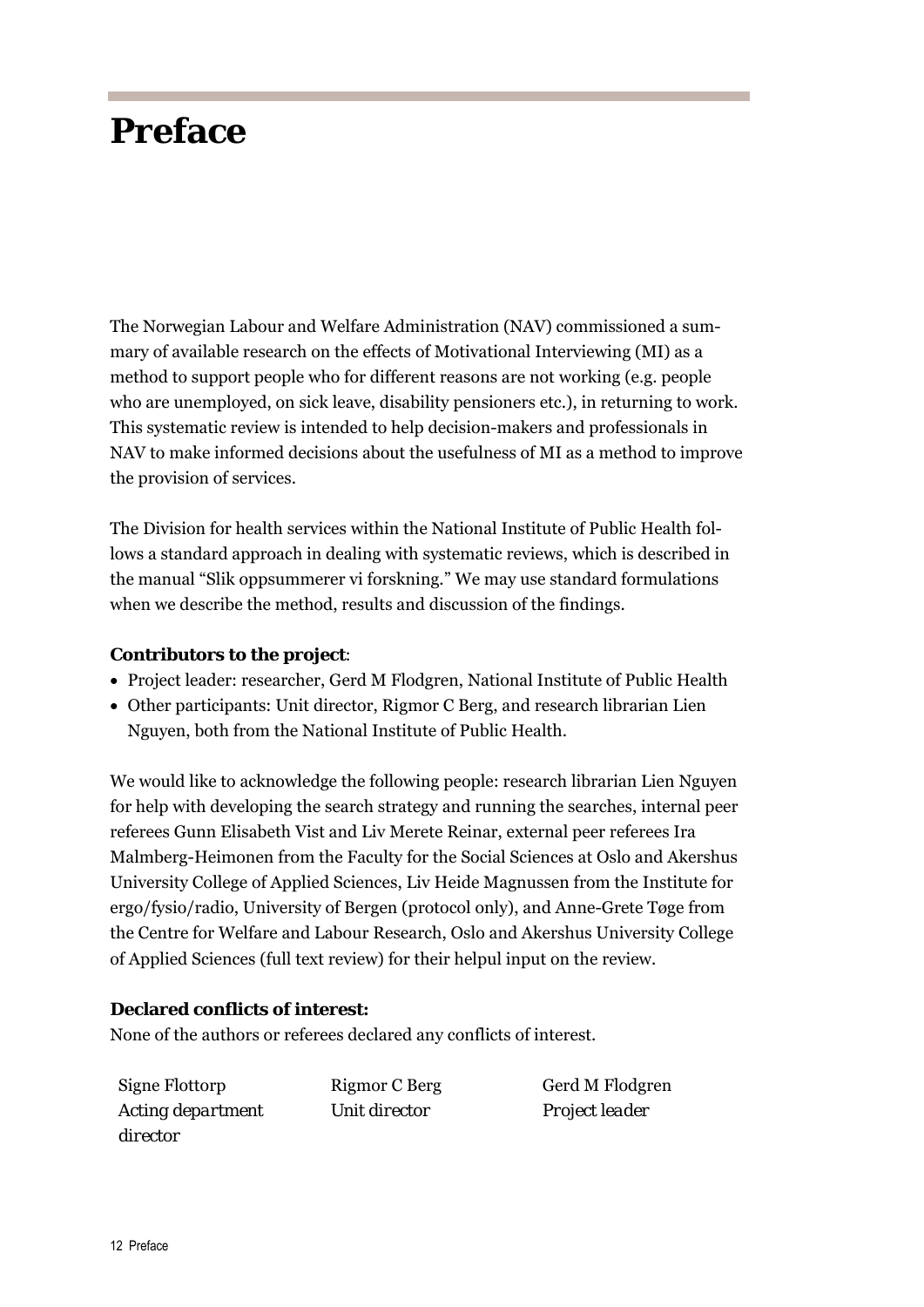# **Objective**

The overall objective of this project was to summarise the evidence concerning the effect of Motivational Interviewing as a method to help people, who for various reasons are not in work, to overcome work-hindering factors and return to work.

We aim to answer the following research questions:

- 1. What is the effect of Motivational Interviewing as a method to facilitate return to work (i.e. open paid employment) for people who are not working?
- 2. What is the effect of Motivational Interviewing to overcome work-hindering factors (e.g. low motivation, self-efficacy or readiness to return to work, etc) for people who are not working?

By 'open employment' we mean having a job in the general labour market.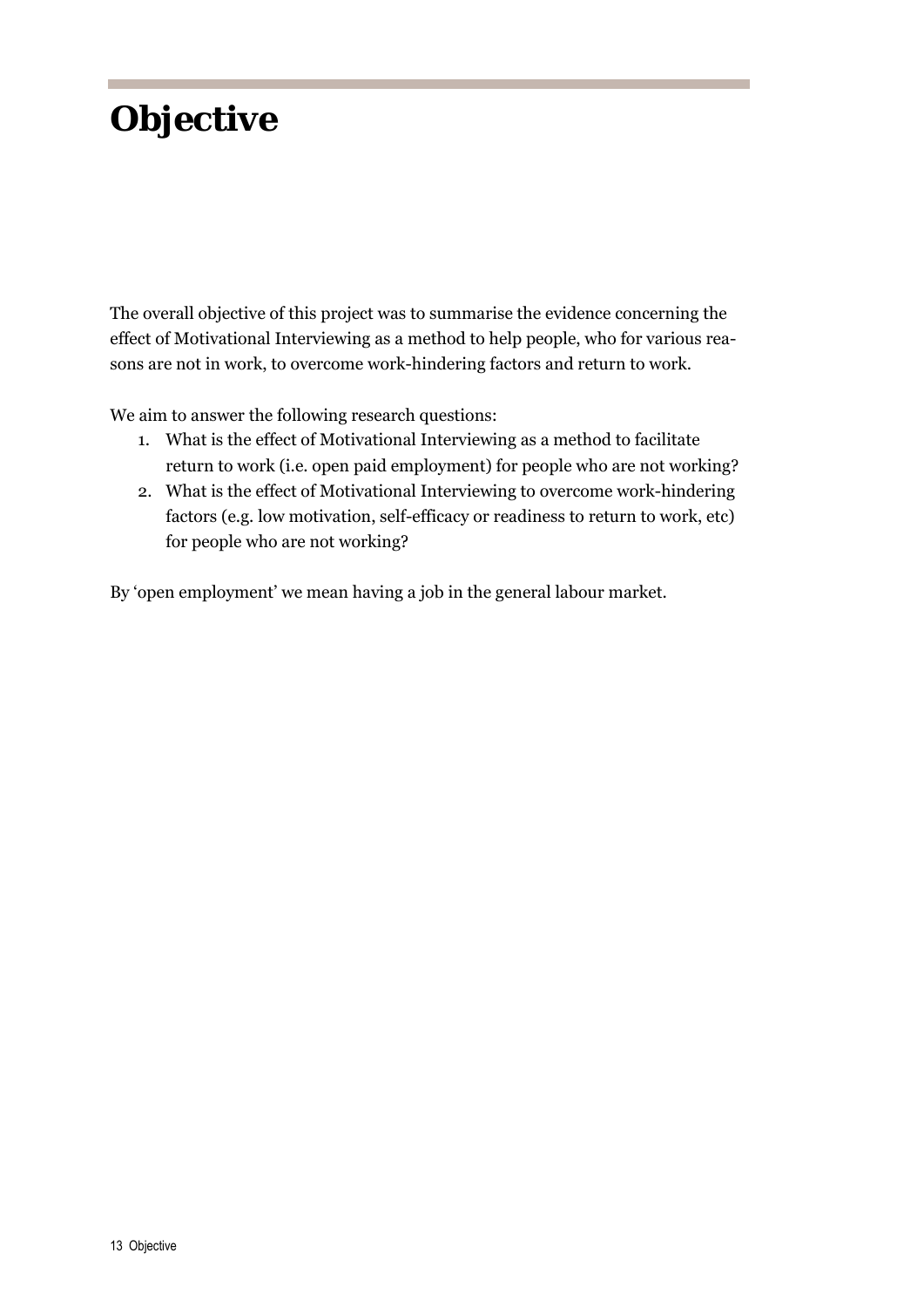# **Background**

#### **Description of the problem**

One of the main objectives for the Ministry of Labour and Social Affairs, and the Norwegian Labour and Welfare Administration (NAV), is an inclusive workplace with as many people as possible in employment. In Norway, employment is lower among people with disabilities compared to the general population (1), and this is also true for long-term recipients of sickness benefits (2). Mental disorders and muscle disorders are two of the main reasons for disability and prolonged sick leave  $(3).$ 

There are many reasons why it can be difficult for individuals to achieve or return to work after prolonged illness or other absences. It can be external factors, such as lack of support in the workplace, and too demanding work (4), but also factors internal to the individual, such as lack of motivation, low self-efficacy, low sense of work readiness and depression (5).

NAV's Guidance Platform points explicitly to MI as a suitable method to help individuals overcome internal work-hindering factors (6). In Norway, training in using MI is already widespread within NAV. This practice has not been based on evidence about the effects of MI on employment. In light of this, NAV has commissioned a systematic review of the evidence for the effect of using MI to facilitate return to work among people who are unemployed, on long-term sick leave or not working due to other reasons.

#### **Description of the intervention**

MI is defined as a person-centred conversation method that aims to elicit and enhance an individual's motivation to change (7, 8). The focus of MI is to explore the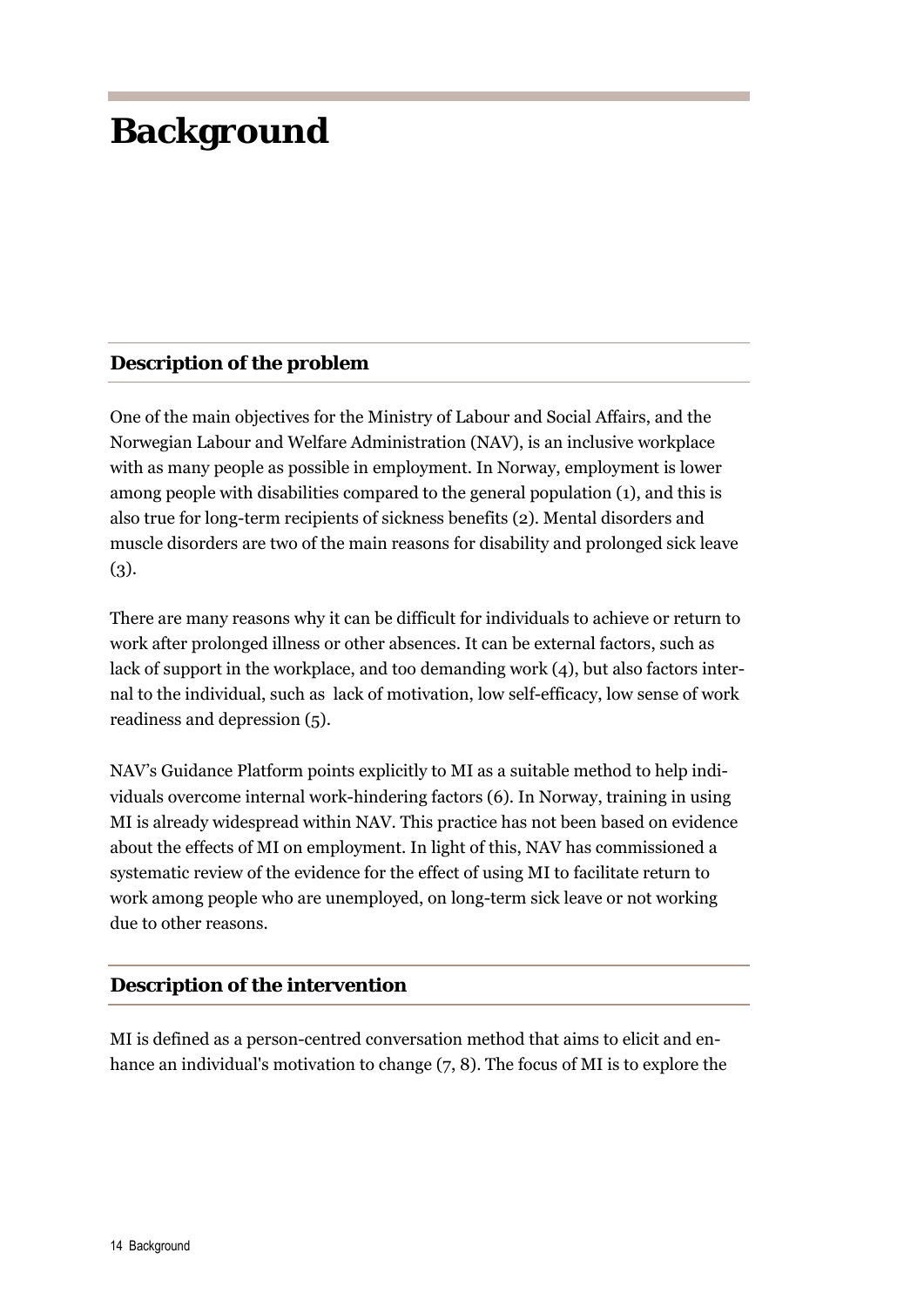client's barriers and through these explorations contribute to change, with the client's intrinsic motivational processes in the centre. Consequently, it can be hypothesized that MI can help individuals overcome internal work-hindering factors.

An advisor/ therapist who uses MI does not try to impose changes that are not acceptable to the client's values, beliefs or desires, but supports amendment in accordance with these (7). MI can also be described through its three key elements:

- 1. A special kind of conversation about change (counseling, therapy, method of communication)
- 2. A method based on cooperation (person-centered, partnership, promotes autonomy, not expert receiver)
- 3. A strategy that conjures up strong images, memories, or feelings (mobilizing the person's own motivation and commitment to change) (7, 8).

#### **How the intervention may work**

Work is central to our identity as individuals, our social roles and social status (2). A solid knowledge base shows that work is generally good for both physical and mental health (2, 3). However, work may also, depending on the nature and quality of the work and its social context, pose a health risk (2). Nevertheless, considerable evidence shows strong links between unemployment and poorer general and mental health, and higher mortality (2). Returning to work is reported to increase self-esteem in addition to improving both physical and mental health. This is also true for people who are on sick leave and for people with disabilities (2).

The underlying mechanisms by which MI affects the behavioural change process is not fully understood, as has been discussed in a recent systematic review (9). There are a couple of theoretical models which are aligned with the MI technique, one is the 'readiness to change model' also called the 'stages of change model' proposed by Prochaska and Di Clemente (10). The model suggests that a behavioural change happens gradually for most people, with the person moving from a pre-contemplation stage (not ready to change), to the contemplation stage (considering change), and further through a preparation and action stage during which the person first decides, and finally acts, to accomplish change. There is also a relapse prevention stage, in which attempts to maintain the new behaviour are made (10). Another related model is the Transtheoretical Model, also described by Prochaska, Di Clemente et al (11, 12), in which the above mentioned 'stages of change' are central, but the model also includes and integrates key constructs from other theories into a comprehensive theory of change that can be applied to a variety of behaviours and contexts. A third theory (13) highlights the importance of the 'relational component' of MI, or what has been called the 'spirit of MI' (the empathy expressed by the therapist), and the 'technical component' of MI, also referred to as the 'change talk', as the mediators driving the behavioural change processes. However, no consensus exists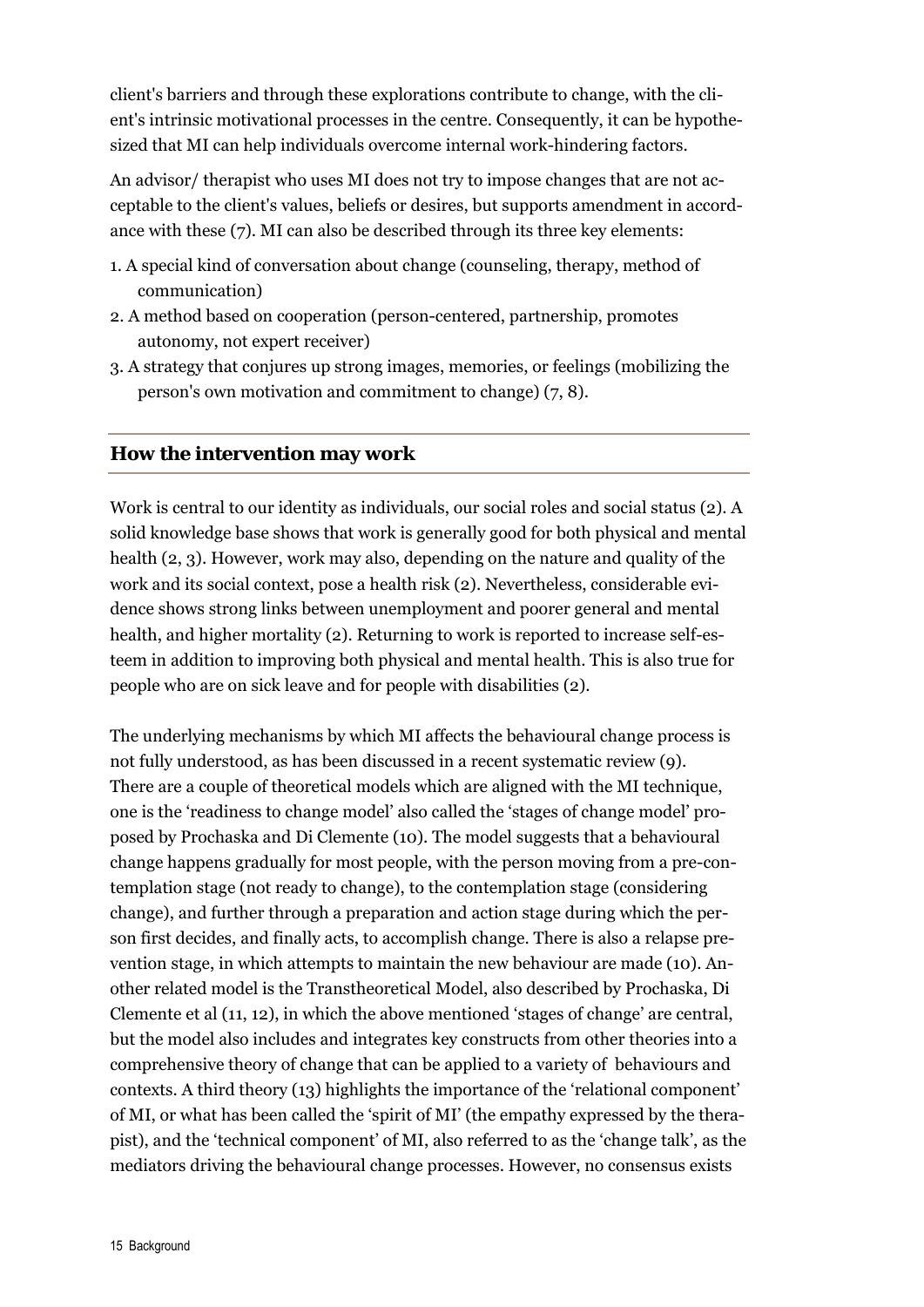to date on which factors or components of the MI technique that actually mediates the behavioural change.

#### **Why it is important to do this review**

There are many systematic reviews concerned with the effects of MI on behavioural change in the context of drug dependence and other clinical conditions (14-17), but when it comes to evaluations of the effects of MI in facilitating return to work, the evidence has so far been sparse. One review from Australia reports positive effects of MI on return to work in people with disabilities (18). We are aware of one ongoing randomised controlled trial (in a NAV context) aiming to assess the effects of MI on return to work for people on long-term sick leave.

In this systematic review, commissioned by NAV, we evaluate the effects of MI as a method to facilitate return to work, by helping people to overcome work-hindering factors that are internal to the individual. The knowledge gained may provide decision-makers and professionals in NAV with guidance on the appropriateness of using MI to assist people to return to work.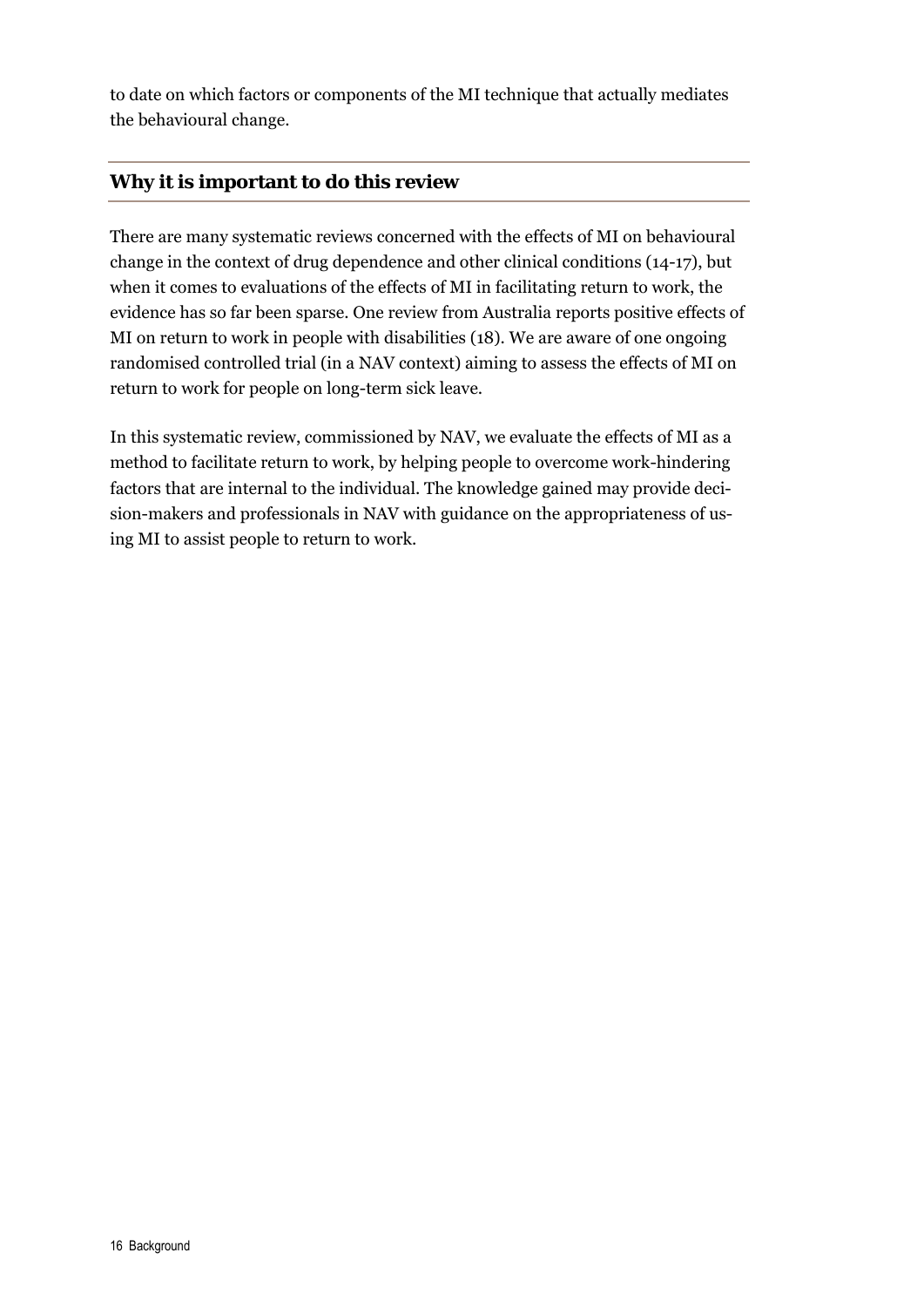# **Method**

We conducted this systematic review in accordance with the Division of Health Services' handbook https://www.fhi.no/kk/ oppsummert-forskning-for-helsetjenesten/slik-oppsummerer-vi-forskning/), and the previously published project-plan (see Appendix 1). We have provided a glossary in Appendix 2.

#### **Inclusion criteria**

Study design (in order of priority): We considered randomised controlled trials (RCTs), cluster RCTs, non-randomised controlled trials (NRCT), controlled before after studies (CBAs) with at least two intervention and two control sites, and interrupted time series studies (ITSs), with at least three data points before and three data points after the intervention.

| <b>Population:</b>   | People who are unemployed<br>٠                                              |  |  |  |  |  |  |
|----------------------|-----------------------------------------------------------------------------|--|--|--|--|--|--|
|                      | People with disabilities (i.e. disabilities that are either phys-<br>٠      |  |  |  |  |  |  |
|                      | ical, mental, cognitive, intellectual, sensory, developmental               |  |  |  |  |  |  |
|                      | or a combination of any of these)                                           |  |  |  |  |  |  |
|                      | Rehabilitation clients (i.e. people with either physical, men-<br>$\bullet$ |  |  |  |  |  |  |
|                      | tal, cognitive, behavioural or addiction problems, or a com-                |  |  |  |  |  |  |
|                      | bination of any of these)                                                   |  |  |  |  |  |  |
|                      | People who are on sick leave<br>$\bullet$                                   |  |  |  |  |  |  |
|                      | People who receive benefits                                                 |  |  |  |  |  |  |
|                      | People who receive disability pension                                       |  |  |  |  |  |  |
|                      | People who receive work assessment allowance                                |  |  |  |  |  |  |
| <b>Intervention:</b> | Motivational interviewing (alone or in combination with one or              |  |  |  |  |  |  |
|                      | more other interventions).                                                  |  |  |  |  |  |  |
|                      | Note: We only included studies which clearly stated that Moti-              |  |  |  |  |  |  |
|                      | vational Interviewing, or elements of Motivational Interviewing             |  |  |  |  |  |  |
|                      | constituted the intervention, or parts of the intervention.                 |  |  |  |  |  |  |
| <b>Comparison:</b>   | Standard practice /'business as usual' or other active interven-            |  |  |  |  |  |  |
|                      | tions (e.g. individual support placement)                                   |  |  |  |  |  |  |
| <b>Outcome:</b>      | <i>Primary outcomes</i> : Work (paid work, full- or part time)              |  |  |  |  |  |  |
|                      | Secondary outcomes: Work capacity, 'work readiness', self-effi-             |  |  |  |  |  |  |
|                      | cacy, work-motivation, anxiety, depression, sleeping problems               |  |  |  |  |  |  |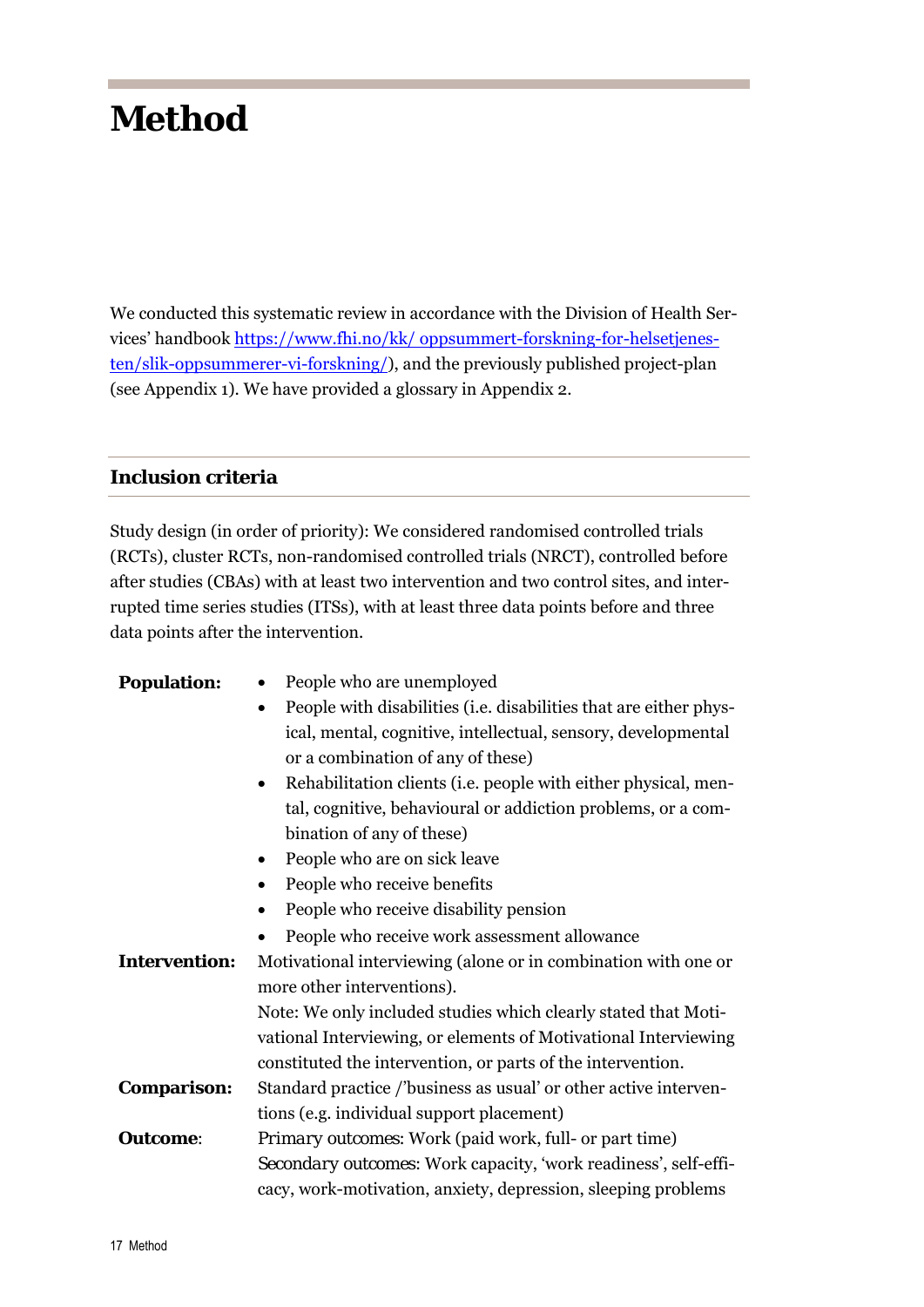#### **Language**: All relevant studies are considered regardless of language (see additional criteria below)

Additional inclusion criteria:

- Only studies published in a language mastered by people in our team, colleagues in our unit, or colleagues at the National Institute of Public Health, were eligible for inclusion.
- Only primary studies that could be obtained in full text were eligible for inclusion.
- For self-reported (subjective) outcomes, we only included those that had been measured using standardised instruments, e.g. the Beck Depression Inventory (BDI-II) (19) etc.

#### **Literature search**

We searched in 10 electronic databases for studies that evaluated the effects of Motivational Interviewing as a method to facilitate return to work. We searched from 1983 (20) when Miller first described the MI method, up to November 2016. We applied no language restrictions.

We searched for studies in the following databases:

- MEDLINE (Ovid)
- PsycINFO (Ovid)
- EMBASE (Ovid)
- Cochrane Library (CDSR, DARE, CENTRAL)
- CINAHL (Ebsco)
- Web Of Science Core Collection (SCI-EXPANDED & SSCI)
- Sociological Abstracts & Social Services Abstracts (ProQuest)
- PubMed
- Epistemonikos
- SveMed+

In addition, we searched Google scholar and the Campbell library for relevant studies and/or reviews. We also searched reference lists of included studies, and contacted experts in the field.

We provide the complete search strategy in Appendix 3.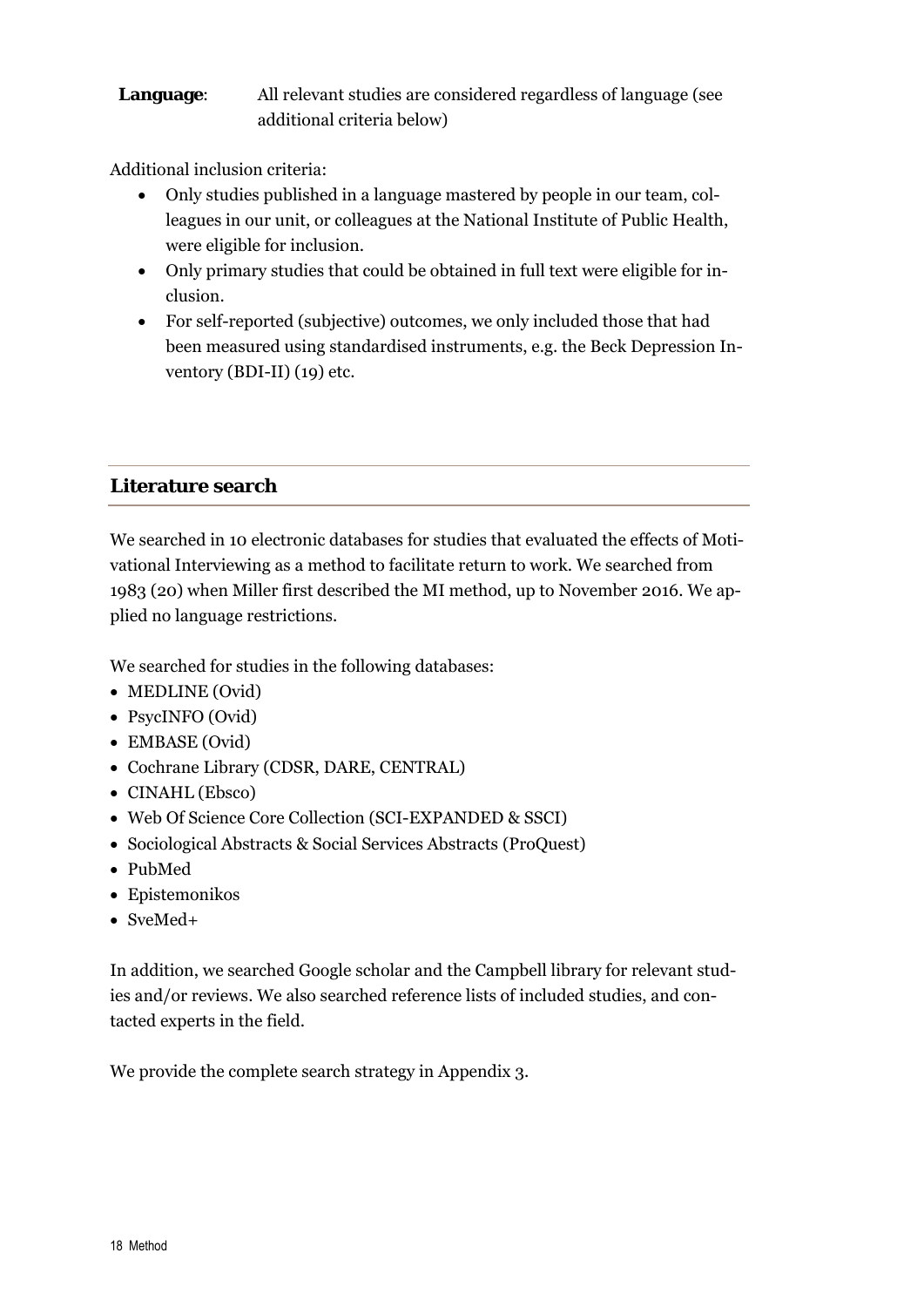#### **Selection of studies**

We searched for controlled studies that compared MI delivered alone, or in combination with one or more other interventions, with 'business as usual' or one or more other active interventions, aimed at facilitating return to work.

We downloaded all titles and abstracts retrieved by searching the electronic databases into the reference management program EndNote and removed duplicates. Two review authors (GMF and RCB) independently assessed the eligibility of the remaining titles and abstracts for inclusion. We directly excluded those studies that clearly did not meet the inclusion criteria, and obtained full text copies of the possibly relevant studies. We resolved disagreements through discussion between the review authors.

We have documented reasons for exclusion of studies read in full text in Appendix 4.

#### **Data extraction**

One review author (GMF) extracted data from each included study into a standardised data extraction form, and a second review author (RCB) checked the accuracy of the data. Disagreements were resolved through discussion between the review authors.

We extracted the following data from the included studies:

- Characteristics of the population: age, gender, ethnicity, and type of population (i.e. job seekers, people with disabilities, rehabilitation clients, people on sick leave, beneficiaries, disability pensioners or people receiving work assessment allowance), and employment status
- Country and context: clinical, job support services, or rehabilitation clinics, etc.
- Characteristics of the intervention: MI only, or MI combined with one or more other interventions, duration of intervention (number, length and spacing of MI sessions), who delivered the intervention, whether the person delivering MI had a grade /quality finisher training in MI, whether a manual for MI was used, whether MI was given as intended (by means of 'adherence' checklists or method such as the Motivational Interviewing Treatment Integrity (MITI) scale (21))
- Comparison intervention: type of intervention the comparison group received (e.g. description of the intervention components and number and duration of sessions)
- Outcomes: results for all eligible outcomes e.g. open paid employment/ return to work (%), work capacity, self-efficacy, 'work readiness', work motivation etc.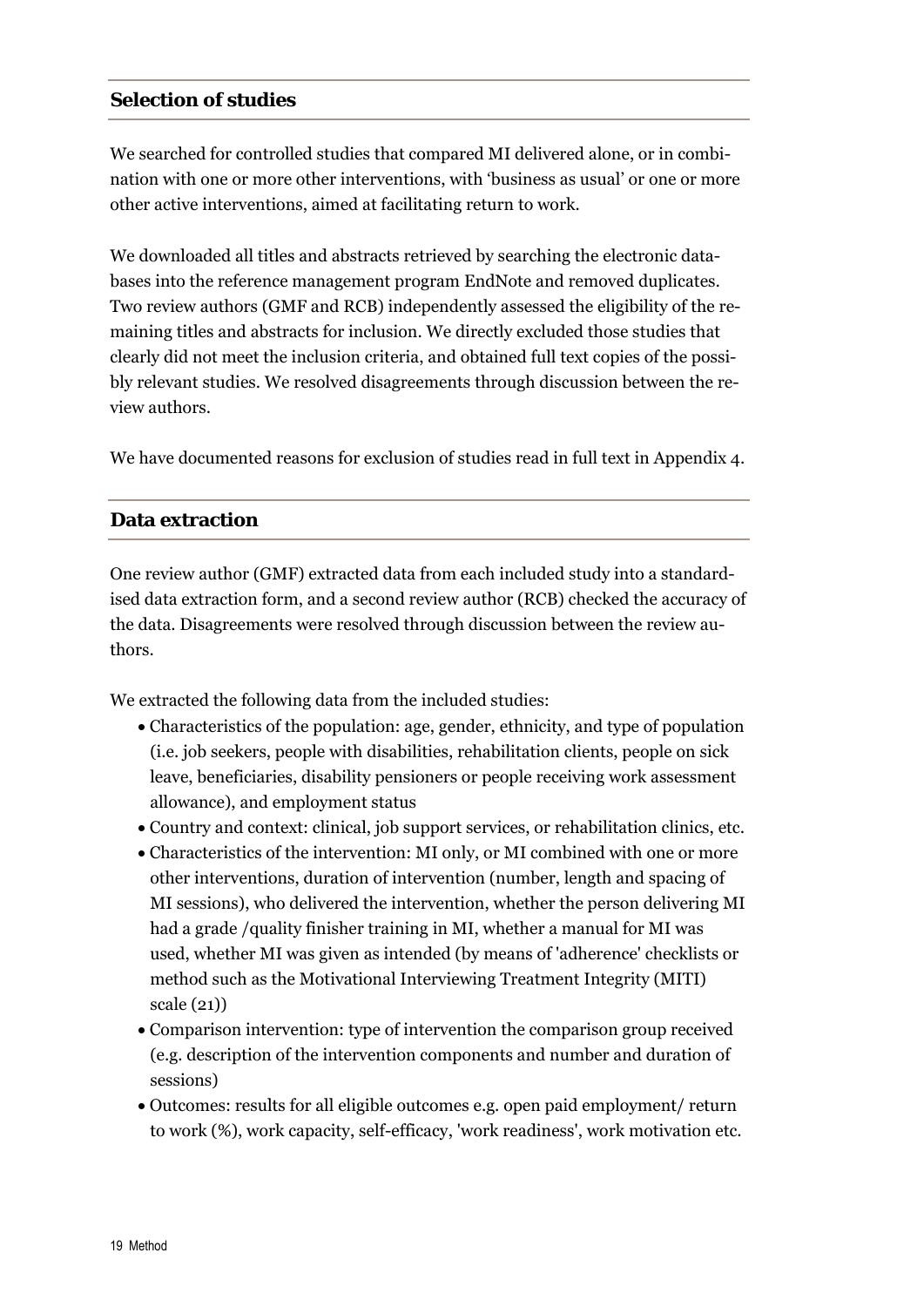In addition, we noted any mention of consumer involvement, and whether or not the authors used theory in an attempt to explain the behavioural change process.

#### **Risk of bias assessment**

Two review authors (GMF and RCB) independently assessed the risk of bias of included studies using the Cochrane risk of bias tool (22) on six standard criteria: adequate sequence generation, concealment of allocation, blinded or objective assessment of primary outcome(s), adequately addressed incomplete outcome data, free from selective reporting, and free of other risk of bias. We used two additional criteria specified by the Cochrane Effective Practice and Organisation of Care group (23): similar baseline characteristics, and similar baseline outcome measures.

We assigned an overall assessment of the risk of bias (high, unclear or low risk of bias) to each of the included studies using the approach suggested in Chapter 8 of the Cochrane Handbook for Systematic Reviews of Interventions (22). We considered studies with low risk of bias for all key domains, or where it seemed unlikely for bias to seriously alter the results, to have a low risk of bias. We considered studies where risk of bias in at least one domain was unclear, or judged to have some bias that could plausibly raise doubts about the conclusions, to have unclear risk of bias. We considered studies with a high risk of bias in at least one domain or judged to have serious bias that decreases the certainty of the conclusions to be at high risk of bias. We solved any disagreements through discussion between review authors.

We have described the results of the quality assessment, as well as the risk of bias items in Appendix 5.

#### **Data synthesis**

Due to heterogeneity of study populations, co-interventions and study designs across studies we did not pool the result for the main outcome (open paid employment). We instead report the results narratively in text and in tables. We have, when possible, reported the results for dichotomous outcomes as risk ratios (or odds ratios), and continuous outcomes as mean differences, both with 95% confidence intervals.

#### **Grading of the evidence**

Two review authors (GMF and RCB) used the GRADE tool (Grading of Recommendations Assessment, Development and Evaluation) developed by the GRADE working group (24) to determine the certainty of the estimates of effects of interventions for the main outcome reported in the included studies, i.e. to what degree we could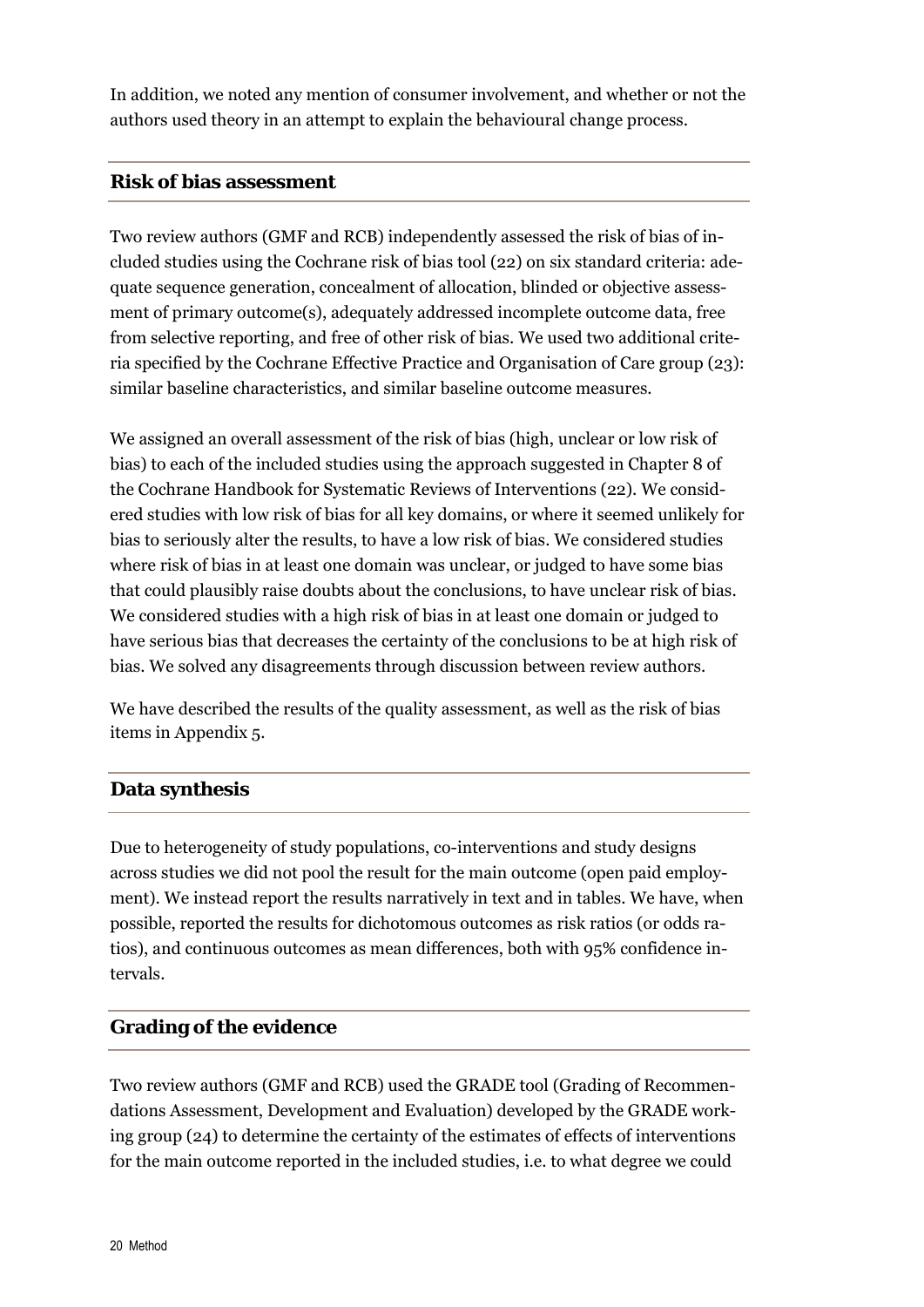trust that the results estimated the true effect. We considered the certainty of the compiled evidence for the main outcome (i.e. open employment) using GRADE.

Evidence from randomised controlled trials start as high certainty evidence but may be downgraded depending on five criteria in GRADE that are used to determine the certainty of the evidence: i) methodological study quality as assessed by review authors, ii) degree of inconsistency, iii) indirectness, iv) imprecision, and v) publication bias. Upgrading of results from observational studies is possible according to GRADE if there is a large effect estimate, or a dose-response gradient, or if all possible confounders would only diminish the observed effect and that therefore the actual effect most likely is larger than what the data suggest.

In accordance with the GRADE approach, we graded the certainty of the evidence as high, moderate, low, or very low. The GRADE Working Group defines these grades of evidence in the following way:

**High certainty:** We are very confident that the true effect lies close to that of the estimate of the effect

**Moderate certainty:** We are moderately confident in the effect estimate: The true effect is likely to be close to the estimate of the effect, but there is a possibility that it is substantially different

**Low certainty:** Our confidence in the effect estimate is limited: The true effect may be substantially different from the estimate of the effect

**Very low certainty:** We have very little confidence in the effect estimate: The true effect is likely to be substantially different from the estimate of effect

#### **Ethics**

We have not considered ethical issues in this systematic review.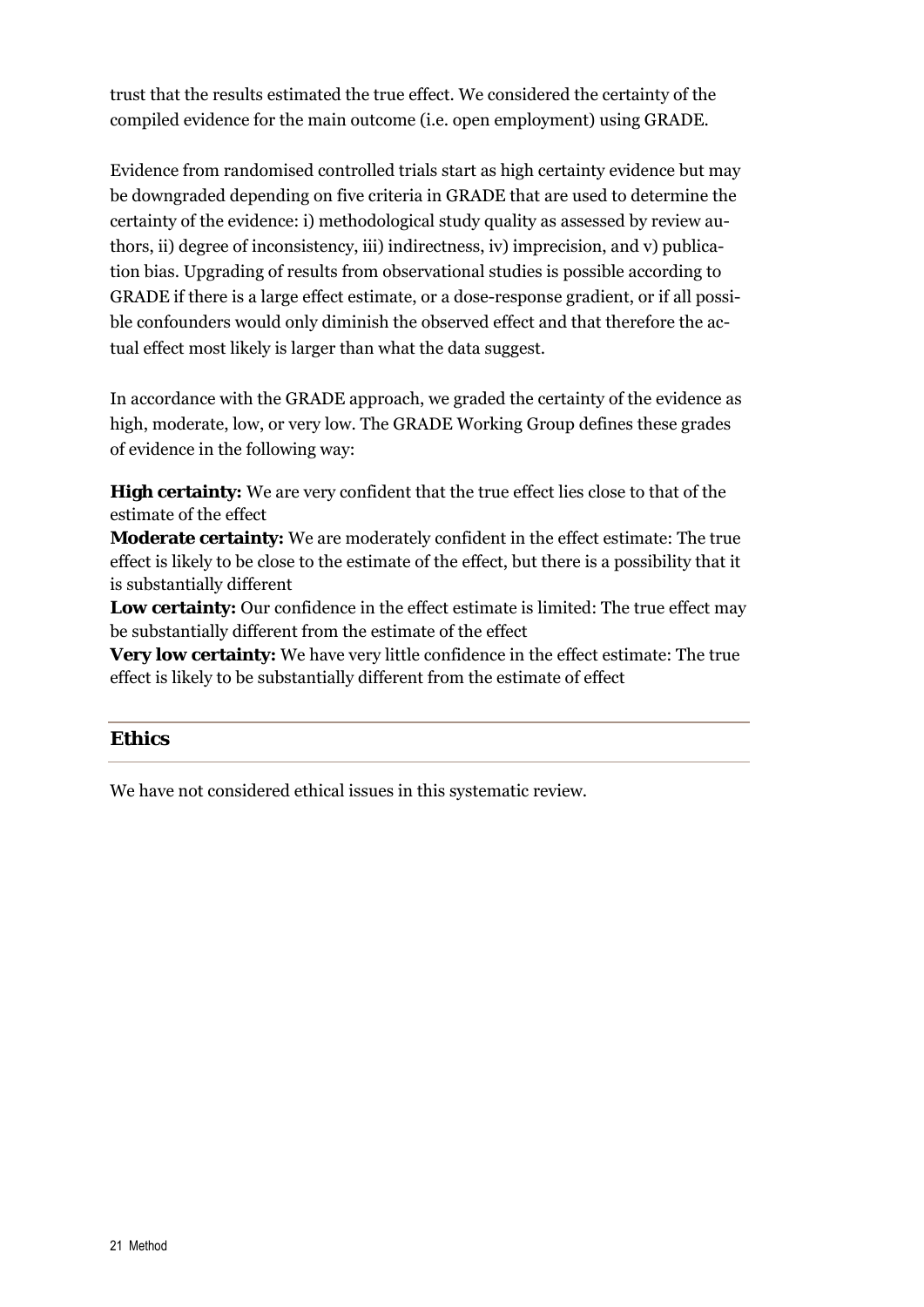# **Results**

#### **Search results**

The literature searches yielded 2,488 unique citations. Of these 2,488 citations, we excluded 2,469 as irrelevant based on title and abstract review (see Figure 1). We retrieved and scrutinised 18 possible eligible studies in full texts, which all were published in English. We excluded 13 of these studies with reasons. Among the excluded studies are three abstracts that we could not obtain in full text (25-27), and therefore could not assess for inclusion. See Appendix 4 for a list of excluded studies and the reasons for exclusion.

As we identified only one ongoing study (28) we did not as planned report this single study in a separate table, but instead we have described it below.

We identified five controlled studies that were eligible for inclusion in this systematic review. For a list of included studies, see Appendix 6.



*Figure 1. PRISMA study flow diagram (29) describing the study selection process.*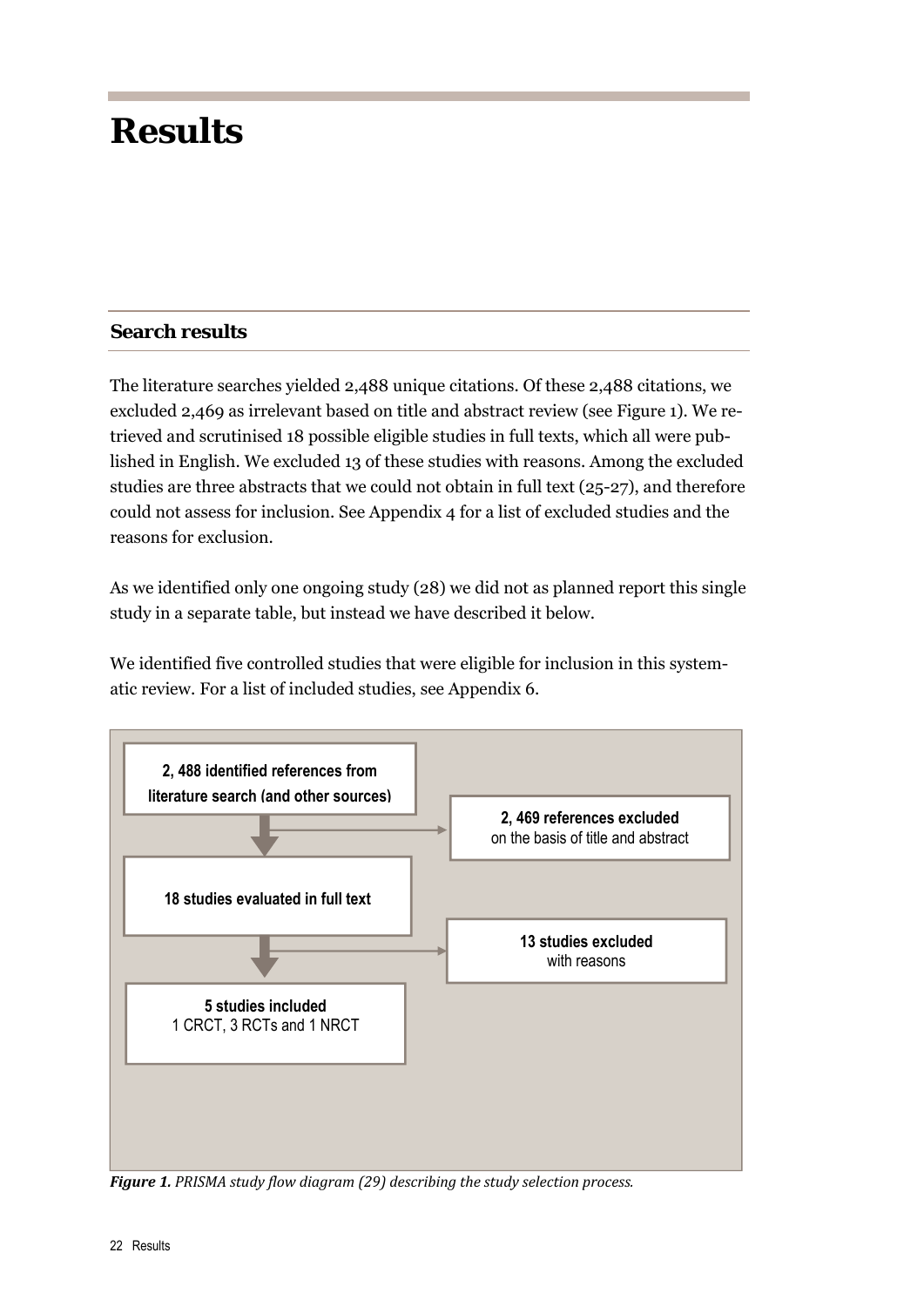NAV informed us about one ongoing Norwegian randomized controlled trial evaluating the use of MI as a method to support people who are on sick leave for longer than 8 weeks to return to work (28). The trial is 3-armed and compares motivational interviewing (MI) with motivational interviewing plus a stakeholder coordination program (MI+), and control (business as usual). The MI+ intervention provides an increased and ongoing coordination of the stakeholders, i.e. the employees, NAV caseworkers, employers and general practitioners.

#### **Description of included studies**

Table 1 provides a summary of the main characteristics of the five included studies. For more details see Characteristics of included studies table in Appendix 6.

#### **Study design and setting**

Five studies (30-34) were eligible for inclusion in this systematic review. There was one cluster-RCT from England that included four early mental health intervention teams (30). Three studies were randomized controlled trials (RCTs): one from Norway (32), and two from the USA (33, 34). One study (31) was a non-randomized controlled trial (NRCT) conducted at a government service agency in Australia.

#### **Populations**

The median number of participants in the included studies was 159 (range 26 to 500). In one study (30) the main target of the MI intervention was to address the motivational ambivalence of the clinical mental health specialist teams about their patients returning to work. The teams, however, were also provided with MI strategies to support patients (n=159) with early psychosis in returning to work. The participants in the other studies were as follows: people with severe psychiatric conditions (n=26) (31), disability pensioners with back pain (n=89) (32), HIV-positive people receiving disability payment  $(n=174)$  (33), and drug-involved offenders  $(n=500)(34)$ .

In three of the studies (30-32) none of the participants were employed before the intervention, while in the other two studies (33, 34) there was a mix of participants who were employed, either full- or part-time, and people who were unemployed (33% and 54% respectively).

#### **Interventions**

#### *Single or combined intervention*

In all included studies MI was delivered together with one or more other interventions. These additional interventions were as follows: individual placement support (IPS) (30); an information pack describing options for work, study, or community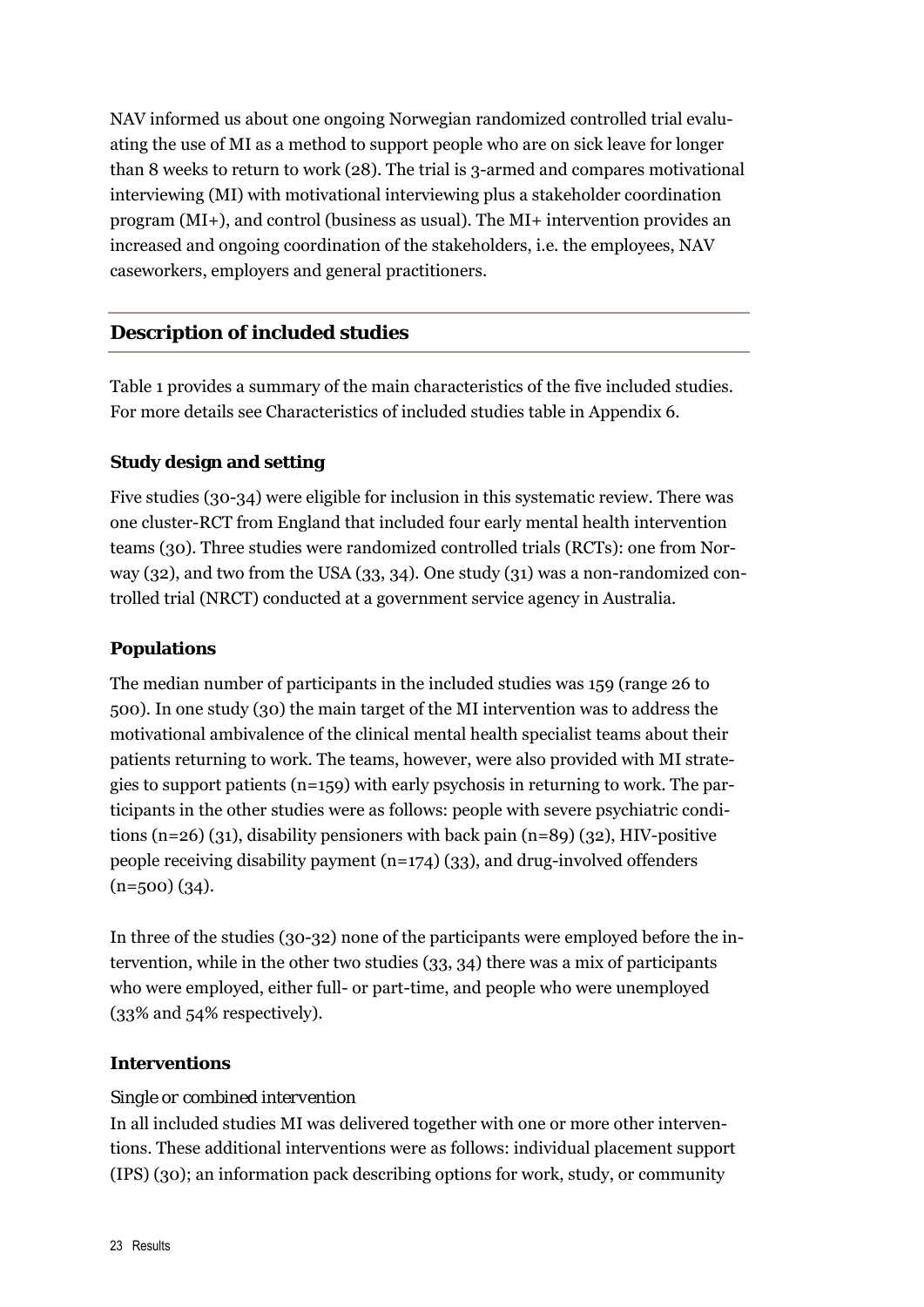participation (32); lectures related to spinal problems (2 hours), and vocational information (1 h) (32); skills building (Dialectical Behaviour Therapy), job related skills training (33), and a drug court program (34).

#### *Delivery of MI*

In one study (30), which provided no information on the delivery of MI to the patients (i.e. mode of delivery, frequency, length or spacing of sessions) care coordinators and a vocational specialist were the key persons delivering the intervention. In the other four studies MI was delivered face-to-face as follows: by a registered psychologists during a single (1 h) individual session (31), by an unknown person during a single (3 h) group session (5 to 11 people) (32), by a psychologist, a vocational counsellor and a peer leader during three individual (1 h) sessions, and 13 (2 h) group sessions (3 to 10 participants) over a period of seven weeks (33), and by an employment specialist during a series of 26 individual and group sessions (3 intervention phases: obtaining employment, maintaining employment, and upgrading employment) (34).

| <b>Author Year</b>                                                                                                    | <b>Population</b>                                                                               | <b>Intervention</b>                          | Compari-                             | <b>Outcomes</b>                                                                                                       |  |
|-----------------------------------------------------------------------------------------------------------------------|-------------------------------------------------------------------------------------------------|----------------------------------------------|--------------------------------------|-----------------------------------------------------------------------------------------------------------------------|--|
|                                                                                                                       |                                                                                                 |                                              | son                                  |                                                                                                                       |  |
| Craig 2014<br>(30)                                                                                                    | People with early psy-<br>chosis, $n=159$                                                       | $MI + Individ-$<br>ual Personal<br>Placement | IPS only                             | Open paid employment<br>$\bullet$<br>Hours worked per week<br>$\bullet$<br>Tenure (no of days in employ-<br>$\bullet$ |  |
| <b>Study design:</b><br><b>CRCT</b>                                                                                   | Age, mean: 23-25 years<br>Gender: 63-81% male<br>Ethnicity (%): white 33-                       | Support (IPS)                                |                                      | ment)<br>Any occupation (including<br>$\bullet$<br>casual and voluntary)                                              |  |
| Setting: four<br>early mental<br>health specialist<br>teams; two lo-<br>cated to London<br>and two to the<br>Midlands | 95%; black 5-60%;<br>Asian 3-29%<br>Employment: 100% not<br>in work<br>(across the 4 locations) |                                              |                                      |                                                                                                                       |  |
| <b>Country:</b><br>England                                                                                            |                                                                                                 |                                              |                                      |                                                                                                                       |  |
| <b>Hampson 2015</b><br>(31)                                                                                           | People with severe psy-<br>chiatric conditions<br>(schizophrenia, depres-                       | $MI+$ infor-<br>mation pack                  | Information<br>pack only<br>(mailed) | • Uptake of paid work<br>• Uptake of unpaid work<br>• Uptake of study                                                 |  |
| <b>Study design:</b><br><b>NRCT</b>                                                                                   | sion, post-traumatic<br>stress disorder (PTSD),<br>bipolar disorder, anxi-                      |                                              |                                      | • Involvement in any other forms of<br>social or community participation<br>• Engagement in employment sup-           |  |
| Setting: one<br>government ser-<br>vice agency                                                                        | ety, drug dependence),<br>$n=26$                                                                |                                              |                                      | port service<br>• Perceived usefulness of MI (par-<br>ticipants)                                                      |  |
| <b>Country: Aus-</b><br>tralia                                                                                        | Age: 20-39 years- n=11;<br>42.3%; 40-69 years-<br>$n=15;57.7%$                                  |                                              |                                      |                                                                                                                       |  |

#### Table 1: Summary of characteristics of included studies (n=5)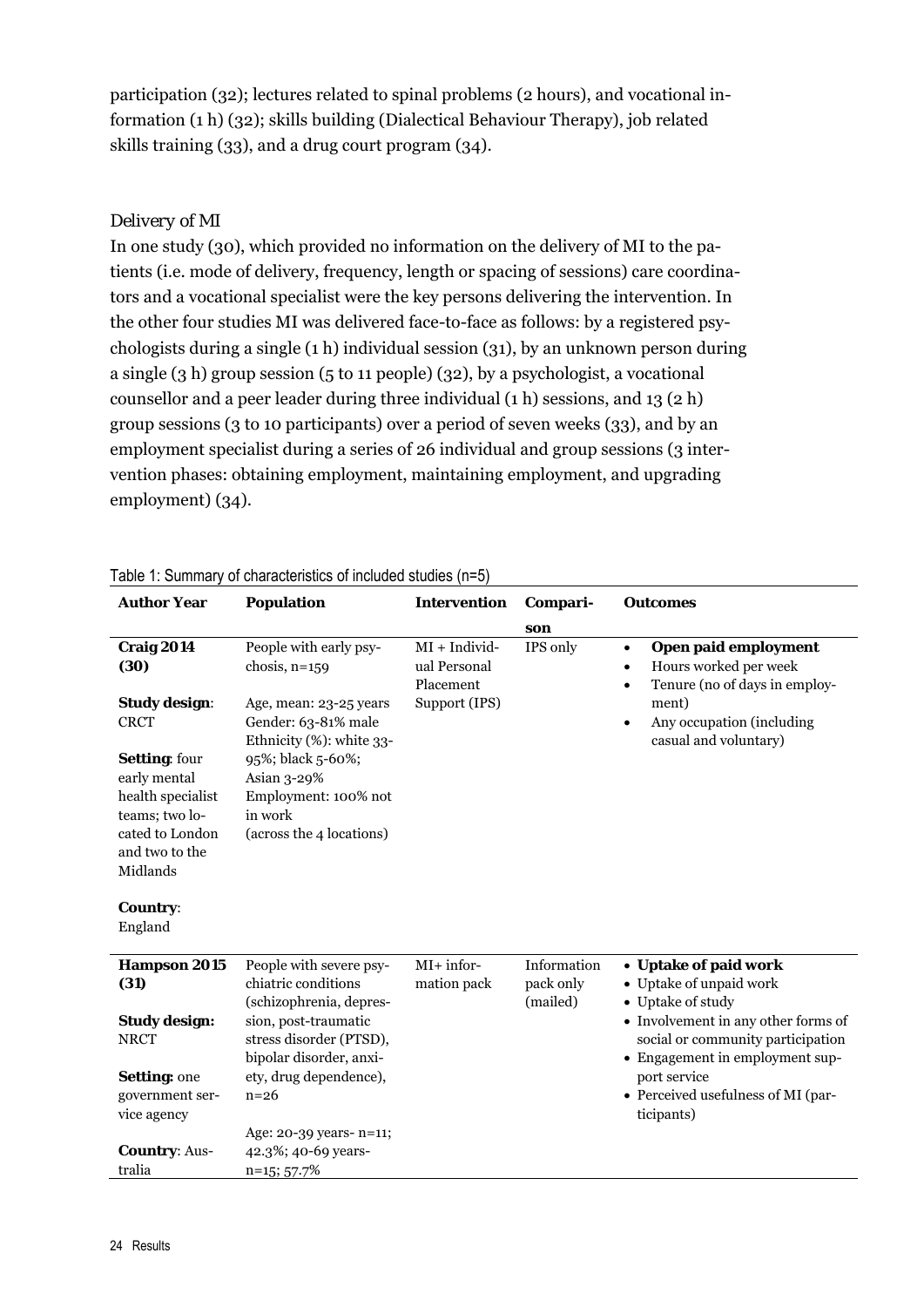| <b>Magnussen</b><br>2007 (32)<br><b>Study design:</b><br><b>RCT</b><br><b>Setting: N/A</b><br><b>Country: Nor-</b> | Gender: equal distribu-<br>tion of males and fe-<br>males<br>Employment: 100% not<br>in work<br>People with disability<br>due to back pain, n=89<br>Mean age: 49 years<br>Gender: 65% women<br>Employment: 100% not<br>employed<br>Received disability pen-<br>sion: 8 years on average | $MI (group)+$<br>lecture on spi-<br>nal problems<br>$(2h)$ + infor-<br>mation $(1 h)$ | Unclear                       | • Return to work or being in a<br>process of returning to work<br>(i.e. on educational course or in<br>work training, or back at work)<br>• Perceived disability<br>• Fear avoidance behaviour<br>• Expectancy to return to work<br>• Life satisfaction |
|--------------------------------------------------------------------------------------------------------------------|-----------------------------------------------------------------------------------------------------------------------------------------------------------------------------------------------------------------------------------------------------------------------------------------|---------------------------------------------------------------------------------------|-------------------------------|---------------------------------------------------------------------------------------------------------------------------------------------------------------------------------------------------------------------------------------------------------|
| way<br><b>Martin 2012</b><br>(33)                                                                                  | HIV-positive people re-<br>ceiving disability pay-                                                                                                                                                                                                                                      | A mixed (13<br>group-3 indi-                                                          | A single ses-<br>sion of com- | • Composite outcome of paid job,<br>volunteer work, training, or job                                                                                                                                                                                    |
| <b>Study design:</b>                                                                                               | ment (excluding people<br>with mental illnesses,                                                                                                                                                                                                                                        | vidual) modal-<br>ity interven-                                                       | munity re-<br>ferrals         | seeking<br>• Paid job (not reported                                                                                                                                                                                                                     |
| <b>RCT</b>                                                                                                         | drug problems and cog-<br>nitive impairment),                                                                                                                                                                                                                                           | tion that in-<br>corporated el-                                                       |                               | separately)<br>• Volunteer work                                                                                                                                                                                                                         |
| <b>Setting: N/A</b><br><b>Country: USA</b>                                                                         | $n = 174$<br>Mean age: 44.1 (SD: 7.6)<br>Gender, male, n (%): 158                                                                                                                                                                                                                       | ements of MI,<br>skills building<br>from dialecti-                                    |                               | • Training<br>· Job seeking behaviour<br>(subgroup follow up work                                                                                                                                                                                       |
|                                                                                                                    | (91)<br>Race/Ethnicity, white,<br>no (%): 78 (45)<br>Employment, n (%) dur-<br>ing the last 6 months be-<br>fore the intervention:<br>33%<br>Received disability pay-<br>ment: 4 years on aver-<br>age                                                                                  | cal behaviour<br>therapy and<br>job related<br>skills.                                |                               | trajectory)                                                                                                                                                                                                                                             |
| <b>Webster 2014</b><br>(29)<br><b>Study design:</b>                                                                | Drug-involved offend-<br>$ers, n=500$<br>Age, mean years (SD):<br>30.5(8.7)                                                                                                                                                                                                             | A series of 26<br>individual and<br>group sessions<br>all including                   | Drug court<br>only            | • Work status<br>• Days paid for legal<br>employment<br>• Income from legal employment                                                                                                                                                                  |
| <b>RCT</b>                                                                                                         | Gender, male, (%):<br>65.4%                                                                                                                                                                                                                                                             | the use of MI<br>+ drug court                                                         |                               | (and subgroup-follow up work<br>trajectory)                                                                                                                                                                                                             |
| Setting: 2 Ken-<br>tucky drug court<br>sites                                                                       | Ethnicity, white (%):<br>61.8%<br>Employment: 53.6%<br>were employed either                                                                                                                                                                                                             |                                                                                       |                               |                                                                                                                                                                                                                                                         |
| <b>Country: USA</b>                                                                                                | full- or part-time at<br>baseline                                                                                                                                                                                                                                                       |                                                                                       |                               |                                                                                                                                                                                                                                                         |

CRCT= cluster randomized trial

MI= Motivational Interviewing

IPS= individual placement support

N/A= information not available/not reported

#### *Qualifications and training of those delivering MI*

In one study (30) the clinical team (which also included a vocational counsellor) received a total of eight days of training in using MI. The teams first received three days training, plus two days training during the next three months, and later (at the second year of the recruitment phase) they received a three days refresher course.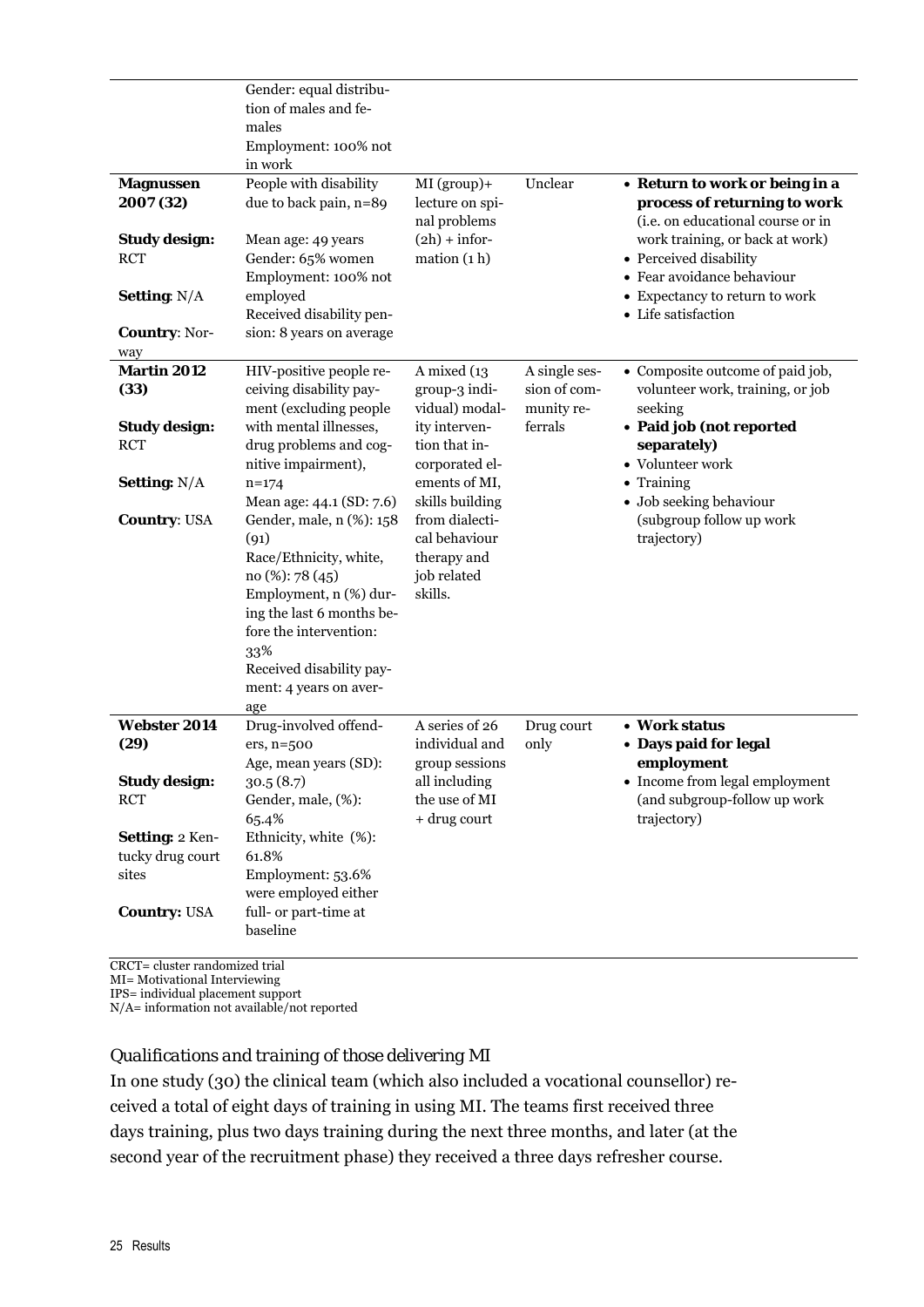In one study (31) the psychologists involved in the project completed pre-reading on the subject of MI and attended a one-day training workshop delivered by an accredited MI trainer. They also attended a half-day session with peer supervision. The project manager held weekly phone meetings with the psychologists to monitor progress and provide support to ensure consistency in implementing the project.

In the three other studies (32-34) no information was provided on the qualifications or training of those delivering MI.

#### *Fidelity to MI intervention*

Only in one study (33) was a manual used when delivering the MI intervention and all group and individual sessions were recorded and monitored for fidelity. In one study the psychologists' adherence to the MI principles was evaluated during a halfday audiotaped and supervised MI counselling session (31). The other three studies did not mention having assessed intervention fidelity (30, 32), even though one study assessed the fidelity to IPS (30).

#### **Comparisons**

The comparisons were as follows: MI delivered together with IPS versus IPS only (30); MI plus an information pack versus the same mailed information pack only (31); elements of MI delivered together with skills building (dialectical behaviour therapy) and job related skills training versus a single session with community referral (33); MI as part of a tailored employment intervention plus drug court versus drug court only (34). In one study, it was unclear what type of intervention the control group received, if any (32).

Only in one of the included studies did the authors attempt to explain how the MI intervention would mediate behavioural change using theory (33). None of the included studies involved consumers at any stage of the research process.

#### **Outcomes**

#### *Main outcomes:*

#### *Open paid employment (or being in the process of returning to work):*

Three of the five included studies (30, 31, 33) reported open paid employment at median 12 months follow up. One study (32) reported a composite measure of participants who returned to work or entered a return to work process (i.e. defined as being on an educational course or in work training). One study (34) reported work status at follow up (full-time, part-time, unemployed, or not in the workforce e.g. not working and not looking for a job) and mean days paid for legal employment (and income from legal employment) (34). In addition, one study reported median hours worked per week and number of days in paid employment (tenure) (30).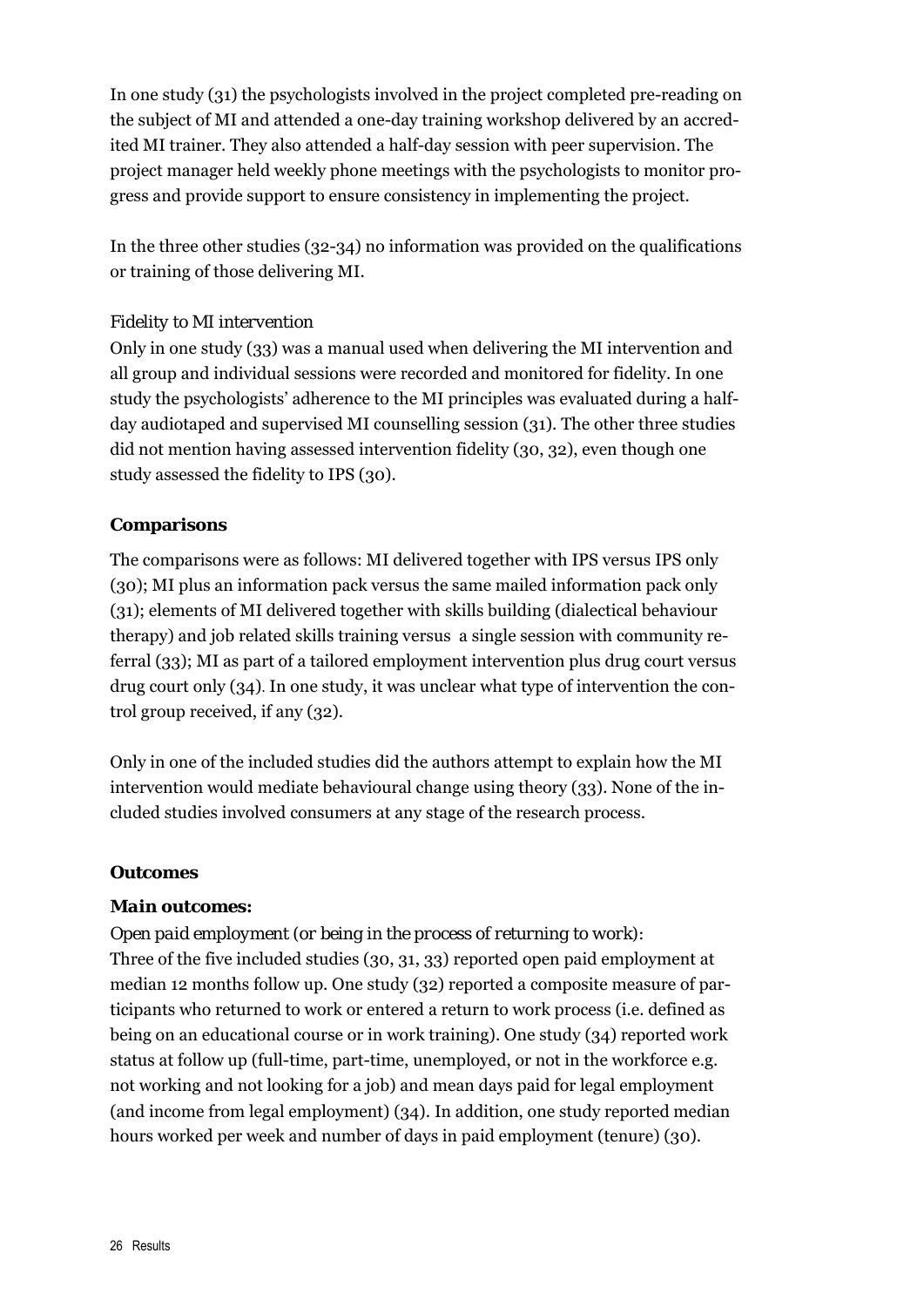#### *Secondary outcomes:*

#### *Work hindering (behavioural) factors:*

Only one of the included studies reported on factors that may be considered workhindering, i.e. perceived disability, fear-avoidance behaviour, and beliefs of chances of returning to work (31). None of the included studies reported any other behavioural outcomes of interest for this review, i.e. work-motivation, self-efficacy, readiness for work, anxiety, depression, and sleeping problems.

#### *Other outcomes:*

Two studies (30, 31) reported unpaid work, including casual and voluntary work. One study (31) reported involvement in other forms of social or community participation, and uptake of studies. Two studies (26, (33) reported engagement in employment support services and/or job search activities. One study (33) reported a composite measure of paid employment, volunteer work, job training and participation in job search.

#### **Quality and certainty of included evidence**

We judged three of the five included studies to be at overall high risk of bias (31, 33, 34), and two of the studies (30, 32) to have an unclear risk of bias. The certainty of evidence from the included comparisons (for the main outcome, open employment) varied from low (30), to very low (31, 32). In Craig 2016 (30) we downgraded the certainty of evidence for the main outcome (open employment) for imprecision (few participants and wide CI). In Hampson 2014 (31) we downgraded the evidence due to high risk of bias and severe imprecision (very few participants and wide CI). Finally, we downgraded the certainly of evidence in Magnussen 2007 (32) due to severe imprecision (few participants and wide CI), and indirectness (as only a composite outcome of 'having achieved open employment or being in a process of returning to work' was reported, and ''return to work' was not reported separately). In Webster 2014 (34) we downgraded the evidence due to high risk of bias and indirectness (work status and mean days in paid legal employment), and imprecision (mean days of paid legal employment). As for the study (33) that did not report numerical results, neither for the main outcome (open employment), or any other outcomes, did we grade the evidence.

#### **Effects of interventions**

See Appendices 7 and 8 for detailed results and the GRADE profiles respectively.

The included studies were heterogeneous in terms of participants, baseline work status (two studies included both employed and unemployed participants), type of cointerventions and comparison interventions, and in how the main outcome (open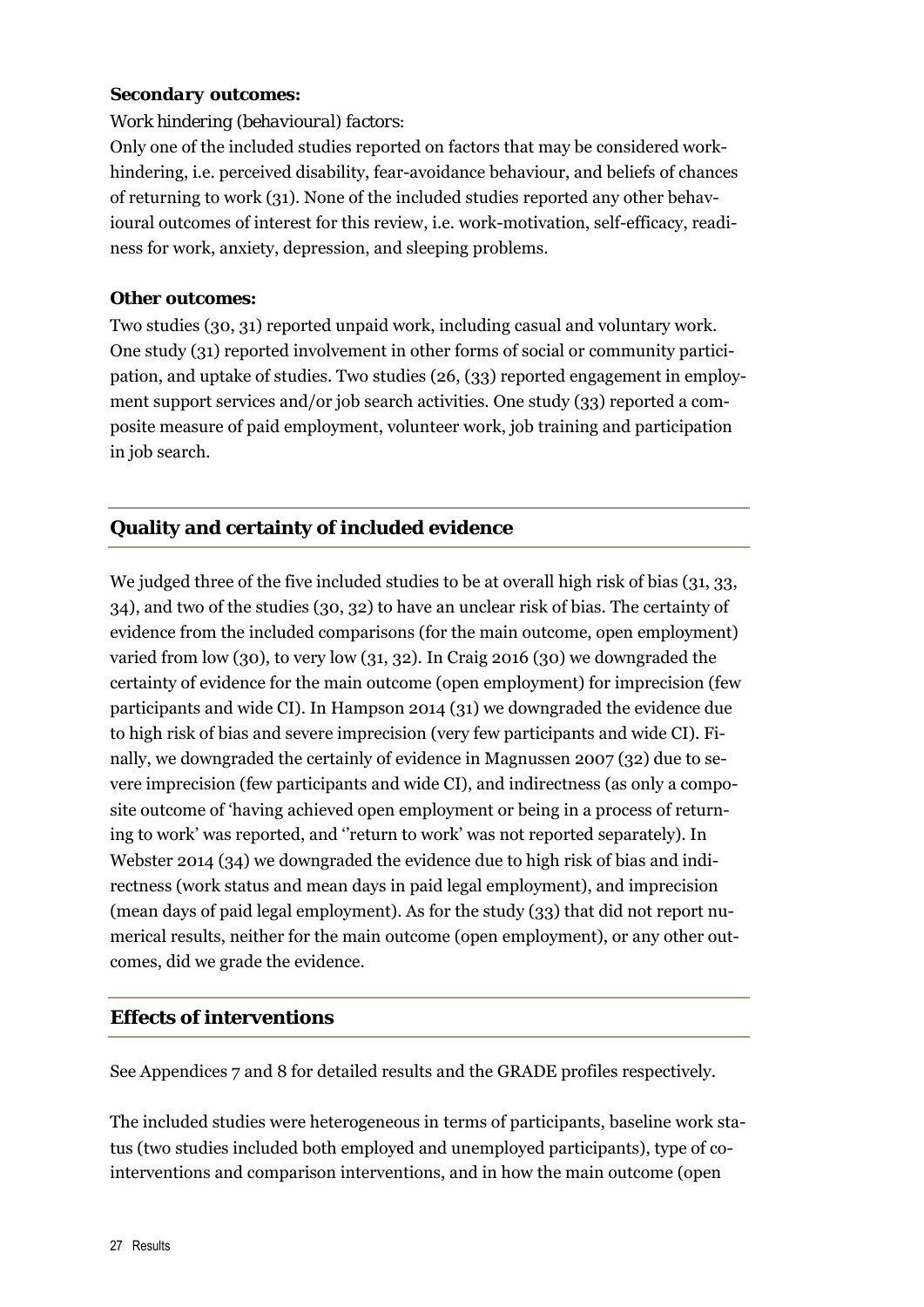paid employment) was reported across studies: three studies reported the proportion of participants who achieved employment at follow-up (30-32), one study (33) reported no effect estimate and no numerical data for open employment, and one study (34) reported work status (4 groups: fulltime, part-time, unemployed and not within the workforce), days of legal employment during the last 12 months, and the approximate proportion of participants who were unemployed at baseline that achieved employment at follow-up.

#### **Motivational Interviewing + Individual Placement Support vs. Individual Placement Support only**

MI delivered together with IPS to people with first episode psychosis may possibly lead to more people achieving open employment as compared to those receiving IPS only (one study; Risk Ratio [RR]: 2.35 [95% CI 1.31 to 4.19]; low certainty of evidence). See Table 2. For those in employment, the authors (30) found little or no difference in median hours worked per week or in the length of paid employment (tenure) between the groups. Further, the same study (30) reported a greater proportion of MI group participants in open employment or in formal education (composite outcome) than in the control group (Odds ratio [OR]: 3.6 [95% CI 1.9 to 7.2]), and similar uptake of any form of unpaid work across groups. See Appendix 7 for details.

|                 | <b>Intervention</b> . Motivational interviewing and individual placement support (IPS)<br><b>Comparison: IPS only</b> |                                        |                                          |                                  |                      |                                               |  |
|-----------------|-----------------------------------------------------------------------------------------------------------------------|----------------------------------------|------------------------------------------|----------------------------------|----------------------|-----------------------------------------------|--|
| <b>Outcomes</b> |                                                                                                                       | Anticipated absolute effects' (95% CI) |                                          | Relative effect                  | $N2$ of participants | Quality of the<br>evidence                    |  |
|                 |                                                                                                                       | <b>Risk with IPS</b><br>only           | <b>Risk with MI+IPS</b>                  | $(95% \text{ Cl})$               | (studies)            | (GRADE)                                       |  |
|                 | Open employment<br>follow up: mean 12<br>months                                                                       | 182 per 1,000                          | 427 per 1,000<br>$(238 \text{ to } 762)$ | <b>RR 2.35</b><br>(1.31 to 4.19) | 134<br>(1 RCT)       | $\oplus$ $\oplus$ $\odot$ <sup>a</sup><br>LOW |  |

Table 2: Summary of findings table on the effects of MI + IPS on open employment (Craig 2014)

**Patient or population**: clinical mental health specialist teams and people with first episode psychosis

**Intervention**: Motivational interviewing and individual placement support (IPS)

\***The risk in the intervention group** (and its 95% confidence interval) is based on the assumed risk in the comparison group and the **relative effect** of the intervention (and its 95% CI). **CI:** Confidence interval; **RR:** Risk ratio

a. Small study and wide CI

**Setting**: England

#### **MI+ information pack vs. information pack only**

It is uncertain whether MI, delivered with an information pack, leads to more people with severe psychiatric conditions achieving open paid employment, compared to the mailed information pack only (one study; RR: 7.33 [95% CI 1.04 to 51.67]; very low certainty of evidence). See Table 3.

The authors also reported similar uptake of any form of unpaid work, similar involvement in other forms of social or community participation, engagement with employment services, and uptake of studies across groups.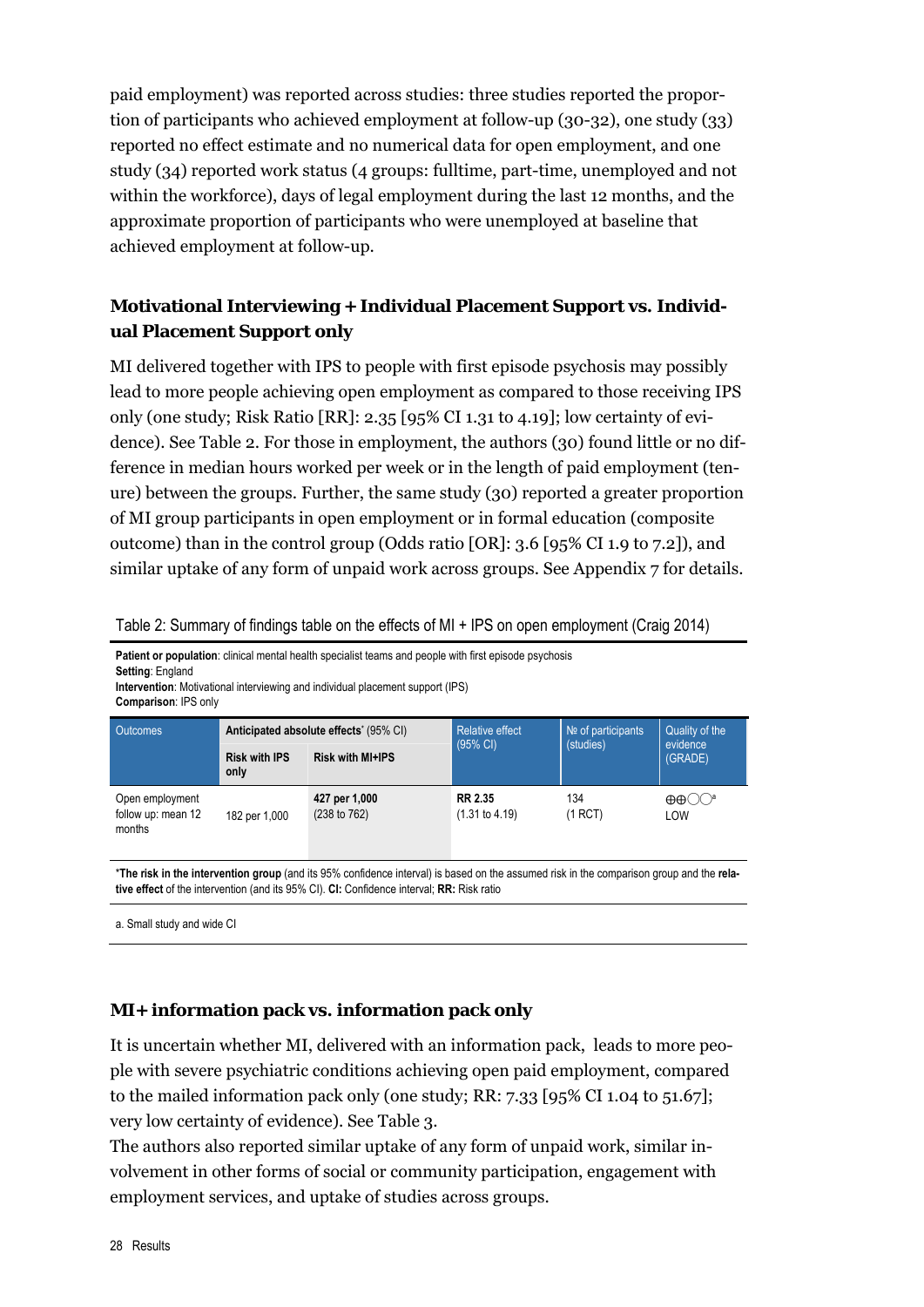Table 3: Summary of findings table on the effects of MI + information pack on open paid employment (Hampson 2015)

**Patient or population**: people with severe psychiatric conditions **Setting**: Australia **Intervention**: Motivational interviewing + information pack **Comparison**: mailed information pack only

| Outcomes                                | Anticipated absolute effects' (95% CI)  |                                           | <b>Relative effect</b><br>$(95% \text{ Cl})$ | $N2$ of participants | Quality of the evidence<br>(GRADE) |
|-----------------------------------------|-----------------------------------------|-------------------------------------------|----------------------------------------------|----------------------|------------------------------------|
|                                         | Risk with in-<br>formation<br>pack only | Risk with MI + infor-<br>mation pack      |                                              | (studies)            |                                    |
| Open employment<br>follow up: 12 months | 91 per 1,000                            | 666 per 1,000<br>$(95 \text{ to } 1,000)$ | <b>RR 7.33</b><br>$(1.04 \text{ to } 51.67)$ | 17<br>$(1$ NRCT)     | കുറഗ<br><b>VERY LOW albic</b>      |

\***The risk in the intervention group** (and its 95% confidence interval) is based on the assumed risk in the comparison group and the **relative effect** of the intervention (and its 95% CI). **CI:** Confidence interval; **RR:** Risk ratio

a. High risk of selection bias, performance bias and high attrition

b. Very wide confidence interval

c. Very small study

#### **MI as part of a brief vocational intervention vs. control**

It is also uncertain whether MI delivered as part of a short vocational intervention lead to more disability pensioners with back pain 'having returned to work or being in a process of returning to work' as compared to control (one study; RR: 1.95 [95% CI 0.73 to 5.26]; very low certainty of evidence). See Table 4.

The same authors (32) reported little or no difference between groups in the change from baseline to 12 months follow up for the following work-hindering behavioural secondary outcomes: work capacity (I. 1.7 (0.3); C:1.6 (0.4), p=0.19), as assessed with the Norwegian Functional Scale (0 to 24), perceived disability (I: 14.1 (4.0); C:13.9 (5.5), p=0.99; assessed with Roland Morris Disability questionnaire (scale:0 to 24), and fear-avoidance behaviour as assessed with the Fear Avoidance beliefs Questionnaire (FABQ-scale:0 to 24 for physical activity: Intervention: 13.0 (5.9); Control: 13.9  $(5.5)$ , p=0.14. and FABQ-scale 0 to 42 for work Intervention: 30.0 (10.2); Control:29.3 (12.0), p=0.33. See Appendix 7.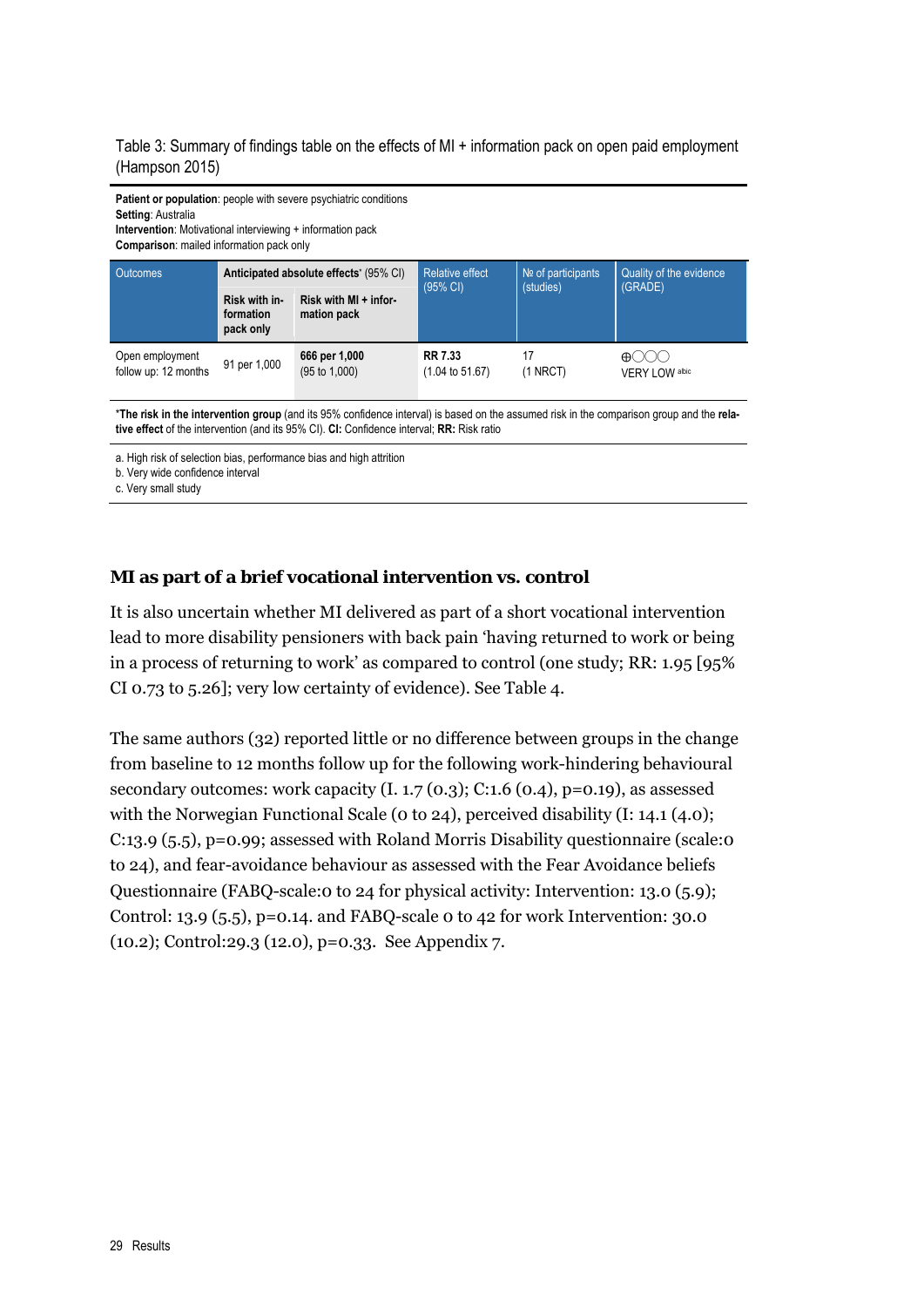Table 4: Summary of findings table on the effects of MI as part of a brief vocational-oriented intervention on employment (Magnussen 2007)

**Patient or population**: people with back pain who were disability pensioners **Setting**: Norway **Intervention**: Motivational interviewing as part of a brief vocational-oriented intervention **Comparison**: control

| <b>Outcomes</b>                                                                                                                                                                                                                       | Anticipated absolute effects' (95% CI) |                                               | <b>Relative effect</b>                      | $Ne$ of partici-   | Quality of the evi-                    |
|---------------------------------------------------------------------------------------------------------------------------------------------------------------------------------------------------------------------------------------|----------------------------------------|-----------------------------------------------|---------------------------------------------|--------------------|----------------------------------------|
|                                                                                                                                                                                                                                       | Risk with busi-<br>ness as usual       | <b>Risk with Motivational</b><br>interviewing | $(95% \text{ Cl})$                          | pants<br>(studies) | dence<br>(GRADE)                       |
| Having returned to work or be-<br>ing in the process of returning<br>to work<br>follow up: 12 months                                                                                                                                  | 114 per 1,000                          | 222 per 1,000<br>(83 to 598)                  | <b>RR 1.95</b><br>$(0.73 \text{ to } 5.26)$ | 89<br>(1 RCT)      | $\bigoplus$ $(X, X)$<br>VERY LOW a,b,c |
| *The risk in the intervention group (and its 95% confidence interval) is based on the assumed risk in the comparison group and the rela-<br>tive effect of the intervention (and its 95% CI). CI: Confidence interval; RR: Risk ratio |                                        |                                               |                                             |                    |                                        |

a. Wide CI

b. Does not report open employment separately, but together with being in the process of returning to work.

c. Small study

#### **MI+ skills building + job related skills training vs. community referral**

One study (33), comparing MI, skills building and job related skills training delivered to a mixed population of employed (32%), or unemployed HIV-positive persons with a community referral only, reported no numerical results for the main outcome of our review (paid employment), but a mean summed score of four outcomes assessed: paid work, volunteer work, job training or job seeking. The result for this composite outcome suggest a greater score in the intervention group at 18 months, but not at 6, 12 or 24 months, and a greater work training activity in the intervention group at 6 months only. We provide no summary of findings table as the study did not report numerical data. We are uncertain about the potential effect of the intervention on paid work.

#### **MI as part of a tailored vocational intervention + drug court vs. drug court only**

One study (34) compared MI as part of a brief tailored vocational intervention delivered alongside a drug court program with drug court only to a mixed group of employed (54%) and unemployed drug-offenders. The results indicated that the intervention may have led to similar or slightly more days in paid (legal) employment during the last 12 months (MD 1.06 (95% CI 0.97 to 1.17) than the drug court program only  $(d=0.20, F(1.464)=4.69, p=0.03)$ . However, a similar proportion (around 30%) of the participants who were unemployed at baseline, reported being employed at follow up in both groups, and there was no difference in job status between groups at follow up. See Table 5.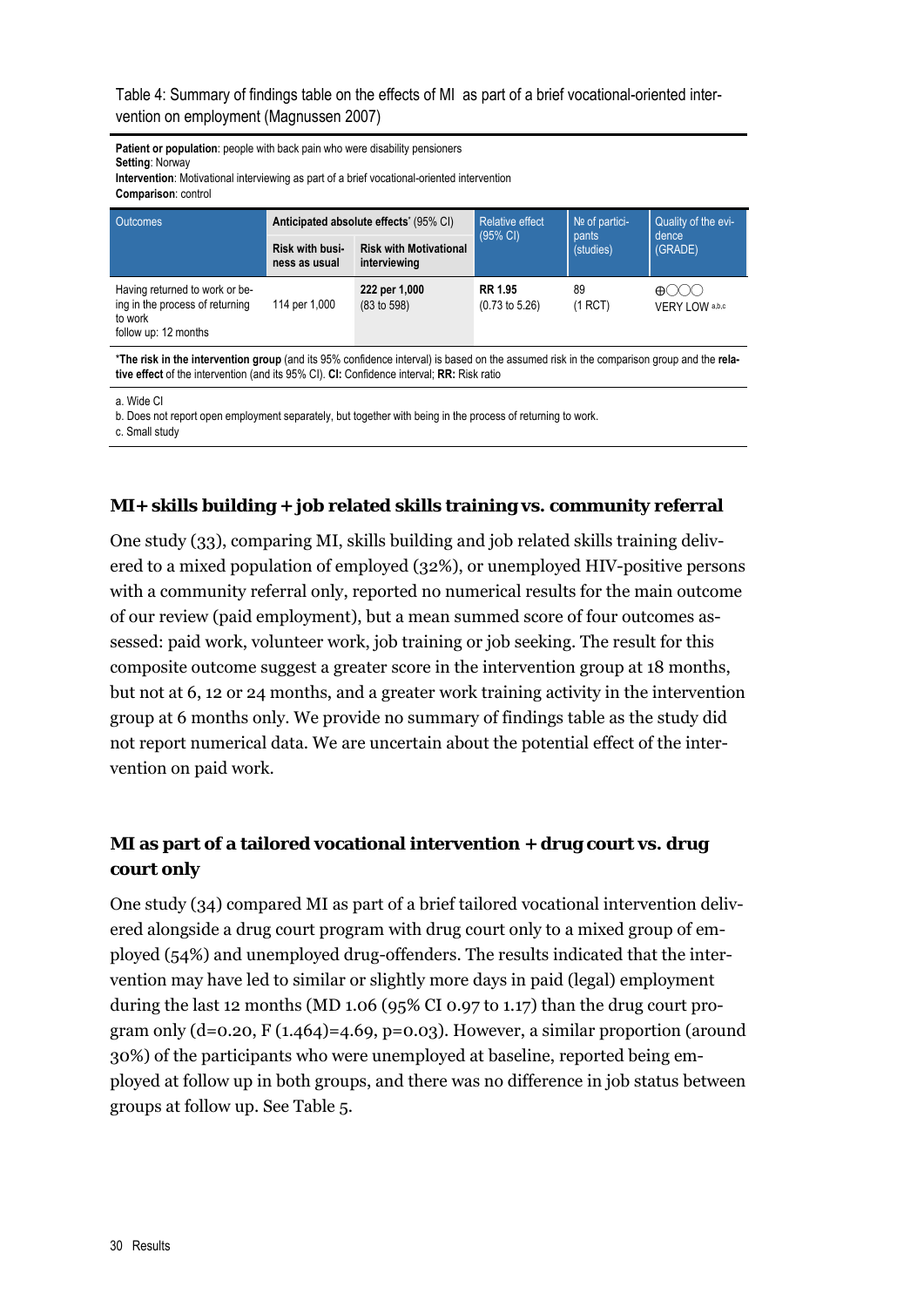Table 5: Summary of findings table on the effects of MI as a part of a tailored vocational intervention on paid employment (Webster 2014)

#### **Motivational interviewing plus a drug court program compared to drug court program only for drug-involved offenders**

**Patient or population**: drug-involved offenders **Setting**: Two Kentucky drug court sites **Intervention**: Motivational interviewing plus a drug court program **Comparison**: drug court program only

| Outcomes                                                           | Anticipated absolute effects' (95% CI)<br><b>Risk with Motivational in-</b><br>Risk with drug<br>court program only<br>terviewing plus a drug<br>court program |                                                                                                                        | <b>Relative effect</b><br>(95% CI)          | $N2$ of participants<br>(studies) | Quality of the<br>evidence<br>(GRADE) |
|--------------------------------------------------------------------|----------------------------------------------------------------------------------------------------------------------------------------------------------------|------------------------------------------------------------------------------------------------------------------------|---------------------------------------------|-----------------------------------|---------------------------------------|
| Work status (part-<br>or fulltime)<br>follow up: mean 12<br>months | 755 per 1,000                                                                                                                                                  | 801 per 1,000<br>(733 to 884)                                                                                          | <b>RR 1.06</b><br>$(0.97 \text{ to } 1.17)$ | 477<br>(1 RCT)                    | LOW a,b                               |
| Days of paid em-<br>ployment<br>follow up: mean 12<br>months       | The mean days of<br>paid employment<br>was 0 days                                                                                                              | The mean days of paid em-<br>ployment in the intervention<br>group was 10.2 days higher<br>(11.8 lower to 32.2 higher) |                                             | 477<br>(1 RCT)                    | VERY LOW a,b,c                        |

\***The risk in the intervention group** (and its 95% confidence interval) is based on the assumed risk in the comparison group and the **relative effect** of the intervention (and its 95% CI). **CI:** Confidence interval; **RR:** Risk ratio; **MD:** Mean difference

a. High risk of bias

b. A large proportion (53.6%) of participants were employed at baseline

c. Wide CI

Follow up ranged from 12 to 24 months across studies (median 12 months). Below is a forest plot showing the un-pooled results for open employment and the composite outcome 'having returned to work or being in the process of returning to work' from three of the included studies (Figure 2).



Footnotes

(1) Open employment

(2) Open employment

(3) Having returned to work or being in a process of returning to work

*Figure 2. Forest plot showing the effects (Risk Ratio) of the Motivational interviewing interven‐ tions on return to work (open paid employment) and/or being in a process of returning to work in the included studies (n=3) which reported these outcomes.*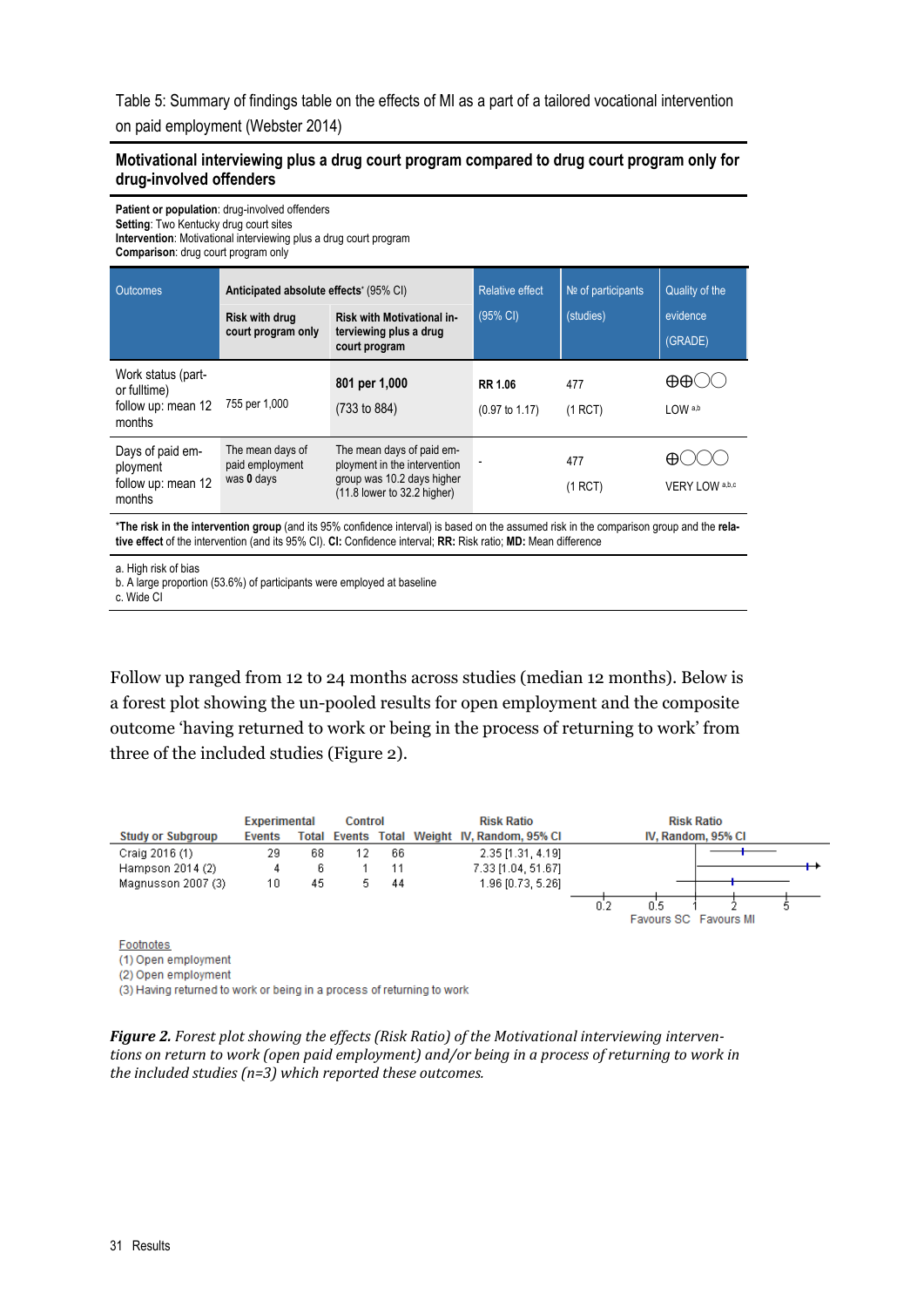# **Discussion**

#### **Main results**

We included five studies (30-34) in this systematic review. Three of the five studies reported beneficial effects of the MI intervention on achieving open paid employment, or on having returned to, or being in a process of returning to work. One study reported similar proportion of participants achieving employment in both groups, and one study reported no separate results data for open employment, and inconsistent intervention effects on a composite measure of employment related outcomes. The problems with the two latter studies are that a large proportion of the participants were employed at baseline, and that all outcomes were based on self-report. Due to uncertainty related to the effect estimates, i.e. the low to very low certainty of evidence for the main outcome, we can draw no firm conclusions concerning the effect of MI as a method to facilitate return to work. MI may however hold some promise in this sense, but further investigation is needed.

#### **Overall completeness and applicability of the evidence**

#### **Participants with severe and/or long-term conditions only**

The study populations in the included studies were limited to people with severe psychiatric conditions (e.g. psychosis, bipolar disorders, schizophrenia etc.) or people with long-term disability due to back pain or due to HIV, or repeat drug offenders. We found no studies that evaluated MI as a method to facilitate return to work for people who are unemployed, on sick-leave, rehabilitation clients (who are not offenders), disability pensioners (with other disabilities than back pain and HIV) or people receiving other types of benefits or work assessment allowance. Nor did we find any studies on MI to support individuals who are on part-time sick leave to remain in work. It is unclear if the results from this systematic review can be generalised to all, or any of the groups mentioned above, or to people with less severe conditions or shorter work absences.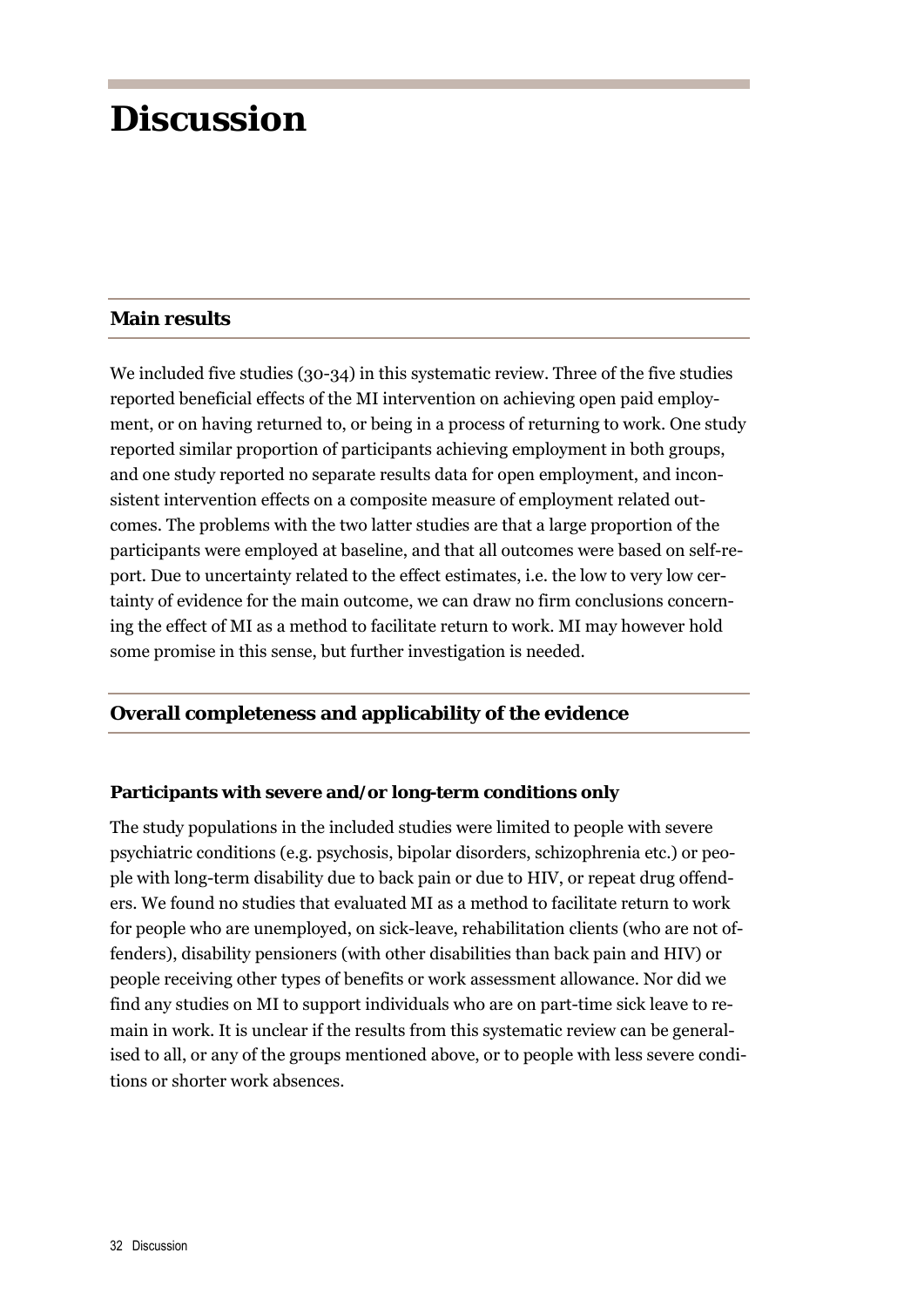#### **Mix of employed and unemployed participants**

In three (30-32) of the included studies, baseline work status of the participants was the same (i.e. not working), while in the two other studies there was of a mix of people who were employed (part-time or even full-time), and people who were unemployed. This makes it difficult to tease out the effect of an intervention aimed at helping people to return to work, which was the case in both of these studies. In one of the studies, six out of 13 sessions focused on readiness and motivation to return to work, and identifying and overcoming obstacles for return to work, which would not have been relevant for 32% of the participants who were already employed (33). As for the other study (34), in which the intervention was organised and delivered in three phases (obtaining employment, maintaining employment, and upgrading employment), it appears that for 54% of the participants already in employment at baseline, the first phase of the tailored intervention was superfluous. The results of the studies involving participants with mixed job status at baseline cannot be generalised to groups of unemployed HIV-positive people or unemployed drug-involved offenders.

#### **Intensity of the intervention**

The optimal intensity of an MI intervention aimed at supporting people, who for various reasons are not working, in returning to work is unknown. In the studies included in this systematic review the number of sessions ranged from a single session (31) to 26 sessions (34). The recommended number of MI sessions, and the number of sessions reported in the literature varies: some authors recommend at least 1-3 sessions, but preferably 2-3 for drug dependence counselling (35). A systematic review on MI for smoking cessation reports varying number (1-4) and duration of sessions (15 to 45 minutes) in the included studies (36). Results from a systematic review of MI for health behaviour change in primary care settings suggest 4-5 hours of MI to be optimal for behaviour change to take place (9). According to guidance on the delivery of behavioural change interventions in general from the National Institute of Clinical Excellence in the UK, different types of conditions and types of desired behavioural change may require different intervention intensity (37). In the context of interventions aimed at facilitating return to work, the number and length of MI sessions needed for a successful intervention may differ depending on the underlying reasons for not being in work.

#### **Mode of delivery of the intervention**

MI was initially considered for individual drug counselling therapy (20). In the studies included in our review MI was in one study delivered to individuals only (31), in one study to groups only with no individual sessions (32), while in two studies MI was delivered during both individual and group sessions (33, 34). Since we were unable to find any studies that compared the effect of individual MI sessions with group MI sessions, apart from a protocol for a trial aiming to compare face-to-face individual counselling and on-line group motivational interviewing in improving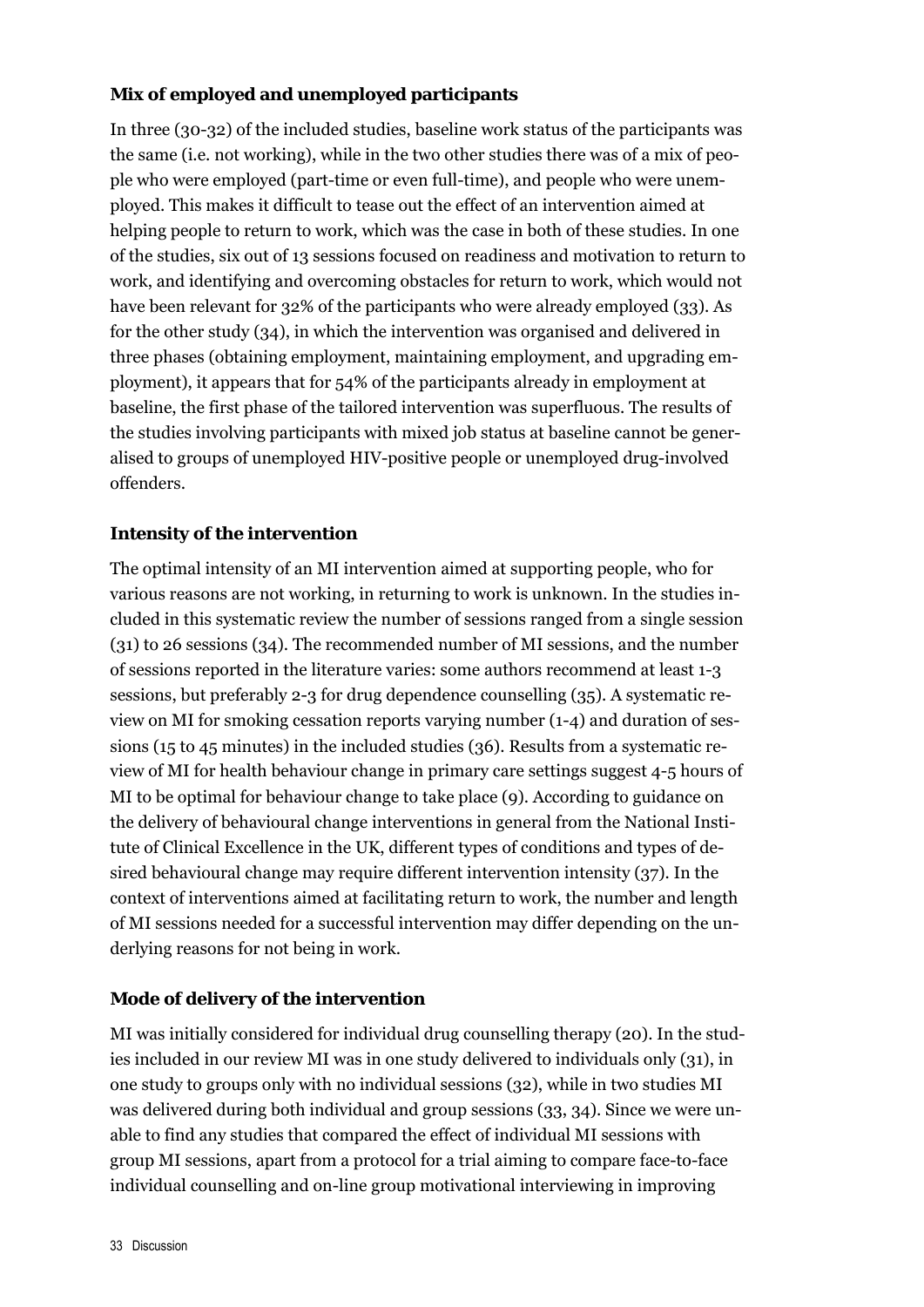oral health, we do not know which mode of delivery that is most effective in eliciting behaviour change. One study (30) did not provide any information on how MI was delivered to the patients. In the other four studies MI was delivered face-to-face.

#### **Training and qualifications of counsellors**

The training provided to those delivering the MI intervention in the two studies that reported the training/qualifications of counsellors, varied from eight full days in one study (30) to one and a half day in the other (31). In three studies (32-34) the authors provided no information on the training provided to the counsellors. Only one of the studies reported following a manual when delivering the intervention (33). In one study, the project leader had weekly supportive phone meetings with the counsellors (31). Miller and colleagues have suggested that a 2-day workshop followed by ongoing coaching and supervision, is an effective way to train practitioners in the MI technique (38), which indicate that at least in one of the included studies the counsellors received appropriate training. However, a recent literature review claims that there does not exist a 'best practice' at present in how to learn to use MI (39).

#### **Intervention fidelity**

Two of the five included studies reported having assessed intervention fidelity to determine if MI was delivered to the study participants in accordance with the MI principles (31, 33). This was in one of the studies done for all counselling sessions (33), and in the other study during a half-day supervised session using video-recordings and feedback (31). In the other three studies (30, 32) it was not stated whether or not intervention fidelity was assessed. Miller and Rollnick (40) suggest that three components should be present in a well-conducted MI trial of behavioural change:

1) The treatment should clearly contain the components that are theoretically or empirically related to its efficacy; (2) Providers should be trained to an adequate and specified criterion of proficiency before treating trial patients; and (3) The fidelity of treatment should be documented by reliable coding of practice throughout the study and reported in a manner that permits comparison with skill levels in other trials.

If intervention fidelity is not assessed, it may be difficult to know whether any effects found (or not found) can be attributed to the MI intervention.

#### **Combined interventions and comparisons**

In three of the studies (30, 31, 34) MI was combined with another intervention and the comparison was the same other intervention, which makes it easy to establish the effect of MI per se. For other combined interventions, in which the comparison intervention is no intervention (32), or another intervention (33), it is difficult to tease out the effect of MI from the combined effect of the multiple interventions.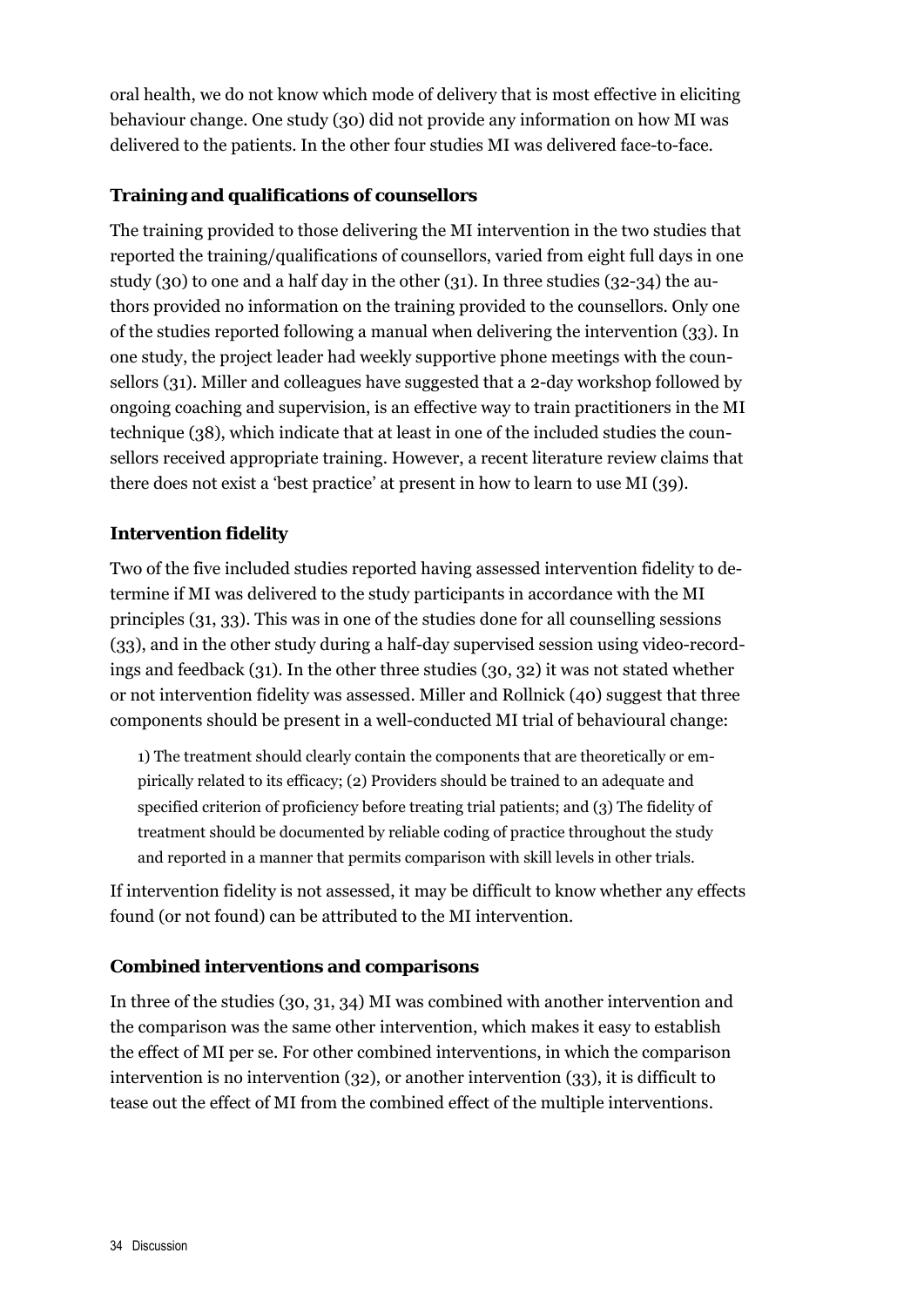#### **Work hindering (behavioural) factors**

Since MI is used to support and facilitate the change process by helping the client to overcome ambivalence or a fear of change, and through this increase the client's own motivation to change, it seems reasonable that the client's motivation and readiness to change should be assessed in all studies evaluating the effect of MI. However, none of the included studies assessed work-motivation, and readiness to change was assessed before, but not after the intervention in one study, and seemingly only for the intervention group (31).

In addition, only one of the five included studies reported effects of MI on factors that may be considered as being work-hindering (31), but none of the studies reported effects on self-efficacy, work-motivation, anxiety, depression or sleeping problems, which all are secondary outcomes of interest for this review.

#### **Theory used**

One of the included studies designed their intervention based on the Transtheoretical model of behaviour change (12). None of the other studies used theory to try to explain the underlying processes of MI, i.e. what actually mediates the behavioural change.

#### **Consumer involvement**

None of the included studies reported having involved consumers in developing the intervention, or in any other stages of the research process.

#### **Certainty of the evidence**

The certainty of evidence for the main outcome (open employment) ranged from low (30) to very low (31, 32, 34) across four of the included studies. The fifth study did not report numerical results for the main outcome. We downgraded the certainty of evidence from two of the four included studies due to overall high risk of bias (31, 34), and due to indirectness in two studies (32, 34). In one of these studies (32) indirectness was due to the authors reporting a composite outcome of 'having achieved open employment' or 'being in a process of returning to work', and 'return to work' was not reported separately. In the other study (34) indirectness was due to the mixed population, with a large proportion being employed at baseline (and the intervention directed towards people who were unemployed).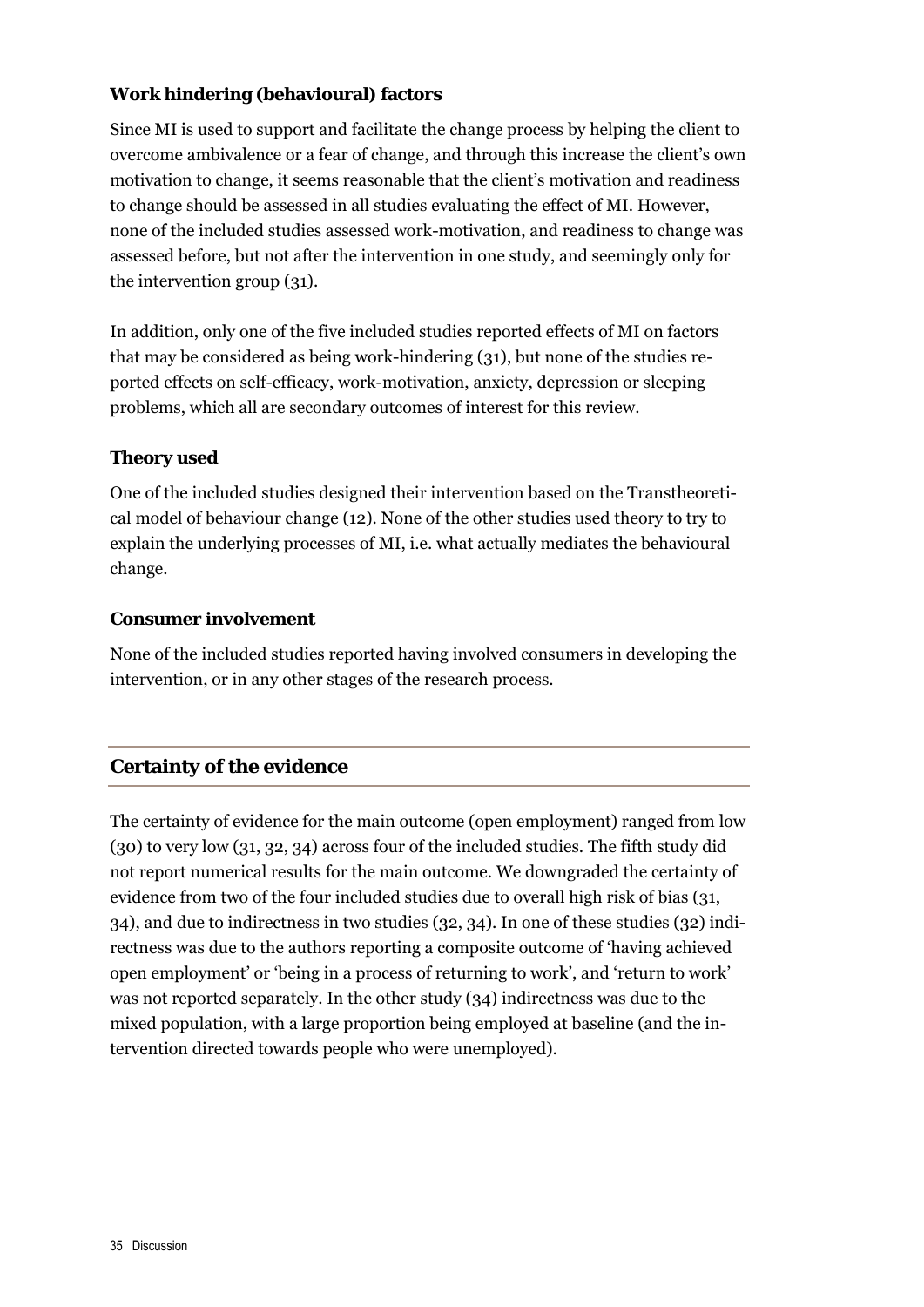#### **Potential biases in the review process**

We conducted a comprehensive search for studies that evaluated the use of MI as a method to facilitate return to work. A research librarian developed the search strategy together with the lead author, and conducted the search, which had no language restrictions. We also searched the reference lists of included studies and of other relevant publications, and contacted experts in the field. In addition, two authors independently screened all the references for inclusion, which makes it less likely that we missed any relevant studies. To minimize bias we also assessed the risk of bias and graded the certainty of the evidence in duplicate.

#### **Agreements or disagreements with other published reviews**

We are only aware of one other review (published in 2010) that have assessed the evidence for the effects of MI on return to work and employment outcomes (18). The result of this non-systematic review were in accordance with our results, i.e. they found a weak evidence-base, but despite this, they suggested that MI appears to have potential as a method to facilitate return to work, and may be worth further investigation.

#### **Ongoing studies**

In Norway, a randomized controlled trial evaluating the use of MI for facilitating return to work for people on long-term (>8 weeks) sick leave is underway (28). This is a 3-armed trial comparing motivational interviewing (MI), motivational interviewing plus a stakeholder coordination program (MI+), and control (business as usual). The MI+ intervention provides an increased and ongoing coordination of the stakeholders, i.e. the employees, NAV caseworkers, employers, and general practitioners. The study will be using mixed methods in order to explore efficacy and mechanisms of various interventions. The results of this RCT hold promise to strengthen the knowledge base in this field of research.

#### **Implications for practice**

The results of this systematic review indicate that MI may hold some promise as a method to facilitate return to work, but further investigation is required to verify this. Due to the low to very low certainty of included evidence, and the sometimes poor reporting concerning the delivery of MI, it is difficult to provide any recommendations for practice.

However, if an organization considers using MI as a method to facilitate return to work processes, the general advice would be to take the opportunity to evaluate the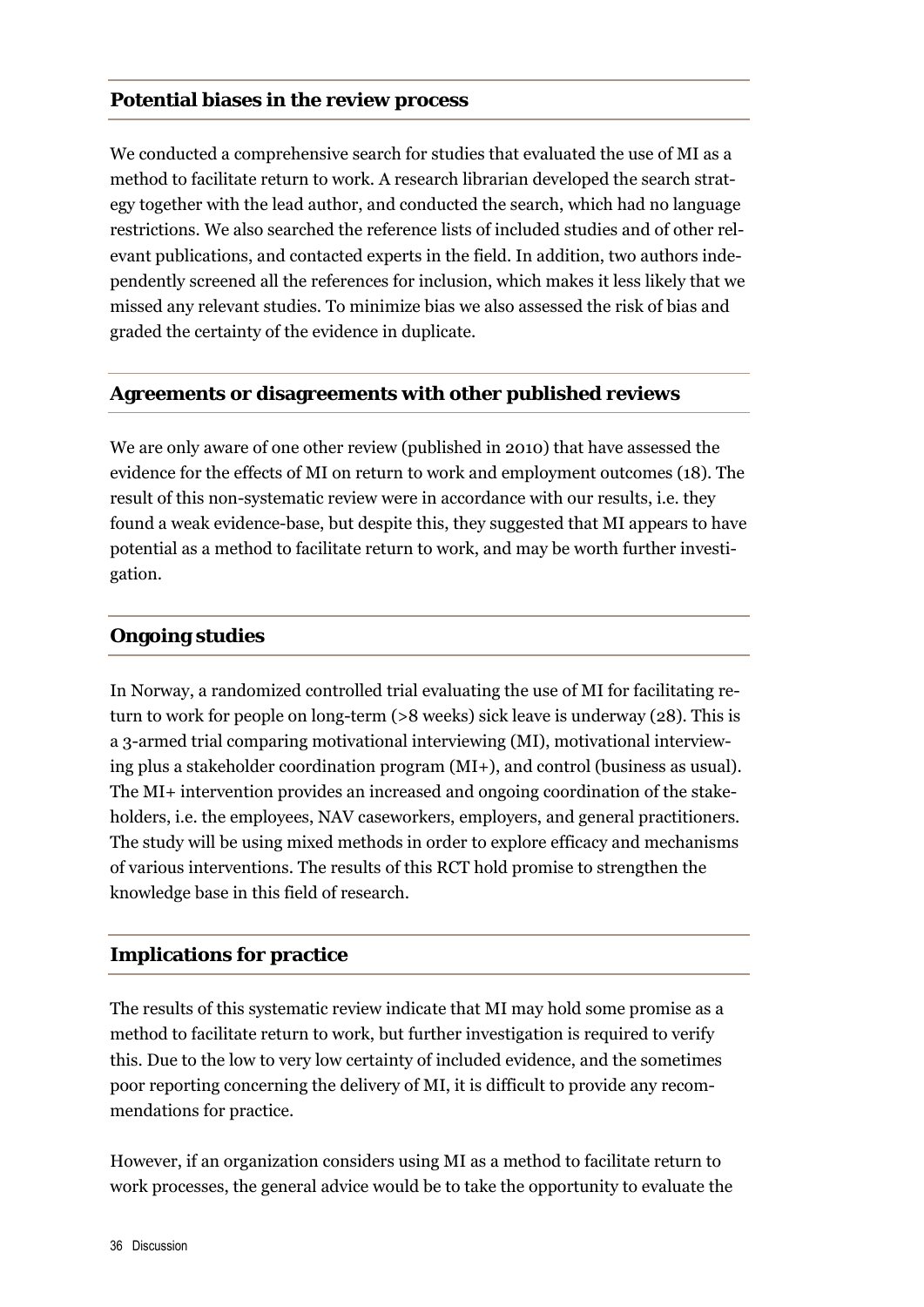effects of the intervention using a robust study design, and by recruiting a sufficiently large number of participants to enable reliable conclusions to be drawn.

#### **Implications for research**

- Large well-conducted trials evaluating the effect of MI on return to work outcomes (including behavioural outcomes) are needed, preferably should these also recruit poulations with less severe conditions.
- Researchers should describe the *intensity* of the MI intervention (frequency, duration, and spacing of sessions), so readers better can appreciate its possible impact.
- Researchers should describe the *qualifications* of the MI counsellors as well as the training they have received, as their MI counselling skills may have implications for the effect of the intervention.
- Researchers should assess the intervention *fidelity* using reliable, validated methods to ensure that the counselling is delivered in accordance with the main MI principles.
- In addition, since the main goal with using MI in this context is to support people in becoming more motivated to return to work, the participants' *level of motivation* as well as their *readiness to change* should be assessed, and preferably also other behavioural outcomes e.g. self-efficacy.
- Researchers should aim to use theory to try to explain the workings of the MI intervention.
- Researcher should include consumers / patients in the research process.
- Lastly, if the aim of the intervention is to support participants to achieve open employment/return to work, the participants should not be employed at baseline.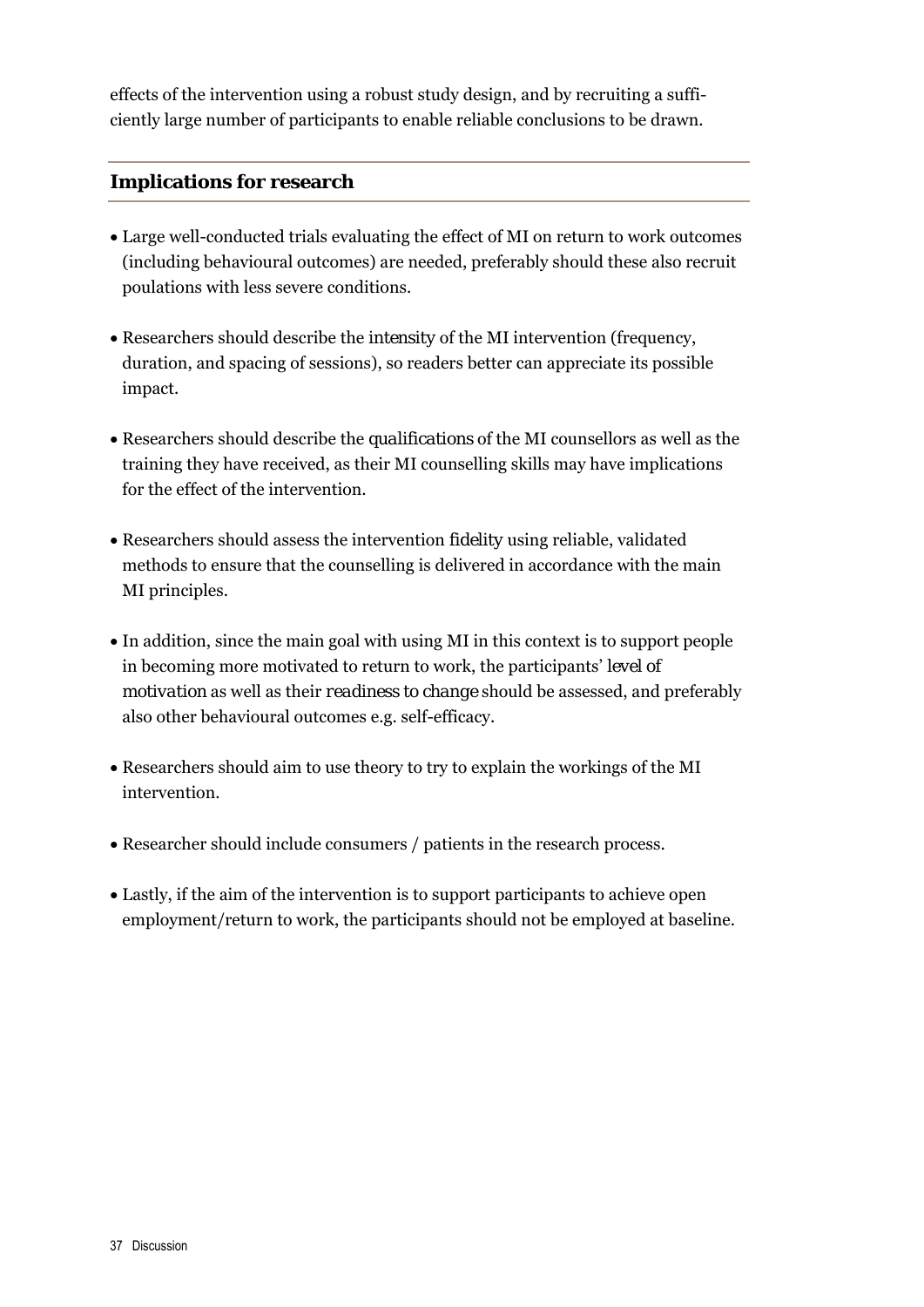# **Conclusion**

There is scarce evidence about the effect of motivational interviewing as a method to facilitate return to work. This is especially true for people with less serious conditions and shorter work absences.

The results of this review indicate that motivational interviewing may potentially be a useful method to help people, who for various reasons are not working, to return to work. However, as the certainty of the evidence from the five included studies was low to very low, more evidence from large well-conducted studies is needed to verify this potential usefulness.

Future studies should preferably include behavioural outcomes, and also look at the effects of using MI targeted at people with less severe conditions.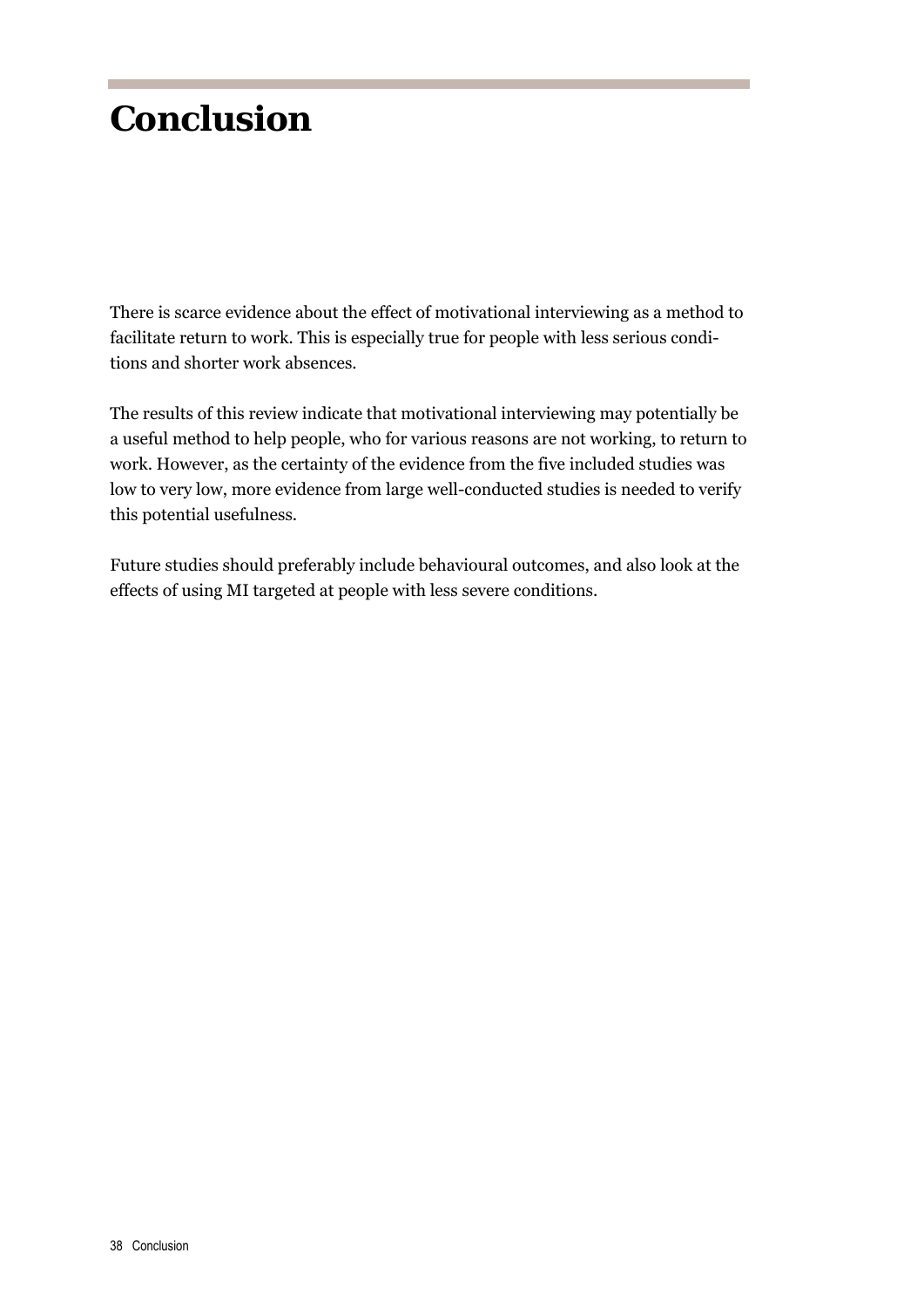# **References**

- 1. Statistisk Sentralbyrå. Disabled people.Labour force survey 2016, 2nd quarter. Statistisk Sentralbyrå. [Lest Accessed 18 oktober 2016 https://www.ssb.no/en/arbeid-og-lonn/statistikker/akutu/aar]. Tilgjengelig fra.
- 2. SSB. Welfare benefits labour and reception of benefits, 2009-2013. SSB. [Lest 24 April 2017 at https://www.ssb.no/en/sosiale-forhold-ogkriminalitet/statistikker/velferd]. Tilgjengelig fra.
- 3. OECD. OECD High-Level Policy Forum on Mental Health and Work Bridging Employment and Health Policies
- 4. Hedlund MBLJ, Wendelborg C. Challenges in Disability Management of Long-Term Sick Workers. International Journal of Disability Management 2006;Australian Academic Press(2).
- 5. ACC Provider Development Unit. Return to work and psychosocial issues, .[Oppdatert 2006; Lest accessed 17 November 2016 at http://www.acc.co.nz/PRD\_EXT\_CSMP/groups/external\_providers/docum ents/guide/prd\_ctrb113170.pdf]. Tilgjengelig fra.
- 6. Omsorgsdepartementet A-oIDoH-o. Nasjonal strategiplan for arbeid og psykisk helse, 2007-2012.
- 7. Miller WR1 RS. Ten things that motivational interviewing is not Behavioural Cognitive Psychotherapy 2009;37(2):129-140.
- 8. Rollnick S, Miller WR. What is Motivational Interviewing? Behavioural and Cognitive Psychotherapy 2009;23(4):325-334.
- 9. Morton K, Beauchamp, M, Prothero, A, Joyce, L, Saunders, L, Spencer-Bowdage, S, Dancy, B, Pedlar, C. The effectiveness of motivational interviewing for health behaviour change in primary care settings: a systematic review. Health Psychol Rev 2015;9(2):205-223.
- 10. Prochaska JO DC, Norcross JC. . In search of how people change. . Am Psychol 1992;47:1102-1104.
- 11. DiClemente C, Velasquez, M. Motivational interviewing and the stages of change. I: Miller W, and Rollnick, S, red. Motivational interviewing: preparing people for change. 2nd ed. New York, US: Guilford Publications; 2002. s. 201-216.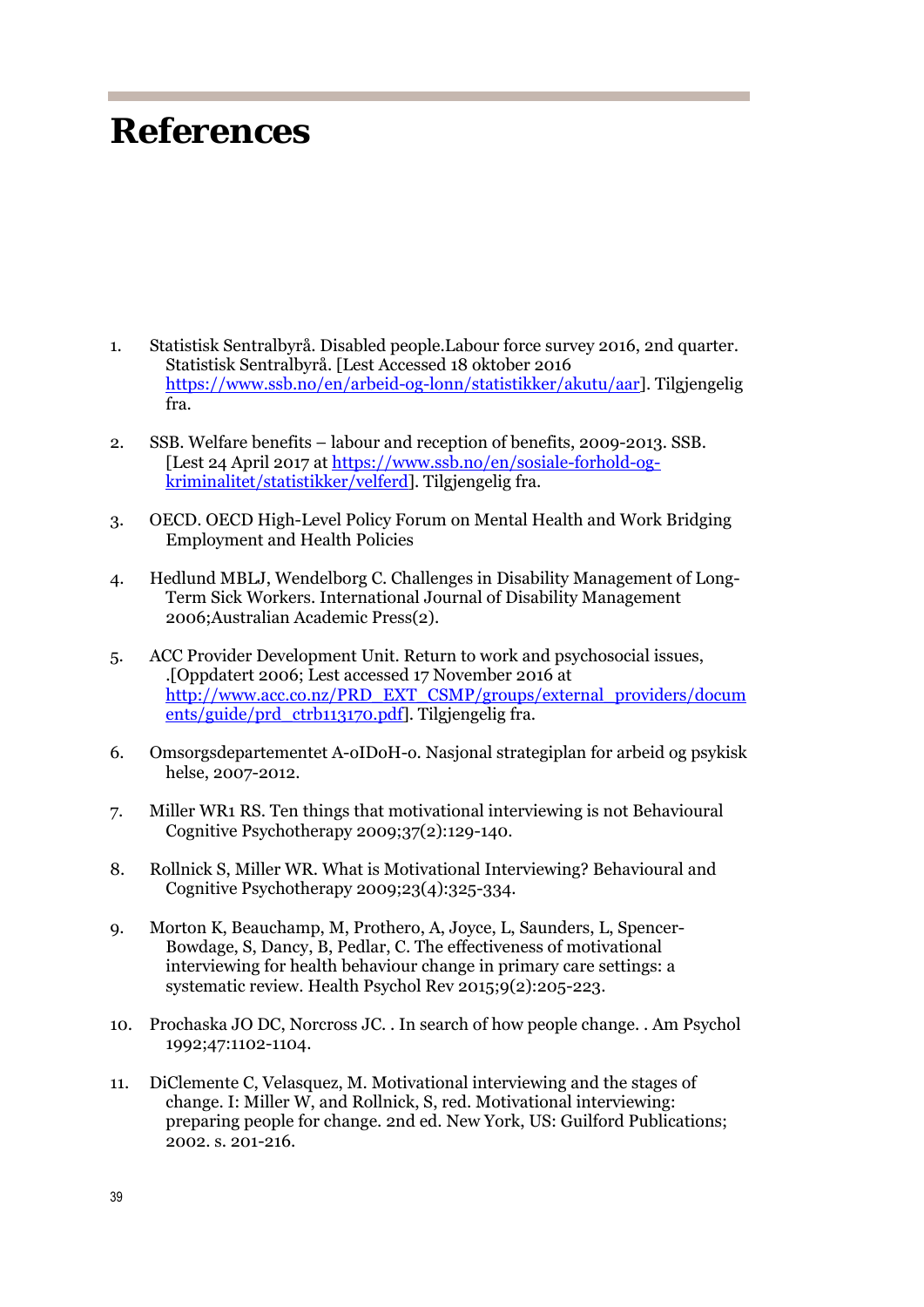- 12. Prochaska JO, Redding, C.A., & Evers, K The Transtheoretical Model and Stages of Change. I: K. Glanz BKRFML, (Eds., red. Health Behavior and Health Education: Theory, Research, and Practice 3rd Ed. San Francisco, CA: Jossey-Bass, Inc.; 2002. s.
- 13. Miller WR, Rose GS. Toward a Theory of Motivational Interviewing. The American psychologist 2009;64(6):527-537.
- 14. Dunn C, Deroo, L.,&Rivara, F.P. The use of brief interventions adapted from motivational interviewing across behavioural domains: A systematic review. Addiction 2001;96:1725-1742.
- 15. Hardcastle SJ TA, Bailey MP, Harley RA, Hagger MS. Effectiveness of a motivational interviewing intervention on weight loss, physical activity and cardiovascular disease risk factors: a randomised controlled trial with a 12 month post-intervention follow-up. . International Journal of Behavioral Nutrition and Physical Activity 2013;10(40).
- 16. Hettema J, Steele, J., & Miller, W.R. (2005). . Motivational interviewing. . Annual Review of Clinical Psychology 2005;1:91-111.
- 17. Rubak S, Sandboek, A., Lauritzen, T., & Christensen, B. Motivational interviewing: A systematic review and meta-analysis British Journal of General Practice 2005;55:305-312.
- 18. Page KM, Tchernitskaia I. Use of motivational interviewing to improve returnto-work and work-related outcomes: A review. Australian Journal of Rehabilitation Counselling 2014;20(1):38-49.
- 19. AL. SKaK. Measures of depression and depressive symptoms: Beck Depression Inventory-II (BDI-II), Center for Epidemiologic Studies Depression Scale (CES-D), Geriatric Depression Scale (GDS), Hospital Anxiety and Depression Scale (HADS), and Patient Health Questionnaire-9 (PHO-9). Arthritis care and research 2011;6: 2011;6(Suppl.S11 ):S454-S466
- 20. RW M. Motivational interviewing with problem drinkers. Behavioural Psychotherapy 1983;11:147-172.
- 21. Moyers TB, Martin, T., Manuel, JK, Hendrickson, S.M L., Miller, W R. Assessing competence in the use of motivational interviewing. Journal of Substance Abuse Treatment, 2005;28:19-26.
- 22. Collaboration TC. Chapter 8: Assessing risk of bias in included studies. I: Higgins JPT GSe, red. Cochrane Handbook for Systematic Reviews of Interventions. Available from www.handbook.cochrane.org. 2011. (Version 5.1.0 [updated March 2011). s.
- 23. (EPOC). EPaOoC. Suggested risk of bias criteria for EPOC reviews,EPOC Resources for review authors. Oslo: Norwegian Knowledge Centre for the Health Services. Cochrene EPOC. [Oppdatert 2015; Lest Available at: http://epoc.cochrane.org/epoc-specific-resources-review-authors ]. Tilgjengelig fra.
- 24. group Gw. GRADE tool: http://gradeworkinggroup.org/toolbox/index.htm. GRADE working group. [Lest 03.05.16]. Tilgjengelig fra.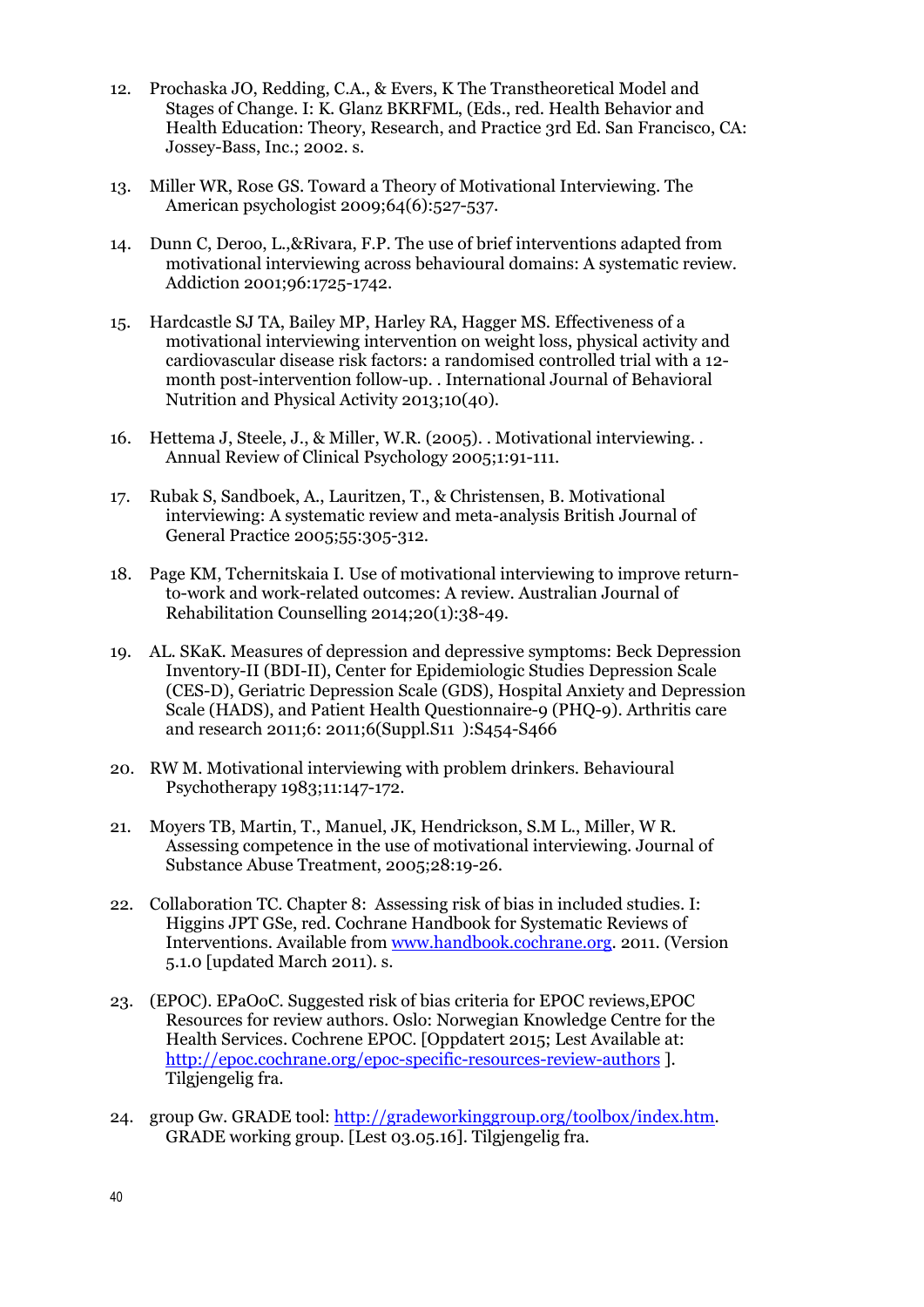- 25. Glynn SM. Motivational interviewing to improve work outcomes in Schizophrenia [Lest 17 March 2017 at https://clinicaltrials.gov/ct2/show/NCT00261716]. Tilgjengelig fra.
- 26. Johnson KL, Fraser RT, Bamer AM, Bombardier CH. Preliminary results of a brief motivational interviewing intervention to preserve employment in people with multiple sclerosis. Multiple Sclerosis 2007;13:S138-S138.
- 27. Johnson KL, Bamer AM, Fraser R. Motivational interviewing intervention to preserve employment in multiple sclerosis: promoting self-efficacy in the workplace. Multiple Sclerosis 2008;14:S142-S143.
- 28. Fors E. Motivational interviewing and stakeholder coordination for return to work: A randomised controlled trial with mixed methods.[Lest 7 April 2017 at https://www.forskningsradet.no/prosjektbanken/#!/project/256633/no]. Tilgjengelig fra.
- 29. Moher D, Liberati A, Tetzlaff J, Altman DG. Preferred reporting items for systematic reviews and meta-analyses: The PRISMA statement. International Journal of Surgery 2010;8(5):336-341.
- 30. Craig T, Shepherd G, Rinaldi M, Smith J, Carr S, Preston F, et al. Vocational rehabilitation in early psychosis: cluster randomised trial. British Journal of Psychiatry 2014;205(2):145-150.
- 31. Hampson ME, Hicks RE, Watt BD. Exploring the effectiveness of motivational interviewing in re-engaging people diagnosed with severe psychiatric conditions in work, study, or community participation. American Journal of Psychiatric Rehabilitation 2015;18(3):265-279.
- 32. Magnussen L, Strand LI, Skouen JS, Eriksen HR. Motivating disability pensioners with back pain to return to work--a randomized controlled trial. Journal of Rehabilitation Medicine 2007;39(1):81-87.
- 33. Martin DJ, Chernoff RA, Buitron M, Comulada WS, Liang LJ, Wong FL. Helping people with HIV/AIDS return to work: a randomized clinical trial. Rehabilitation Psychology 2012;57(4):280-289.
- 34. Webster JM, Staton-Tindall M, Dickson MF, Wilson JF, Leukefeld CG. Twelvemonth employment intervention outcomes for drug-involved offenders. American Journal of Drug and Alcohol Abuse 2014;40(3):200-205.
- 35. CEBC. Motivational Interviewing. California Evidence-Based Clearing Housed for Child Welfare. [Lest 21 April 2017 at http://www.cebc4cw.org/program/motivational-interviewing/detailed ]. Tilgjengelig fra.
- 36. Lai D, Cahill, K, Qin, Y, Tang, JL. . Motivational interviewing for smoking cessation. . Cochrane Database of Systematic Reviews

 $2010(1)$ .

37. NICE. Behaviour change:individual approaches. NICE. [Oppdatert January 2014; Lest 21 April 2017 at https://www.nice.org.uk/guidance/ph49/chapter/1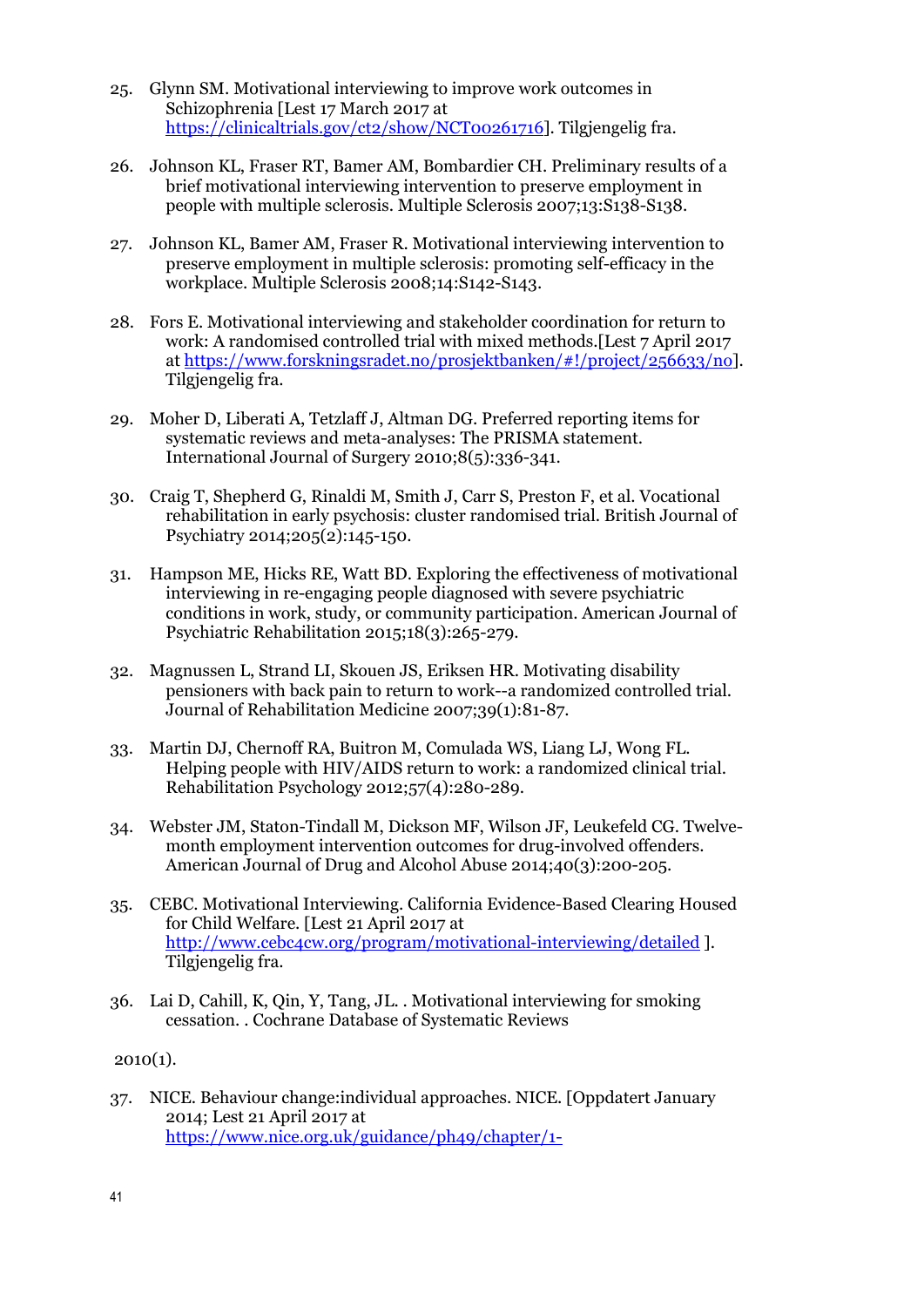recommendations#recommendation-9-deliver-very-brief-brief-extendedbrief-and-high-intensity-behaviour-change]. Tilgjengelig fra.

- 38. Miller WR1 YC, Moyers TB, Martinez J, Pirritano M. A randomized trial of methods to help clinicians learn motivational interviewing. J Consult Clin Psychol 2004;76(6):1050-1062.
- 39. Evans D, Martin, L, Neeson, B, O'Brien M, Cahill, D. Brief interventions and motivational interviewing.Literature review and guidance for practice. Ireland: Health Research Executive; 2011.
- 40. Miller WR, Rollnick S. The effectiveness and ineffectiveness of complex behavioral interventions: Impact of treatment fidelity. Contemporary Clinical Trials;37(2):234-241.
- 41. Bell KR BJ, Hart T, Whyte J, Sherer M, Fraser RT, Temkin NR, Dikmen SS. Scheduled telephone intervention for traumatic brain injury: a multicenter randomized controlled trial. Arch Phys Med Reahab 2011;92(10):1552-1560.
- 42. Bohman TM, Wallisch L, Christensen K, Stoner D, Pittman A, Reed B, et al. Working Well - The Texas Demonstration to Maintain Independence and Employment: 18-month outcomes. Journal of Vocational Rehabilitation 2011;34(2):97-106.
- 43. Hunter C JK, Fraser R. Motivational inteviewing as an early vocational intervention in MS. International Journal of MS care; 2007.
- 44. Ipsen C, Ruggiero C, Rigles B, Campbell D, Arnold N. Evaluation of an online health promotion program for vocational rehabilitation consumers. Rehabilitation Psychology 2014;59(2):125-135.
- 45. Larson JE, Barr LK, Kuwabara SA, Boyle MG, Glenn TL. Process and outcome analysis of a supported employment program for people with psychiatric disabilities. American Journal of Psychiatric Rehabilitation 2007;10(4):339- 353.
- 46. Leukefeld C M, Straton M, Mateyoke-Scrivner A, Webster M, Logan TK, Garrity T. An employment intervention for drug-abusing offenders.[Lest 17 March 2017 at http://heinonline.org/HOL/LandingPage?handle=hein.journals/fedpro67& div=25&id=&page=]. Tilgjengelig fra.
- 47. Nuechterlein K. Successful return to work or school in recent-onset schizophrenia: The UCLA randomized controlled trial of Individual Placement and Support. Schizophrenia Research 2010;117 (2-3):133.
- 48. Ruggiero CN. An effectiveness evaluation of motivational interviewing as an addition to an Internet-based health promotion program for vocational rehabilitation consumers. Dissertation Abstracts International: Section B: The Sciences and Engineering 2013;73(12-B(E)):No Pagination Specified.
- 49. Proactive. External Review. Stages of Change project. 2010.
- 50. van Velzen JM, van Bennekom CAM, van Dormolen M, Sluiter JK, Frings-Dresen MHW. Evaluation of the implementation of the protocol of an early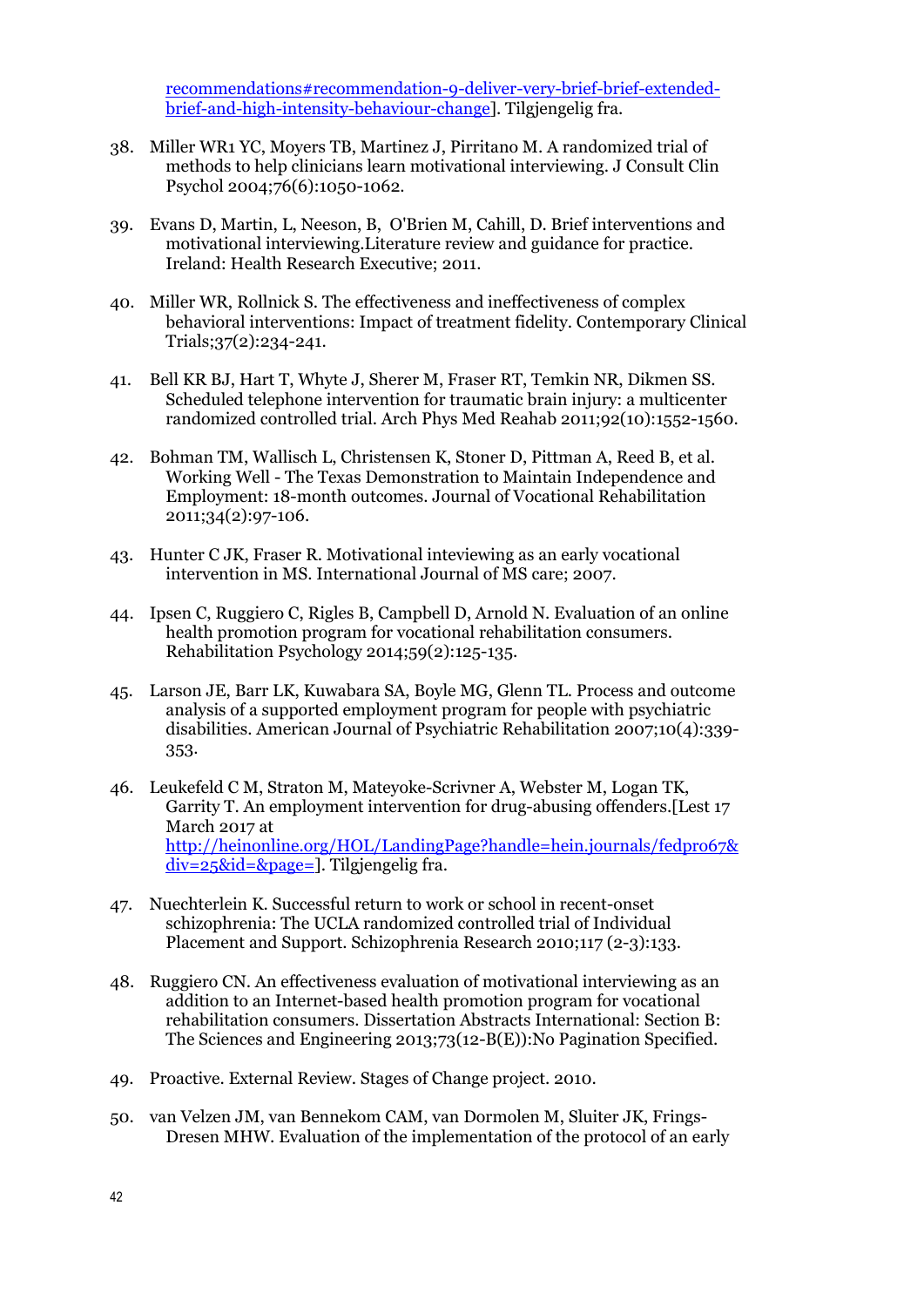#### **Appendix 1 Project-plan**

#### **Prosjektplan for Effekt av motiverende intervju på arbeid og arbeidshindrene faktorer for personer i yrkesaktiv alder som ikke er i arbeid**

| <b>Plan utarbeidet</b> | 12.10.2016 |
|------------------------|------------|
| $(dd.mm.\aa\aa\aa).$   |            |

#### Kort beskrivelse/sammendrag

Et av hovedmålene for Arbeids- og inkluderingsdepartementet og Arbeids- og velferds-forvaltningen (NAV), er et inkluderende arbeidsliv med en målsetning om å få så mange mennesker som mulig i arbeid. NAVs Veiledningsplattform viser eksplisitt til motiverende intervju som et egnet verktøy for å nå dette målet. I Norge er opplæring i motiverende intervju innen NAV systemet allerede utbredt, uten at det finnes forskningsbasert kunnskap om hvilke effekter motiverende intervju har på arbeid. Grunnet i dette behovet ønsker NAV at vi oppsummerer forskning om effekten av motiverende intervju på arbeid og arbeidshindrene faktorer for personer i yrkesaktiv alder som ikke er i arbeid.

#### English:

#### **Effects of motivational interviewing on work and work-hindering factors in people who are on sick leave or unemployed**

One of the main objectives for the Ministry of Labour and Social Affairs, and the Norwegian Labour and Welfare Administration (NAV), is an inclusive workplace with as many people as possible in employment. NAV's Guidance Platform points explicitly to Motivational Interviewing as a suitable tool to achieve this goal. In Norway, training in motivational interviewing is already widespread within NAV, despite the lack of solid research evidence about the effects of motivational interviewing on employment. In light of this, NAV has commissioned a systematic review of the evidence for the effect of motivational interviewing on work and work hindering factors in people of working age who are not employed.

#### **Prosjektkategori og oppdragsgiver**

| <b>Produkt (programom-</b> | Systematisk oversikt |
|----------------------------|----------------------|
| råde):                     |                      |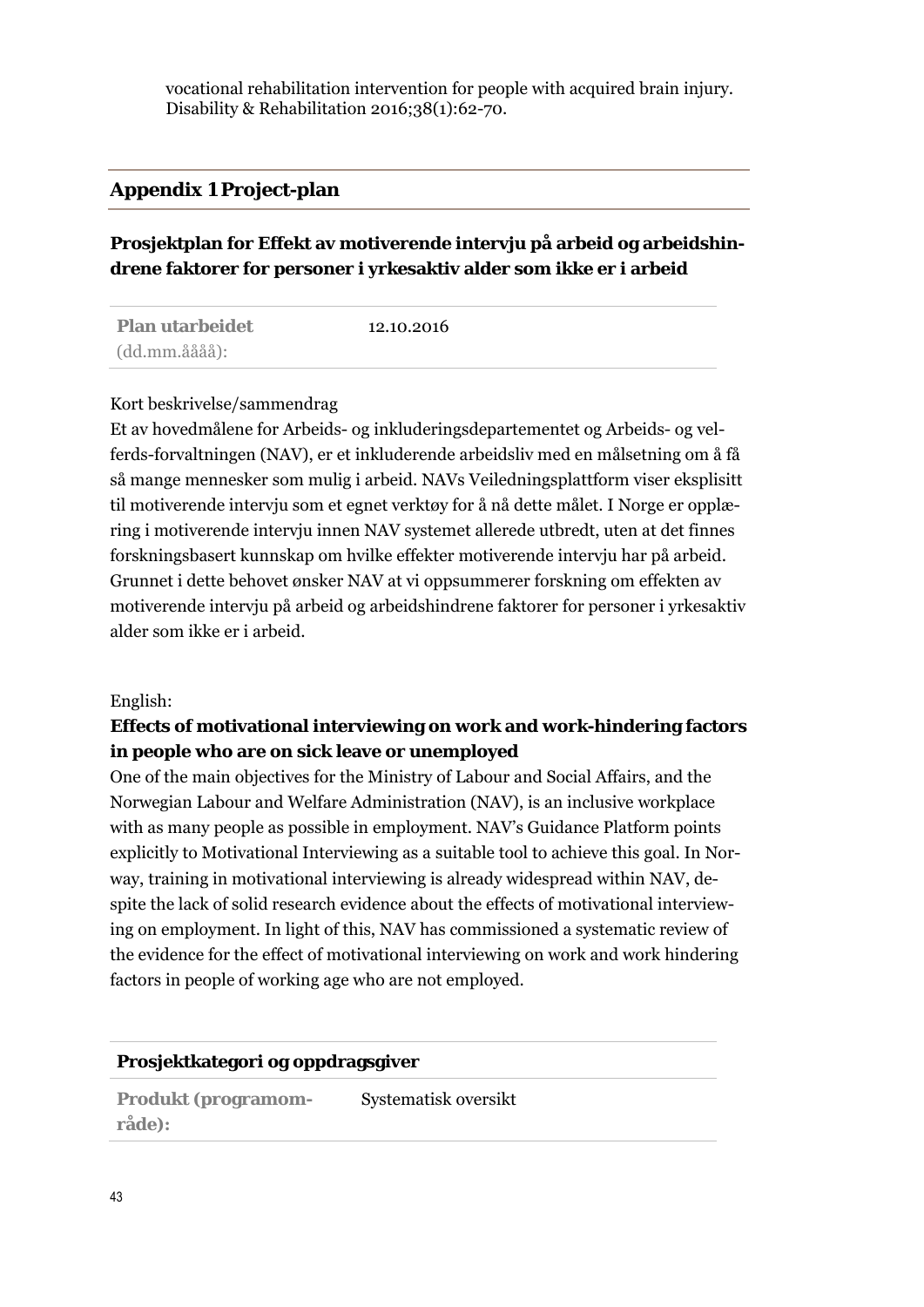| <b>Tematisk område:</b>                                                             | Arbeid og velferd                                                                                                              |
|-------------------------------------------------------------------------------------|--------------------------------------------------------------------------------------------------------------------------------|
| Oppdragsgiver/bestiller.<br>(med navn på kontaktperson<br>for eksterne prosjekter): | Arbeids- og velferdsdirektoratet<br>Kontaktperson:<br>Navn: Thorgeir Hernes<br>E-post: thorgeir.hernes@nav.no<br>Tlf: 97105877 |

| Prosjektledelse og medarbeidere                                    |                                                          |  |
|--------------------------------------------------------------------|----------------------------------------------------------|--|
| <b>Prosjektleder:</b>                                              | Gerd M Flodgren                                          |  |
| <b>Prosjektansvarlig (grup-</b><br>peleder):                       | Rigmor C Berg                                            |  |
| <b>Interne medarbeidere:</b>                                       | Rigmor C Berg<br>Lien Nguyen                             |  |
| <b>Eksterne medarbeidere:</b>                                      | [Skriv inn her]                                          |  |
| <b>Plan for erstatning ved</b><br>prosjektdeltakeres fra-<br>vaer: | Prosjektansvarlig peker ut nye prosjektmedar-<br>beidere |  |

#### **Mandat**

Våren 2016 sendte Arbeids- og velferdsdirektoratet et oppdrag til Kunnskapssenteret med ønske om en oppsummering av forskningen om effekten av motiverende intervju på arbeid og arbeidshindrene faktorer hos personer i yrkesaktiv alder som ikke er i arbeid.

#### **Mål**

Det overordnede målet med dette prosjektet er å oppsummere kunnskapsgrunnlaget om effekten av motiverende intervju på å hjelpe individer som av forskjellige grunner ikke er i arbeid, tilbake til arbeid. Vi har til hensikt å besvare følgende spørsmål: Hva er den dokumenterte effekten av motiverende intervju på arbeid og arbeidshindrene faktorer hos personer i yrkesaktiv alder som ikke er i arbeid?

#### **Bakgrunn**

Ett av hovedmålene for regjeringen, og for Arbeids- og inkluderingsdepartementet er et inkluderende arbeidsliv med så mange mennesker som mulig i arbeid (1). Arbeid er sentralt for individuell identitet, sosiale roller og sosial status (2). Et solid kunnskapsgrunnlag viser at arbeid er generelt bra for fysisk og mental helse (2,3), selv om også arbeid, beroende på arten og kvaliteten på arbeidet og dens sosiale kontekst, kan utgjøre en helserisiko (2). Likevel, en stor mengde dokumentasjon viser til at arbeidsledighet er sterkt knyttet til dårligere generell- og psykisk helse samt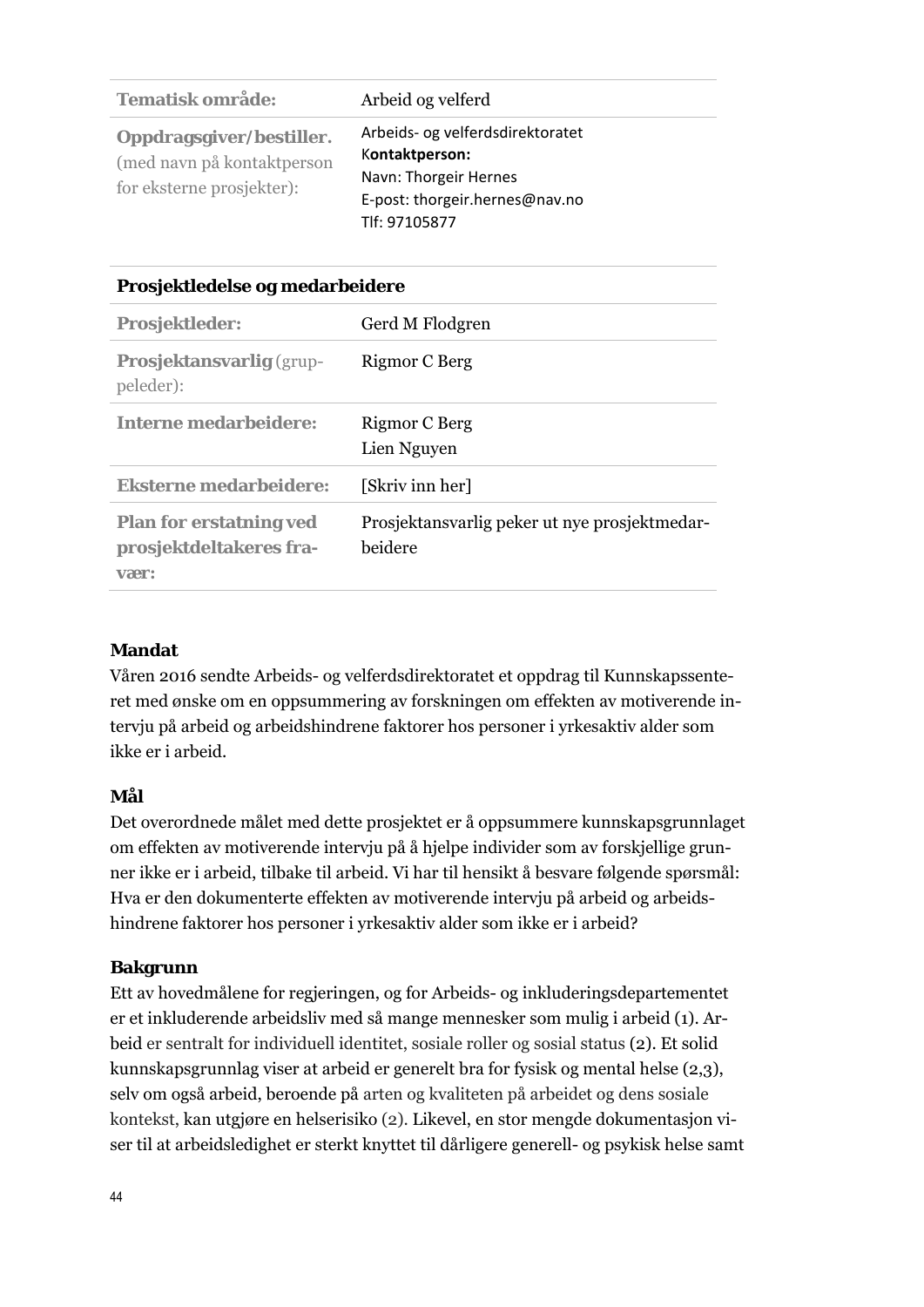høyere dødelighet (2). Å komme tilbake i arbeid, etter å ha vært uten jobb av forskjellige grunner, har vist seg å forbedre selvfølelsen i tillegg til både den fysiske- og mentale helsen. Dette gjelder også for syke og personer med en funksjonsnedsettelse (2).

I september 2016 var 3.8 prosent av den voksne norske befolkningen arbeidsledig. Arbeidsledigheten blant funksjonshemmede var noe høyere, med 25 prosent (4). Psykiske lidelser og muskelskjelettplager er to av hovedårsakene til langvarig sykefravær og uførhet blant mennesker i yrkesaktiv alder (5). Det finnes mange årsaker til at det etter langvarig sykdom eller annet fravær kan være vanskelig for enkelte å komme tilbake i arbeid, f.eks. manglende oppfølging på arbeidsplassen, arbeide er for krevende (6) eller faktorer interne til den enkelte personen (7). I denne oversikten ser vi på interne arbeidshindrene faktorer, definert som hindringer for å gå tilbake til arbeid som er indre til den enkelte person, f.eks. lav motivasjon, lav mestringstro, lav følelse av å være rede/klar/forberedt for arbeid (*work readiness=arbeidsberedskap)* og depresjon.

Motiverende intervju er definert som en person-sentrert samtalemetode som har som formål å lokke frem og styrke en persons motivasjon til endring (fritt oversatt frem 8). Fokuset i motiverende intervju er på å utforske klientens barrierer og gjennom utforskningen bidra til endringer, med klientens iboende motiverende prosesser i sentrum. En veileder/terapeut som anvender motiverende intervju forsøker ikke å påtvinge endring som ikke er akseptabel for klientens verdier, holdninger eller ønsker, men støtter endring som er i samsvar med disse (8). Motiverende intervju kan beskrives gjennom tre viktige elementer: 1. Motiverende intervju er en spesiell form for samtale om endring (rådgivning, terapi, metode for kommunikasjon), 2. Metoden er basert på samarbeid (person-sentrert, partnerskap, fremmer autonomi, ikke ekspert-mottaker), 3. Motiverende intervju bruker en strategi som kaller fram sterke bilder, minner, eller følelser (mobiliserer personens egen motivasjon og engasjement) (8).

Det finnes mange systematiske forskningsoversikter som omhandler effekten av motiverende intervju for atferdsendring (9, 10, 11, 12), men når det gjelder effekten av motiverende intervju for å få klienter/ brukere tilbake til arbeid er dokumentasjonen sparsom. Noe dokumentasjon finnes, bl.a. en systematisk oversikt fra Australia som viser positive effekter av motiverende intervju for å få personer som er uføre tilbake til arbeid (13). Vi kjenner til at en randomisert kontrollert studie for å vurdere effekten av motiverende intervju i en NAV-sammenheng er under planlegging. Kunnskapen fra en systematisk oversikt om effekten av motiverende intervju for å komme tilbake i arbeid vil være nyttig for å gi beslutningstakere og profesjonsutøvere i NAV veiledning om hvorvidt motiverende intervju er en hensiktsmessig metode for å følge opp og veilede personer som ikke er i arbeid.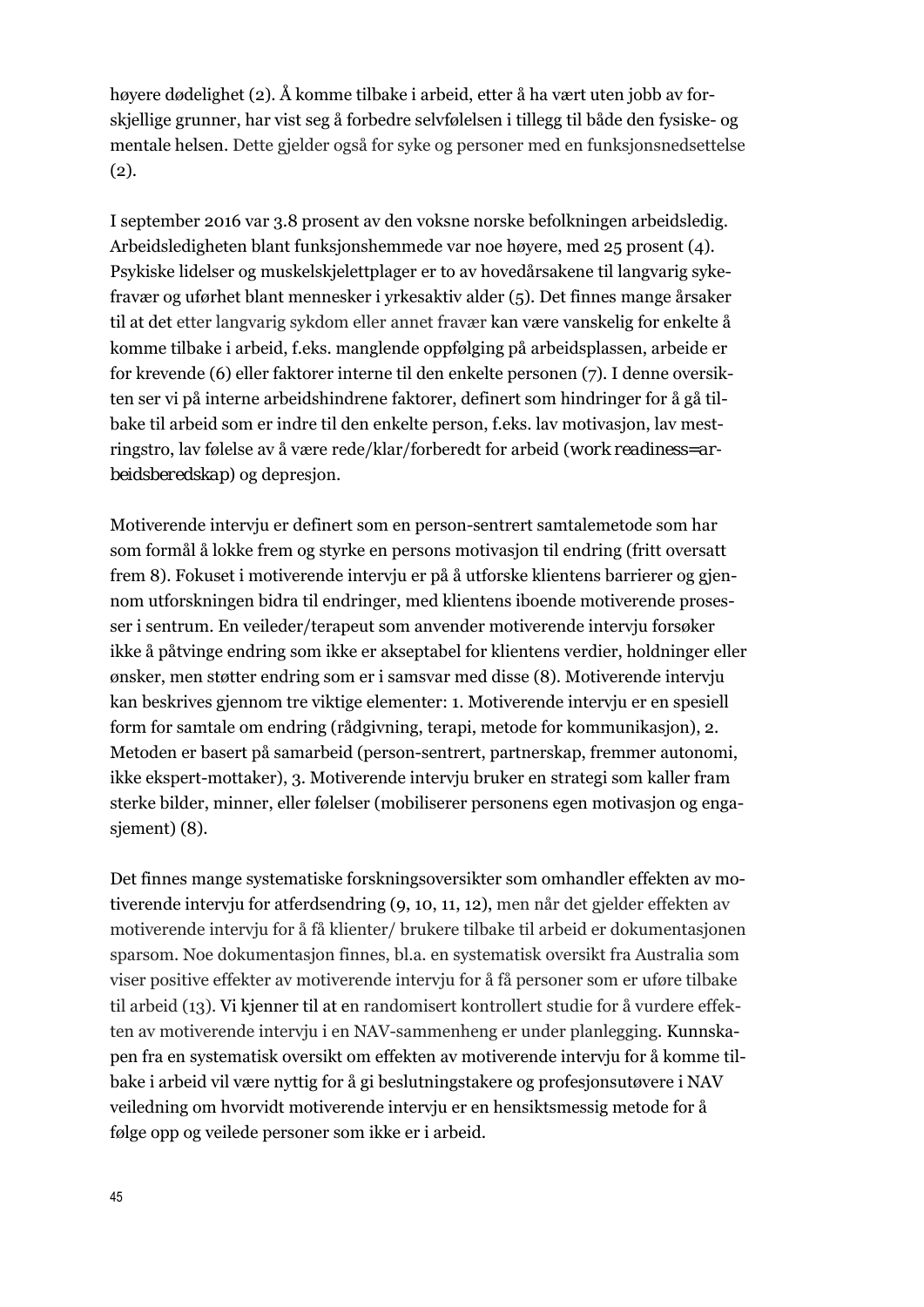Vårt formål med denne systematiske oversikten er å oppsummere effekten av motiverende intervju på arbeid og arbeidshindrene faktorer for personer som ikke er i arbeid.

#### **Metoder og arbeidsform**

Vi vil benytte metodene i Kunnskapssenterets metodehåndbok til å utarbeide en systematisk oversikt. For en detaljert beskrivelse av Kunnskapssenterets metoder og arbeidsform henviser vi til vår metodebok 'Slik oppsummerer vi forskning' som finnes på våre nettsider: http://kilden.kunnskapssente-

ret.no/h%C3%A5ndb%C3%B8ker/h%C3%A5ndbok-slik-oppsummerer-vi-forskning. For å besvare spørsmålet har vi utviklet inklusjonskriterier og en foreløpig søkestrategi. Inklusjonskriteriene er beskrevet i detalj nedenfor.

#### **Inklusjonskriterier:**

#### **Hva er den dokumenterte effekten av motiverende intervju på arbeid og arbeidshindrene faktorer for personer i yrkesaktiv alder som ikke er i arbeid?**

| Populasjon                    | Arbeidsledige personer<br>Individer med funksjonshemninger (personer med<br>$\bullet$<br>nedsatt funksjonsevne som er enten fysisk, mental,<br>kognitiv, intellektuell, sensorisk, utviklings eller en<br>kombinasjon av noen av disse)<br>Rehabiliteringsklienter (personer med enten fysiske,<br>$\bullet$<br>mentale, kognitive og /eller atferdsproblemer, men<br>også individer med rusproblemer)<br>Sykmeldte<br>Stønadsmottakere<br>Uførepensjonister<br>Personer som mottar arbeidsavklaringspenger<br>(AAP) |
|-------------------------------|----------------------------------------------------------------------------------------------------------------------------------------------------------------------------------------------------------------------------------------------------------------------------------------------------------------------------------------------------------------------------------------------------------------------------------------------------------------------------------------------------------------------|
| Intervension<br>(eksponering) | Motiverende intervju (alene eller i kombinasjon med<br>$\bullet$<br>et annet tiltak)                                                                                                                                                                                                                                                                                                                                                                                                                                 |
| Sammenligning                 | Vanlig praksis /'business as usual'<br>$\bullet$<br>Andre aktive tiltak<br>$\bullet$                                                                                                                                                                                                                                                                                                                                                                                                                                 |
| Utfall (virkninger)           | Primærutfall: Arbeid (inntektsgivende, hel- eller del-<br>$\bullet$<br>tid)<br>Sekundære utfall: arbeidsevne, 'work readiness',<br>$\bullet$<br>mestringstro, arbeidsmotivasjon, angst, depresjon,<br>søvnproblemer                                                                                                                                                                                                                                                                                                  |
| Studiedesign                  | Randomiserte kontrollerte studier (RCT)<br>٠<br>Ikke-randomiserte kontrollerte studier<br>$\bullet$<br>Kontrollerte før- etter studier (CBAs)<br>$\bullet$<br>Avbrutte tidsserie-analyser (ITS)                                                                                                                                                                                                                                                                                                                      |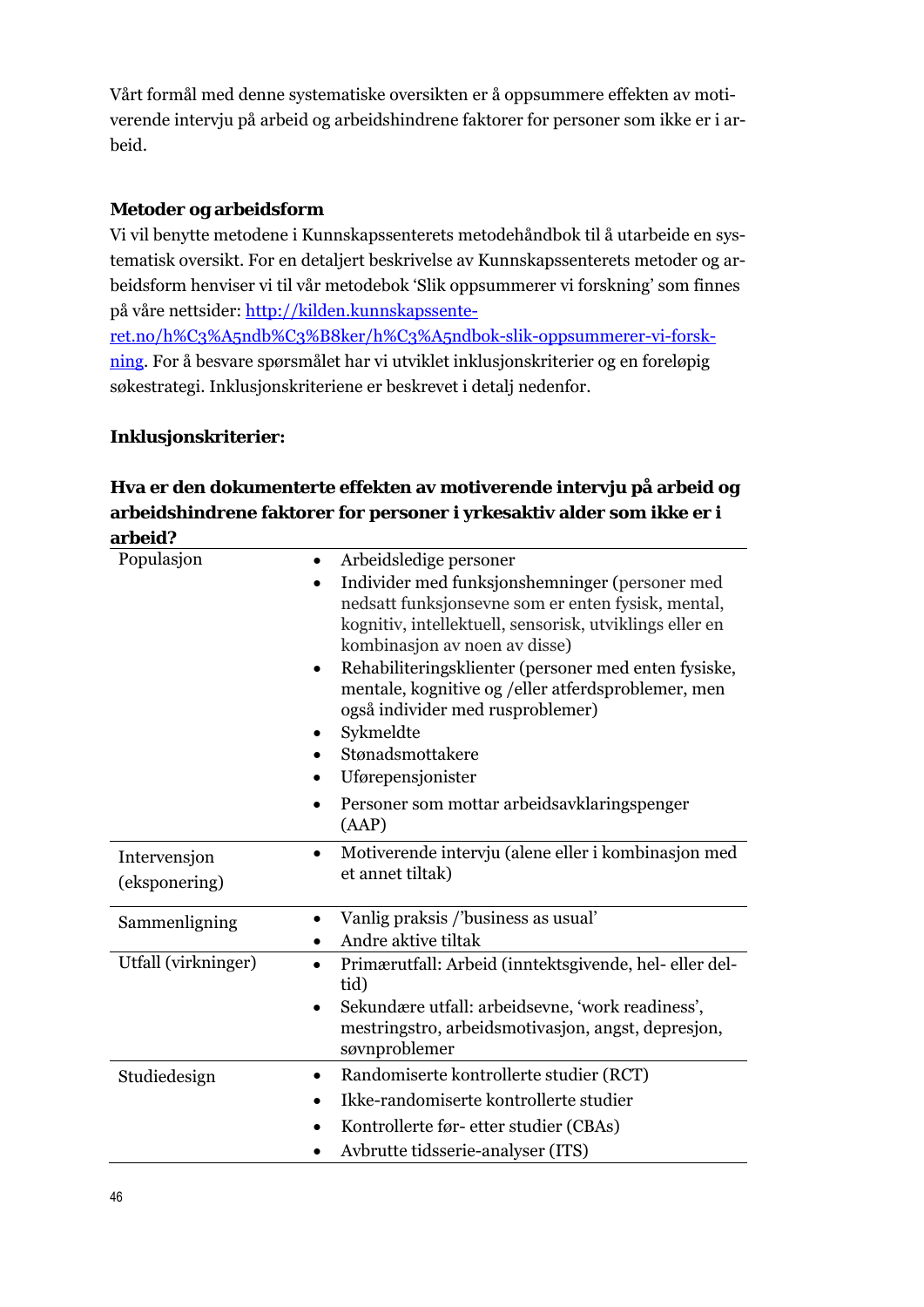Andre inklusjonskriterier:

- Andre kriterier for studiedesign: Kun CBAs med minst to intervensjon- og to kontroll- grupper vil bli vurdert for inklusjon. Kun ITS studier med minst tre datapunkter før og tre datapunkter etter intervensjonen vil bli inkludert.
- Alle relevante studier er i prinsippet aktuelle uansett språk. Skandinavisk (norsk, svensk, dansk), islandsk, engelsk, tysk, og spansk vil bli lest av medarbeidere i prosjektgruppen eller kolleger. Språk som ikke beherskes av disse personene vil bli vurdert for inklusjon dersom det finnes andre medarbeidere på Kunnskapssenteret i Folkehelseinstituttet som behersker språket. Referanser til andre mulig relevante studier på andre språk vil listes i tabell i den endelige rapporten.
- Kun primærstudier som vi kan oppdrive i fulltekst vil bli inkludert. Pågående studier vil bli presentert i egen tabell.
- Kun studier som har brukt standardiserte måleinstrumenter for å måle utfall vil bli inkludert, f.eks. the University of Rhode Island Change Assessment (URICA) scale (14); the Generalised Self Efficacy (GSE) Scale (15); the Work extrinsic and Intrinsic Motivation Scale (WEIMS) (16) and the Beck Depression Inventory (BDI-II) (17).

#### **Litteratursøk:**

Vi vil utarbeide litteratursøket i henhold til de inklusjons- og eksklusjonskriteriene som er satt. Bibliotekar Lien Nguyen vil utarbeide søkestrategien, og vil gjennomføre litteratursøket. En annen bibliotekar vil fagfelle vurdere søkestrategien. Studier fra år 1983 vil bli inkludert, da dette er året da motiverende intervju ble introdusert. Vi vil ikke legge begrensninger på språk i søket.

Vi vil søke i følgende databaser: Central, MEDLINE, EMBASE, PsycInfo, ISI Web of Science, CINAHL, Sociological abstracts. Andre databaser vil vurderes i samarbeid med bibliotekar. I tillegg vil vi lese referansene fra inkluderte studier og andre relevante publikasjoner for å identifisere relevante studier som ikke ble fanget opp i databasesøket.

#### **Artikkelutvelging og kritisk vurdering:**

To personer (GF og RB) vil uavhengig av hverandre gjennomgå titler og abstrakt fra trefflisten i litteratursøket. De samme to personene vil fremskaffe fullteksten av mulige relevante studier, og vurdere disse nærmere mot inklusjonskriteriene. For de inkluderte studiene vil to personer (GF og RB) vurdere risiko for skjevheter i resultatene ved hjelp av sjekklister utarbeidet av EPOC (Cochrane Effective Practice and Organisation of Care group) (18).

#### **Datauthenting, sammenstilling og gradering**: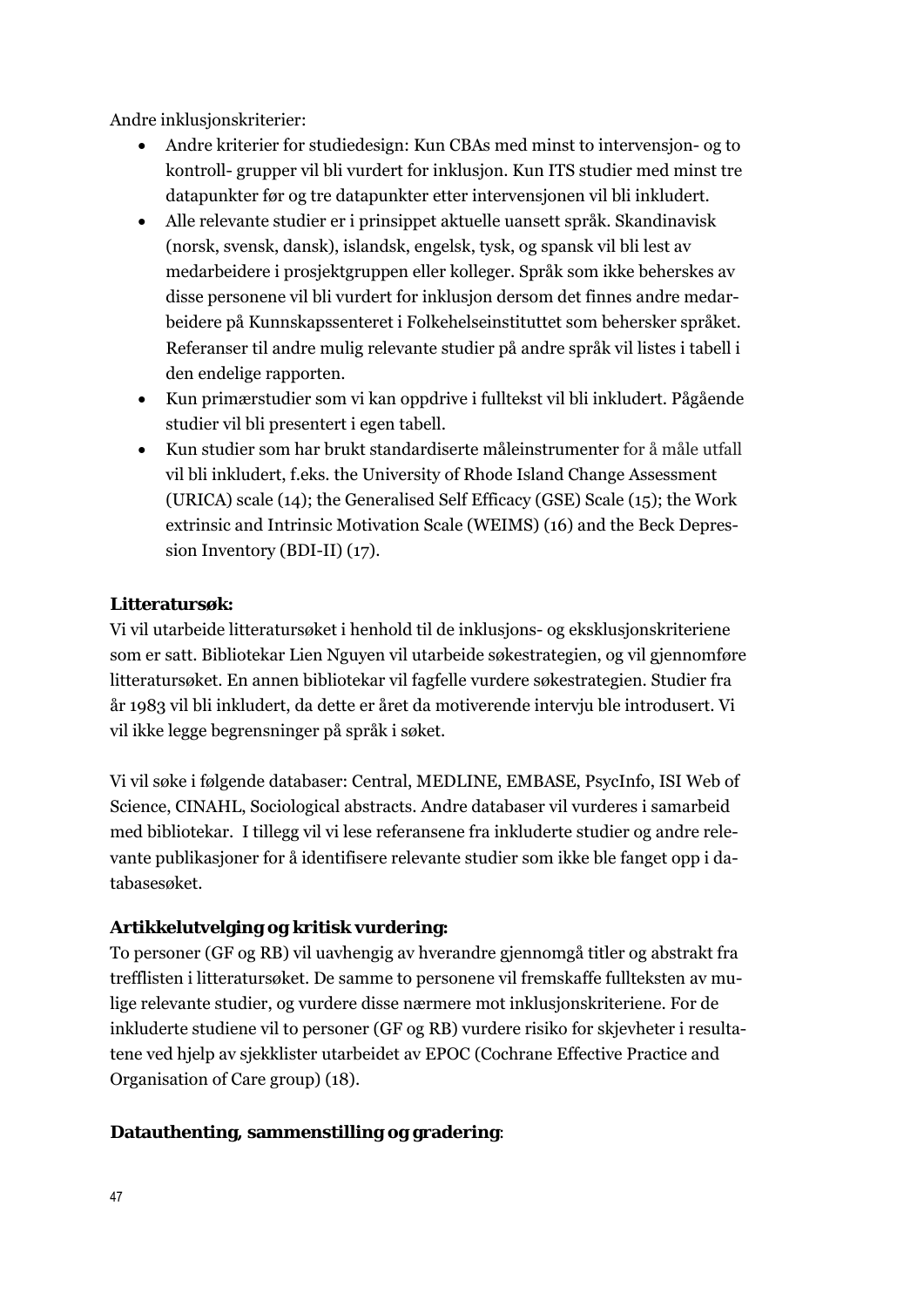Vi vil hente ut følgende data fra primærstudiene: fullstendig referanse, informasjon om populasjonen (f.eks. alder, kjønn, etnisitet, gruppe av arbeidsledige [dvs arbeidssøkere, mennesker med funksjonshemninger, rehabiliteringsklienter, sykemeldte, stønadsmottakere eller uførepensjonister], kontekst, intervensjon (f.eks. varighet, hvem som leverer tiltaket, grad/kvalitet på behandlerens opplæring i motiverende intervju, hvorvidt en manual for motiverende intervju ble brukt, hvorvidt motiverende intervju ble gitt etter intensjonen [ved hjelp av 'adherence' sjekklister eller verktøy som f.eks. Motivational Interviewing Treatment Integrity (MITI) skala (19)], tiltak sammenligningsgruppen mottar (f.eks. beskrivelse og varighet av tiltak), utfall (f.eks. mestringstro, 'work readiness', arbeidsevne, arbeidsmotivasjon, 'return to work', arbeid (%)) , og resultater. GF vil hente ut dataene fra de inkluderte primærstudiene. RB vil kontrollere beskrivelsen av informasjonen, valg av utfall og at alle tall og eventuelle beregninger er korrekte. Ved uenighet vil vi konferere med en tredje person.

For dikotome utfall vil vi uttrykke resultatene som risiko ratio (RR) med 95 % konfidensintervall (KI). For kontinuerlige utfall vil vi benytte forskjell i gjennomsnitt mellom gruppene (MD) med 95 % KI, hvis nødvendig omregnet til standardisert gjennomsnittlig forskjell (SMD). Hvis dette ikke er mulig vil vi gi en narrativ beskrivelse av resultatene. Resultater fra studier med ulike studiedesign (f.eks. RCT, CBA og ITS studier) vil oppsummeres og rapporteres separat. Vi vil vurdere heterogeniteten i materialet ved å se på populasjon, intervensjon, sammenligning og utfall.

Hvis det er forsvarlig å gjennomføre metaanalyser, vil vi vurdere statistisk heterogenitet ved å benytte I<sup>2</sup> test, der vi vil betrakte et signifikansnivå på p<0.01 til å indikere heterogenitet.

I2 -verdier på 25 % eller mindre vil indikere lav heterogenitet og verdier på 50 % eller mer vil indikere høy heterogenitet (I2). Eventuelle metaanalyser vil gjøres i programmet RevMan 5 (20), der vi benytter "random-effects method" med "inverse-variance approach", som tilpasser vektingen av studien i samsvar med grad av variasjon i sikkerheten av effektestimatet. Hvis det ikke er mulig å gjøre metaanalyser, vil vi gjøre en deskriptiv analyse med presentasjon av studiene og sammenstilling av dem i tabeller med resultater og kvalitetsvurderinger.

To personer (GF and RB) vil vurdere grad av tillit til resultatene for hvert av utfallsmålene ved hjelp av GRADE verktøyet (http://www.gradeworkinggroup.org/index.htm). Denne graderingen gir en vurdering av hvor mye vi kan stole på resultatene. Vi beskriver tilliten som å være høy, middels, lav, eller svært lav.

Høy Vi har stor tillit til at effektestimatet ligger nær den sanne effekten.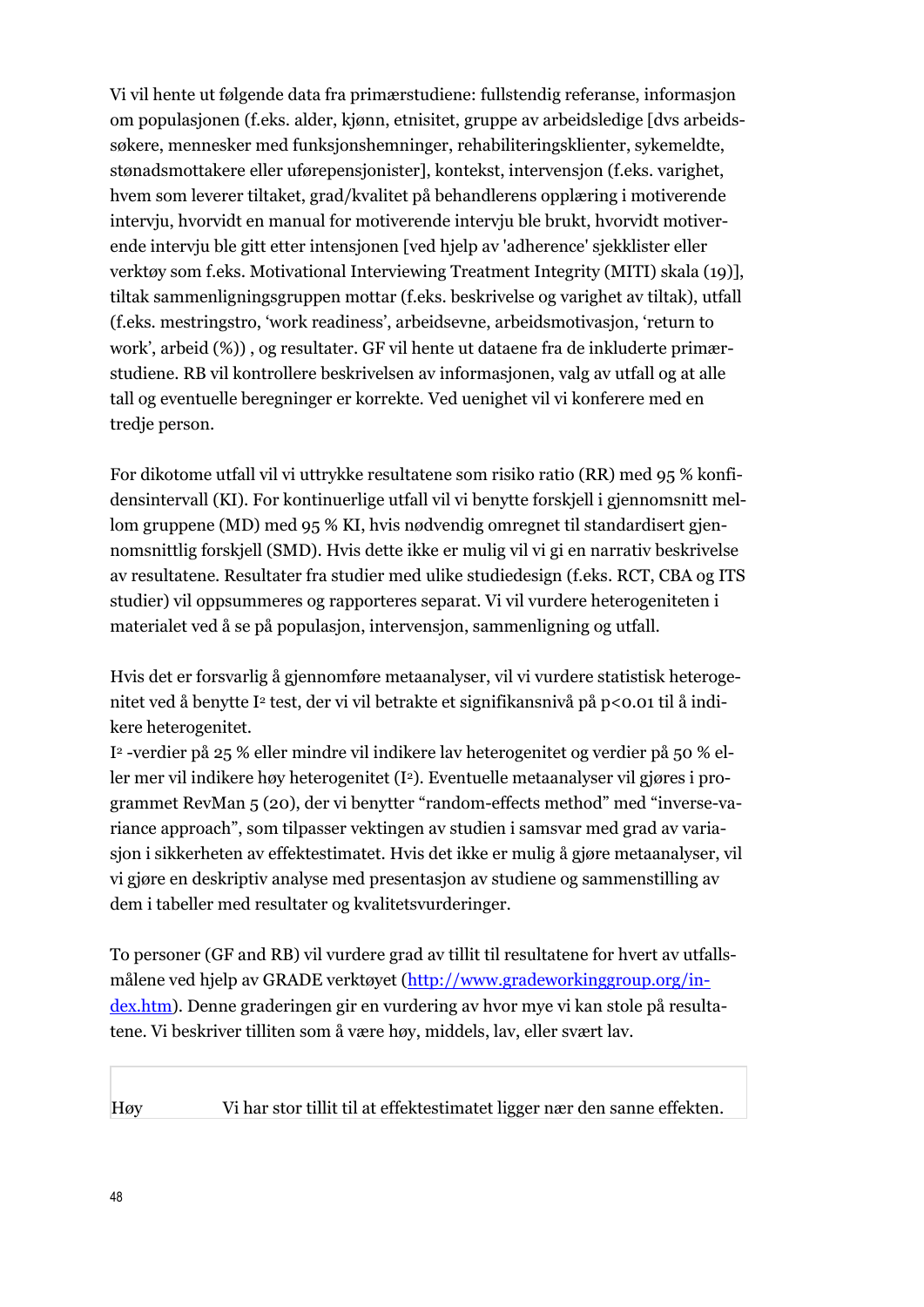| Middels   | Vi har middels tillit til effektestimatet: det ligger sannsynligvis nær   |
|-----------|---------------------------------------------------------------------------|
|           | den sanne effekten, men der er også en mulighet for at det kan være       |
|           | forskjellig.                                                              |
| Lav       | Vi har begrenset tillit til effektestimatet: den sanne effekten kan være  |
|           | vesentlig ulik effektestimatet.                                           |
| Svært lav | Vi har svært liten tillit til at effektestimatet ligger nær den sanne ef- |
|           | fekten.                                                                   |

#### **Fagfellevurdering:**

To interne og to eksterne fagfeller vil vurdere både prosjektplanen og den ferdige rapporten.

#### **Aktiviteter, milepæler og tidsplan**

Prosjektplanen vil bli sendt til intern- og ekstern fagfellevurdering. Vi håper å ha prosjekt-planen godkjent innen utgangen av oktober 2016. Planen er å ha søkestrategi klar og søk utført i november 2016. Screening av referanser og valg av studier vil avhenge av størrelsen av søkeresultatene men målet er å gjøre dette før utgangen av desember 2016. Vurdering av de identifiserte studienes kvalitet, data ekstraksjon, sammenstilling av resultatene og gradering av evidensen planlegges gjort i løpet av mars 2017. Utkast til rapport planlegges å være klar (med hensyn tatt til sommerferien) i september 2017. Gantt diagrammet nedenfor skisserer en tidsramme for å gjennomføre den systematiske oversikten.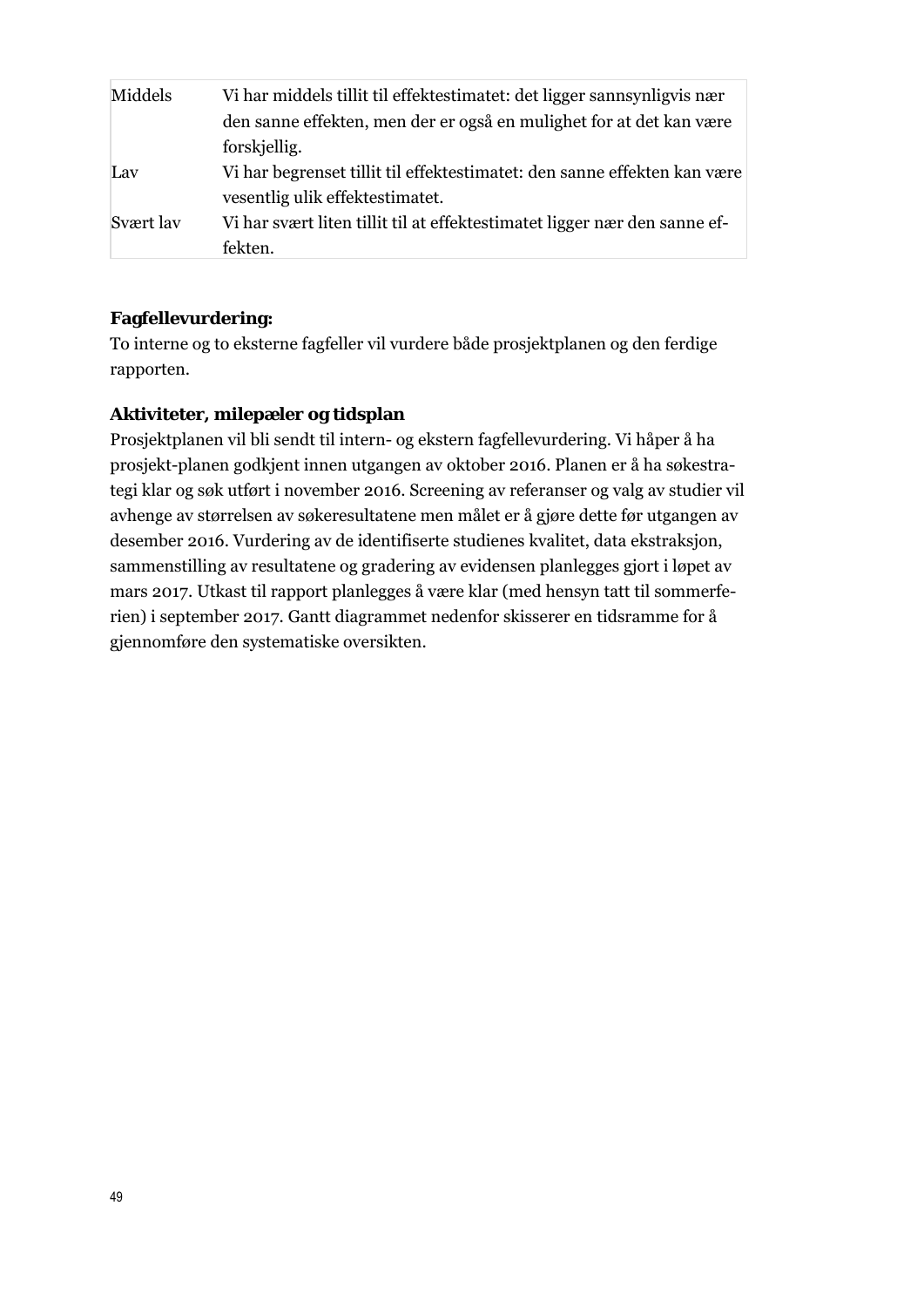| Oppgave                                | Ansvarlig | <b>Startdato</b> | Kalender-<br>tid i<br>dager | <b>Sluttdato</b> | <b>Reelt</b><br>tidsforbruk<br>i mnd-verk<br>(overføres<br>budsjettet) |
|----------------------------------------|-----------|------------------|-----------------------------|------------------|------------------------------------------------------------------------|
| Skrive prosjektplan                    |           | 20/09/2016       | 10 <sup>°</sup>             | 30/09/2016       |                                                                        |
| Fagfellevurdering av prosjektplan      |           | 12/10/2016       | 10 <sup>°</sup>             | 22/10/2016       |                                                                        |
| Få godkjent prosjektplan               |           | 23/10/2016       | 10 <sup>°</sup>             | 02/11/2016       |                                                                        |
| Søke etter litteratur                  |           | 03/11/2016       | 20                          | 23/11/2016       |                                                                        |
| Velge ut studier                       |           | 24/11/2016       | 30                          | 24/12/2016       |                                                                        |
| Vurdere studienes metodiske kvalitet   |           | 25/12/2016       | 30                          | 24/01/2017       |                                                                        |
| Hente ut data, sammenstille og gradere |           | 25/01/2017       | 60                          | 26/03/2017       |                                                                        |
| Skrive utkast rapport                  |           | 27/03/2017       | 30                          | 26/04/2017       |                                                                        |
| Fagfellevurdering av rappport          |           | 27/04/2017       | 30                          | 27/05/2017       |                                                                        |
| Skrive ferdig rapport                  |           | 28/05/2017       | 30                          | 27/06/2017       |                                                                        |
| Godkjenne og publisere                 |           | 28/06/2017       | 60                          | 27/08/2017       |                                                                        |



#### **Publikasjon/formidling**

Prosjektet skal resultere i en systematisk oversikt som vil bli publisert som en FHI rapport. Rapporten skrives på norsk. Målgruppe er oppdragsgiver (NAV), beslutningstakere, interessegrupper og utdanningsinstitusjoner, samt publikum. Rapporten vil bli oversendt elektronisk til oppdragsgiver og publiseres på hjemmesidene til FHI. Publisering i form av en populærvitenskapelig artikkel (særlig engelsk-språklig) eller liknende rettet mot aktuelle profesjoner vil bli vurdert.

#### **Risikoanalyse**

| RISIKOELE-<br><b>MENT</b>    | SANNSYN-<br>LIGHET | <b>KONSEKVENS</b>             | <b>RISIKOFAKTOR</b> |
|------------------------------|--------------------|-------------------------------|---------------------|
| Langtidsfravær<br>ved sykdom | Lav                | Prosjektperioden<br>forlenges | Lav                 |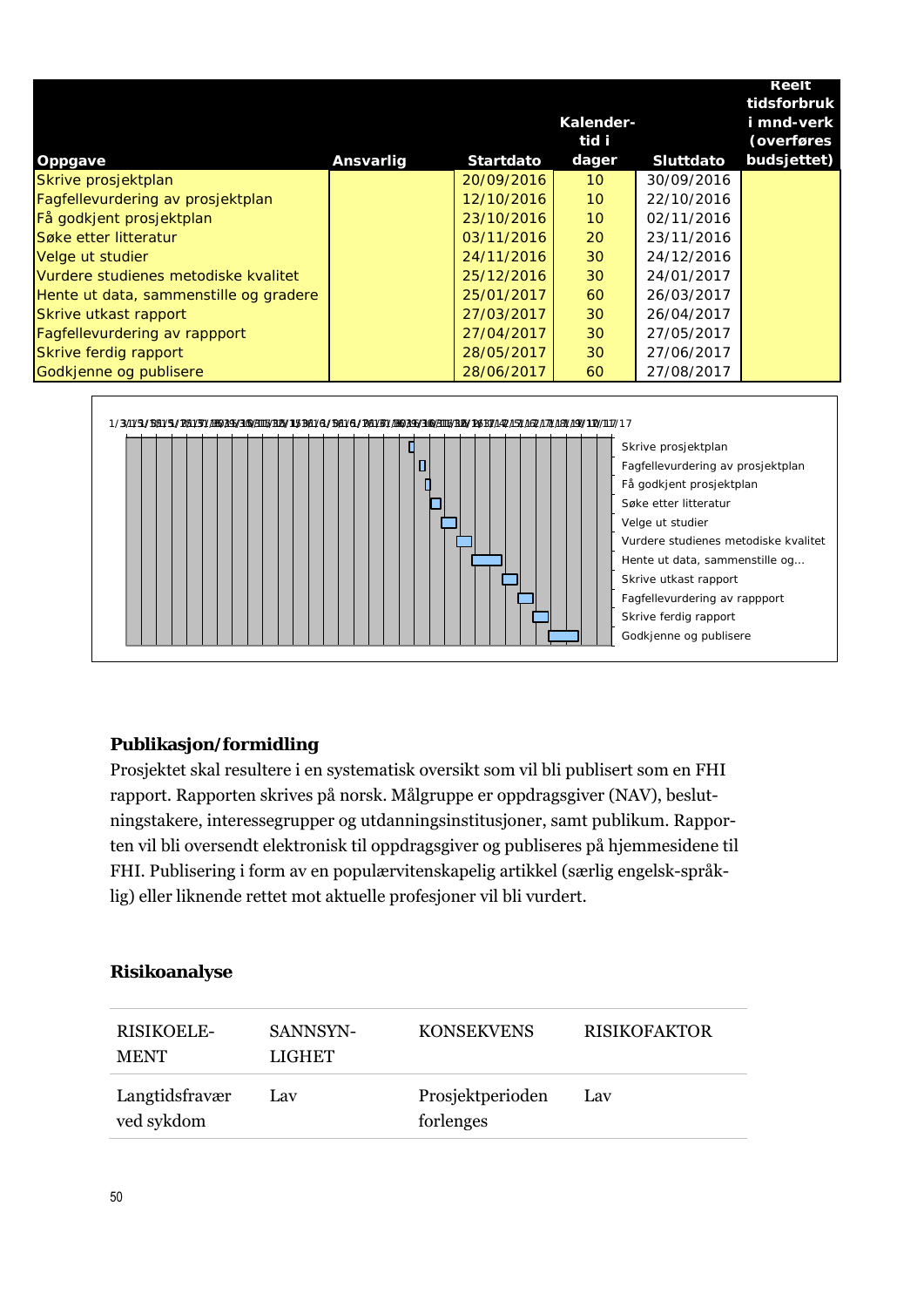Tiltak for å begrense risikoelementenes sannsynlighet og konsekvens:

Prosjektansvarlig utpeker ny prosjektleder eller prosjektmedarbeidere

#### **Referanser**

- 1. Arbeids- og Inkluderings Departementet og Helse- og Omsorgsdepartementet. Nasjonal strategiplan for arbeid og psykisk helse,2007-2012.
- 2. Waddell, G.; Burton, A.K. Is Work Good for Your Health and Well-Being? The Stationary Office: London, UK, 2006.
- 3. van der Noordt, M., IJzelenberg, H., Droomers, M og Proper, KI (2014). Health effects of employment: a systematic review of prospective studies. *Occupational and Environmental Medicine*, 71: 730-736.
- 4. Statistisk Centralbyrå, Norway. Accessed 18 oktober 2016 https://www.ssb.no/en/arbeid-og-lonn/statistikker/akutu/aar
- 5. OECD High-Level Policy Forum on Mental Health and Work Bridging Employment and Health Policies The Hague, 4 March, 2015
- 6. Hedlund, Marianne, B. J. Landstad og Christian Wendelborg: "Challenges in Disability Management of Long-Term Sick Workers". I *International Journal of Disability Management*, nr 2-2008. Australian Academic Press
- 7. ACC Provider Development Unit, 2006. Return to work and psychosocial issues, accessed 17 November 2016 at http://www.acc.co.nz/PRD\_EXT\_CSMP/groups/external\_providers/documents/guide/prd\_ctrb113170.pdf
- 8. Miller WR1, Rollnick S. Ten things that motivational interviewing is not. *Behavioural Cognitive Psychotherapy.* 2009 Mar; 37(2):129-40. doi: 10.1017/S1352465809005128.
- 9. Dunn, C., Deroo, L.,&Rivara, F.P. (2001). The use of brief interventions adapted from motivational interviewing across behavioural domains: A systematic review. *Addiction*, *96*, 1725–1742
- 10. Hardcastle SJ, TaylorAH, BaileyMP, Harley RA, Hagger MS. Effectiveness of a motivational interviewing intervention on weight loss, physical activity and cardiovascular disease risk factors: a randomised controlled trial with a 12 month post-intervention follow-up. *International Journal of Behavioral Nutrition and Physical Activity:2013; 10:40*
- 11. Hettema, J., Steele, J., & Miller, W.R. (2005). Motivational interviewing. *Annual Review of Clinical Psychology*, *1*, 91–111.
- 12. *Rubak, S., Sandboek, A., Lauritzen, T., & Christensen, B. (2005). Motivational interviewing: A systematic review and meta-analysis. British Journal of General Practice, 55, 305–312.*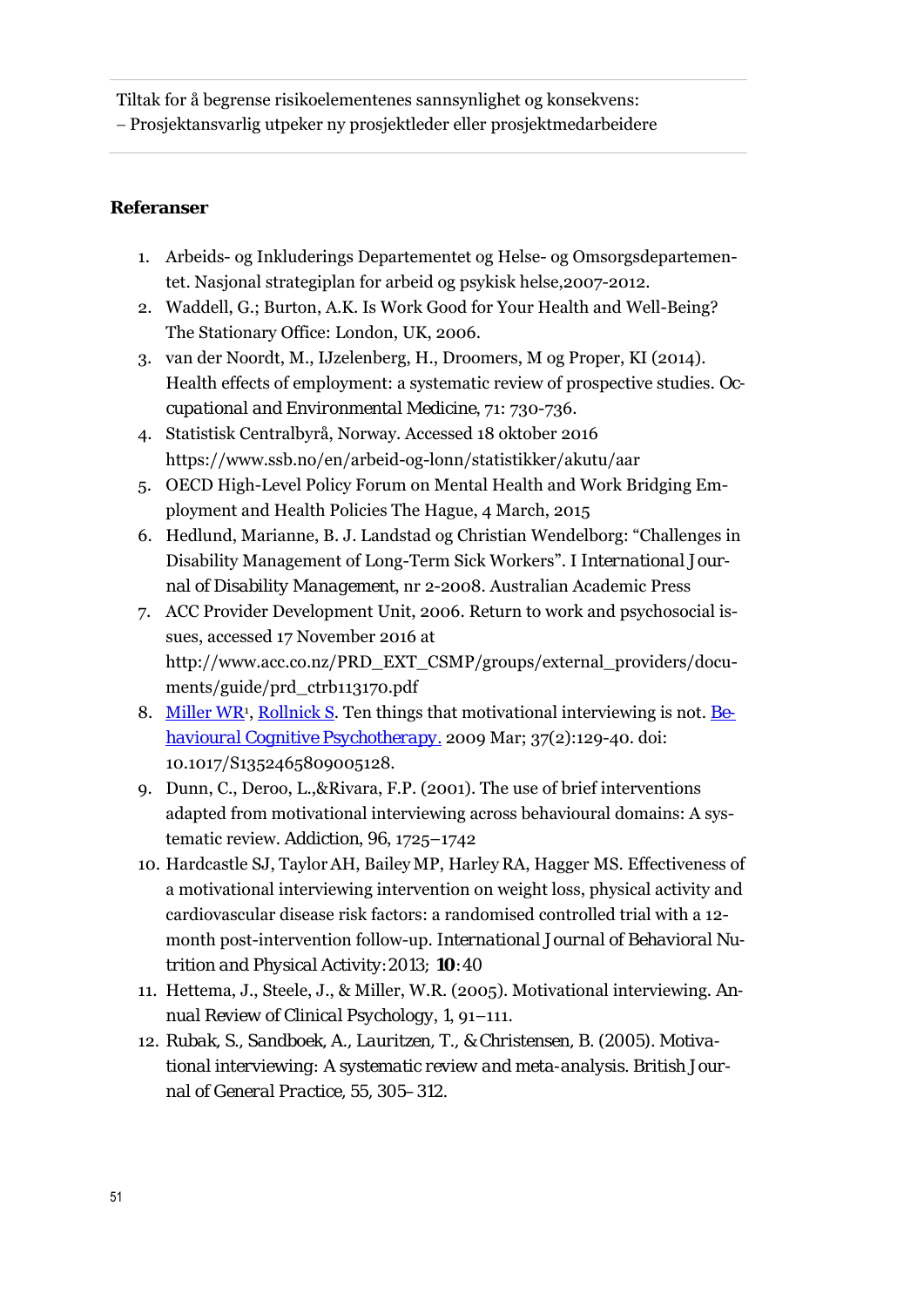- *13.* Page KM, Tchernitskaia I. Use of Motivational Interviewing to Improve Return-to-work and Work-related Outcomes: A Review. *Australian Journal of Rehabilitation Counselling* Volume 20 Number 1 2014 pp. 38–49
- 14. McConnaughy, E.A.; Prochaska, J.O.; and Velicer, W.F. Stages of change in psychotherapy: Measurement and sample profiles. Psychotherapy: Theory, Research and Practice 20:368-375, 1983
- 15. Schwarzer, R., & Jerusalem, M. (1995). Generalized Self-Efficacy scale. In J. Weinman, S. Wright, & M. Johnston, *Measures in health psychology: A user's portfolio. Causal and control beliefs* (pp. 35-37). Windsor, UK: NFER-NELSON.
- 16. Tremblay MA , Blanchard CM, Tyler S, Pelletier LC, Villeneuve M. Work extrinsic and intrinsic motivation scale: Its Value for Organizational Psychology Research. Canadian Journal of Behavioural Science 2009; 41 (4):2013- 26
- 17. Smarr Kl and Keefer AL. Measures of depression and depressive symptoms: Beck Depression Inventory-II (BDI-II), Center for Epidemiologic Studies Depression Scale (CES-D), Geriatric Depression Scale (GDS), Hospital Anxiety and Depression Scale (HADS), and Patient Health Questionnaire-9 (PHQ-9).Arthritis care and research 2011;6:Suppl.S11: S454–S466
- 18. Suggested risk of bias criteria for EPOC reviews. Effective Practice and Organisation of Care (EPOC). EPOC Resources for review authors. Oslo: Norwegian Knowledge Centre for the Health Services; 2015. Available at: **http://epoc.cochrane.org/epoc-specific-resources-review-authors**
- 19. Moyers, T. B, Martin, T., Manuel, J. K, Hendrickson, S. M. L., Miller, W. R. (2005). Assessing competence in the use of motivational interviewing. *Journal of Substance Abuse Treatment, 28*, 19-26
- 20. Review Manager (RevMan) [Computer program]. Version [RevMan 5.2]. Copenhagen: The Nordic Cochrane Centre, The Cochrane Collaboration, 2014.

#### **Indeksering for hjemmesiden**

(motivational interviewing, return to work, work capacity, work readiness, work motivation)

#### **Relaterte prosjekter/publikasjoner**

- 1. Berg RC, Ross MW, Tikkanen R. (2011). The effectiveness of MI4MSM: How useful is Motivational Interviewing as an HIV risk prevention program for Men who have Sex with Men? A systematic review. AIDS Education & Prevention, 23(6), 533-549.
- 2. Kurtze N, Berg RC. Effect of motivational interviewing on alcohol, tobacco, physical activity and nutrition. Notat – 2015. ISBN 978-82-8121-941-0
- 3. Smedslund G, Berg RC, Hammerstrøm KT, Steiro A, Leiknes KA, Dahl HM, Karlsen K.. Motivational interviewing for substance abuse. Cochrane-over-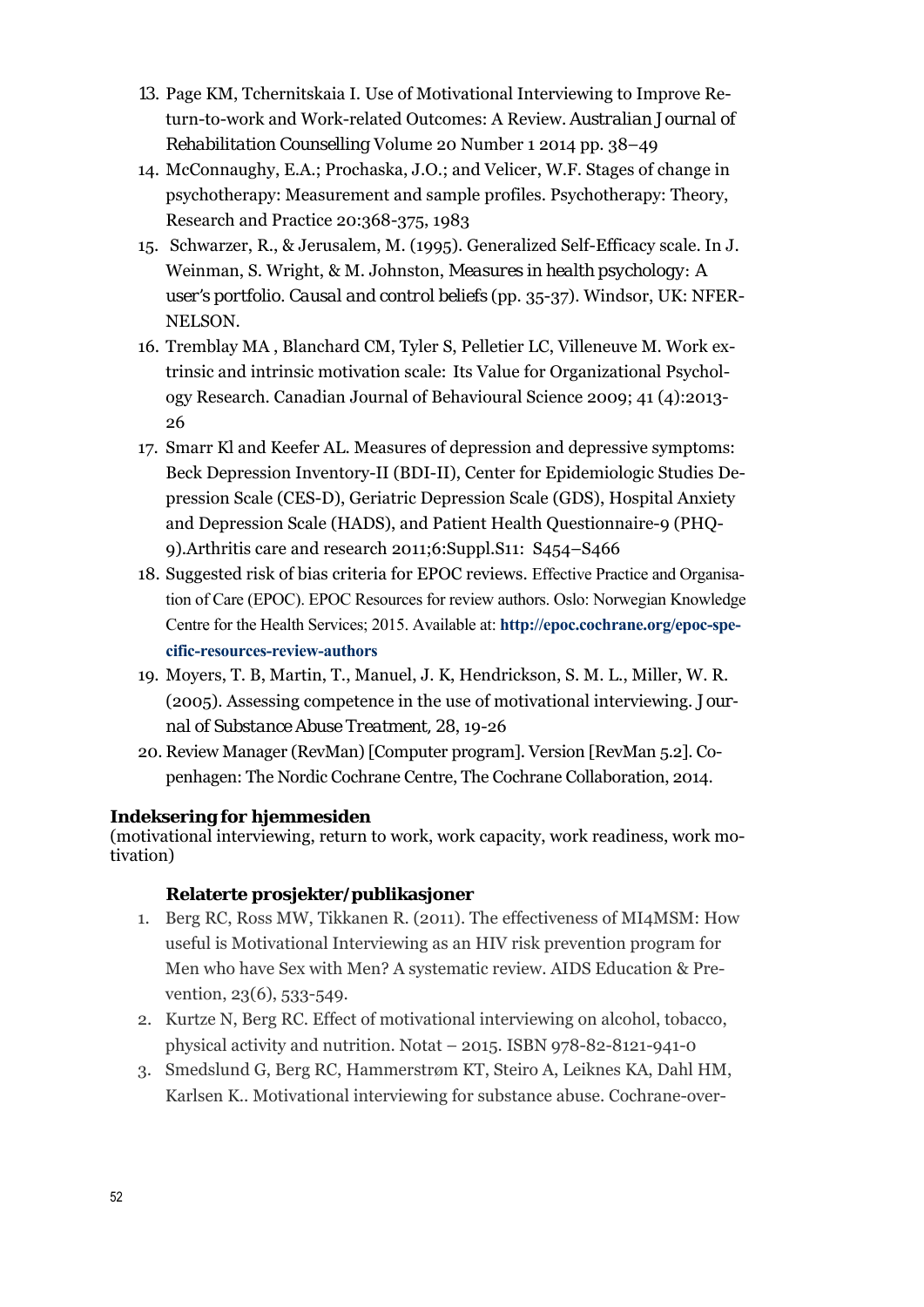sikt - 2009. Motivational interviewing for substance abuse. Cochrane Database Syst Rev. 2011 May 11; (5):CD008063. doi: 10.1002/14651858.CD008063.pub2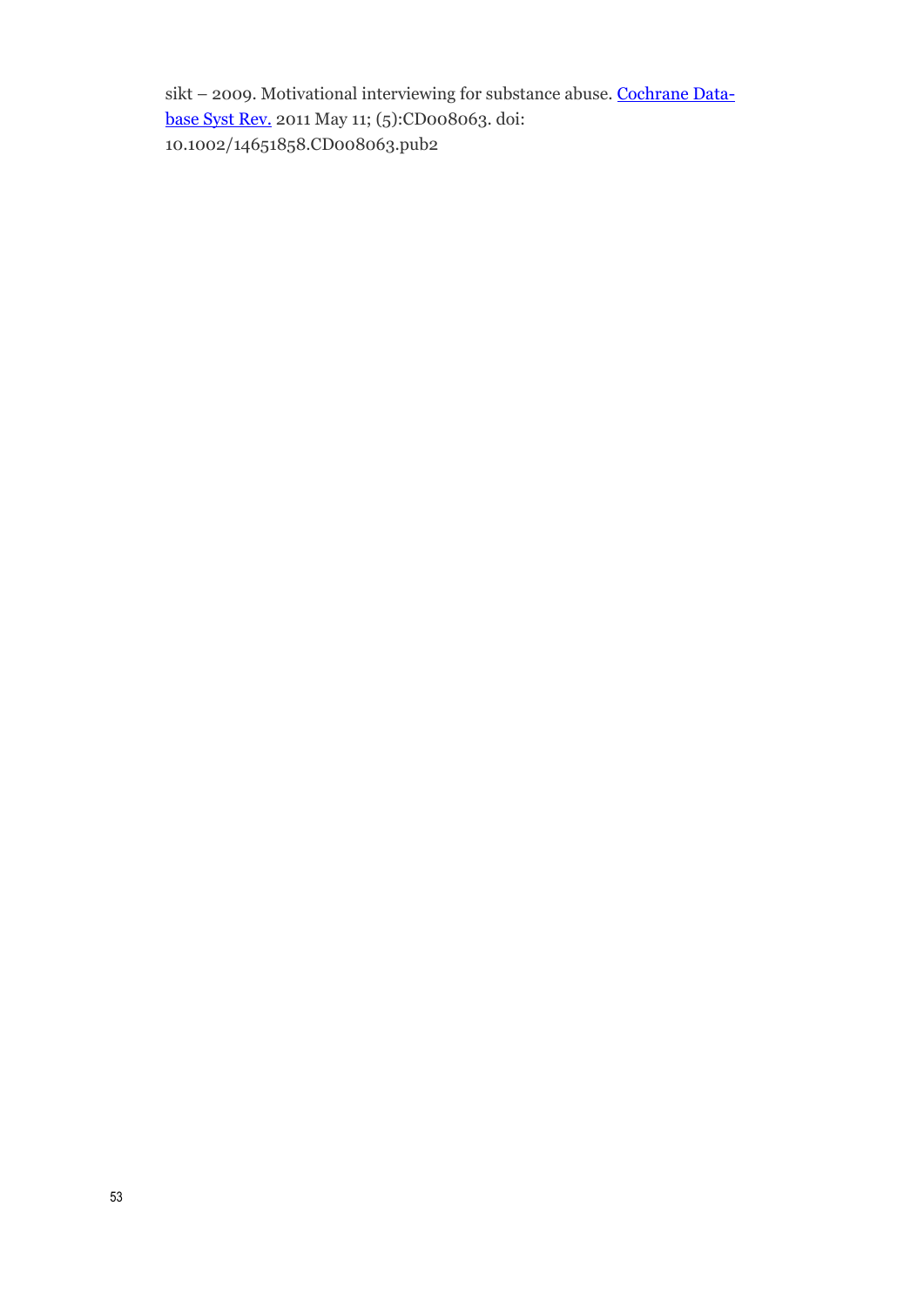# **Appendix 2 Glossary**

| <b>Term</b>                              | <b>Explanation</b>                                                                                                                                                                                                                                                                                                                                                                                                                                                                                                                                                                                                                                                                                                                                                                                                                                                                                                                                 |
|------------------------------------------|----------------------------------------------------------------------------------------------------------------------------------------------------------------------------------------------------------------------------------------------------------------------------------------------------------------------------------------------------------------------------------------------------------------------------------------------------------------------------------------------------------------------------------------------------------------------------------------------------------------------------------------------------------------------------------------------------------------------------------------------------------------------------------------------------------------------------------------------------------------------------------------------------------------------------------------------------|
| <b>Bias</b>                              | A bias is a systematic error, or deviation from the truth, in re-<br>sults or inferences. Biases can operate in either direction: dif-<br>ferent biases can lead to underestimation or overestimation of<br>the true intervention effect. Biases can vary in magnitude:<br>some are small (and trivial compared with the observed ef-<br>fect) and some are substantial (so that an apparent finding<br>may be entirely due to bias). Even a particular source of bias<br>may vary in direction: bias due to a particular design flaw (e.g.<br>lack of allocation concealment) may lead to underestimation<br>of an effect in one study but overestimation in another study.<br>It is usually impossible to know to what extent biases have af-<br>fected the results of a particular study, although there is good<br>empirical evidence that particular flaws in the design, conduct<br>and analysis of randomized clinical trials lead to bias. |
| <b>Certainty of evi-</b><br>dence        | Certainty of the evidence is also referred to as quality of the<br>evidence, confidence in the effect estimate, and strength of the<br>evidence. It is an assessment of the likelihood that the effect<br>will not be substantially different from what the research<br>found; i.e. different enough that it might affect a decision.                                                                                                                                                                                                                                                                                                                                                                                                                                                                                                                                                                                                              |
| <b>Confidence inter-</b><br>val (CI)     | A range of values so defined that there is a specified probabil-<br>ity that the value of a parameter lies within it.                                                                                                                                                                                                                                                                                                                                                                                                                                                                                                                                                                                                                                                                                                                                                                                                                              |
| <b>Controlled study</b>                  | An experiment or clinical trial in which two groups are used<br>for comparison purpose.                                                                                                                                                                                                                                                                                                                                                                                                                                                                                                                                                                                                                                                                                                                                                                                                                                                            |
| <b>Controlled before-</b><br>after study | A type of non-randomized study in which outcomes are meas-<br>ured before and after a treatment, both in a group that re-<br>ceives the treatment and in another comparison group                                                                                                                                                                                                                                                                                                                                                                                                                                                                                                                                                                                                                                                                                                                                                                  |
| <b>Effect estimate</b>                   | A statistical measure indicating the most likely size of a treat-<br>ment effect http://getitglossary.org/term/effect+estimate                                                                                                                                                                                                                                                                                                                                                                                                                                                                                                                                                                                                                                                                                                                                                                                                                     |
| <b>GRADE</b>                             | Grading of Recommendations, Assessment, Development and<br>Evaluation. A tool that is used to assess the certainty of the ev-<br>idence in a systematic review.                                                                                                                                                                                                                                                                                                                                                                                                                                                                                                                                                                                                                                                                                                                                                                                    |
| <b>Heterogeneity</b>                     | Any kind of variability among studies in a systematic review<br>may be termed heterogeneity. Variability in the participants,                                                                                                                                                                                                                                                                                                                                                                                                                                                                                                                                                                                                                                                                                                                                                                                                                      |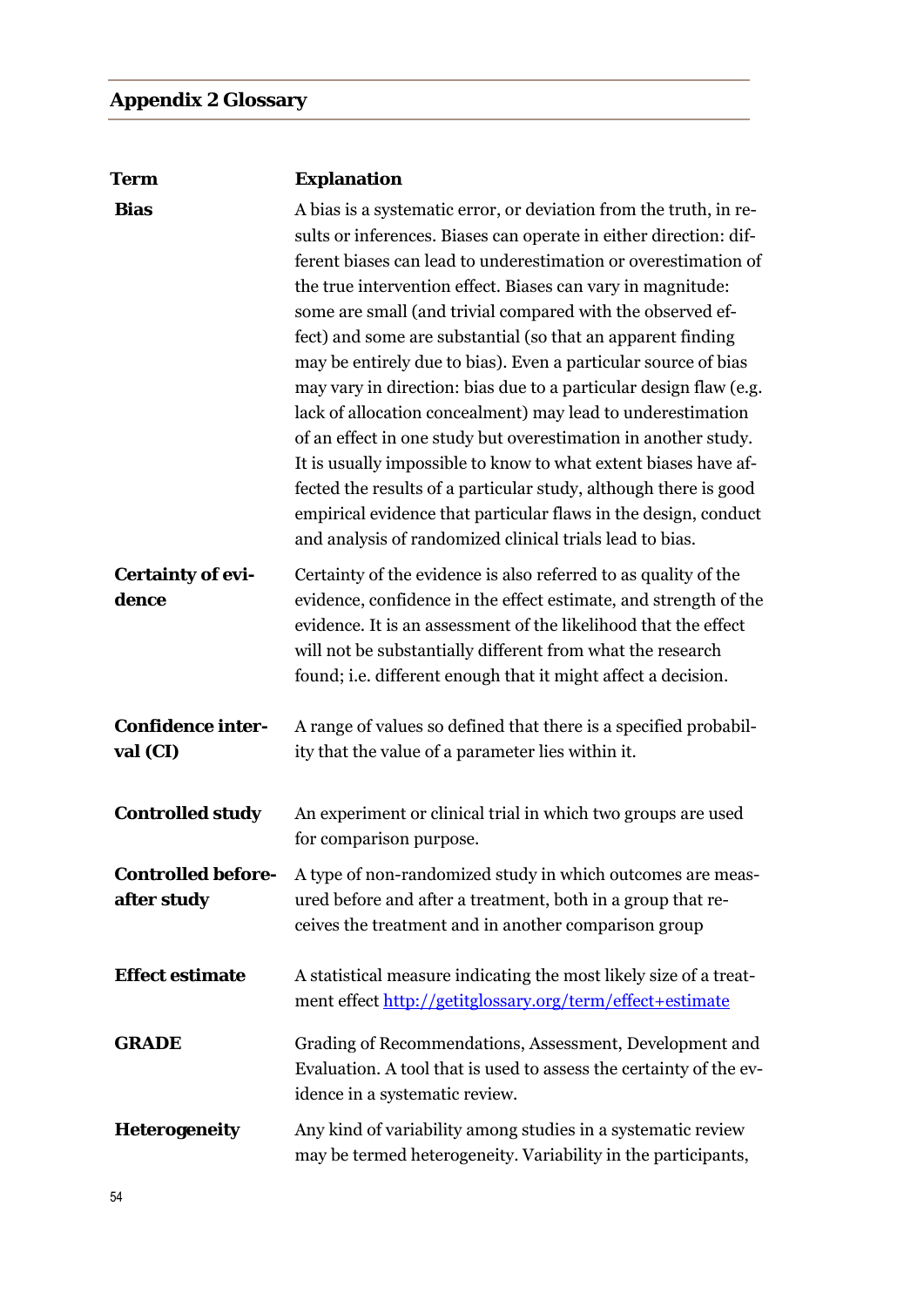|                                         | interventions and outcomes studied may be described as clini-<br>cal heterogeneity, and variability in study design and risk of<br>bias may be described as methodological heterogeneity. Varia-<br>bility in the intervention effects being evaluated in the differ-<br>ent studies is known as statistical heterogeneity, and is a con-<br>sequence of clinical or methodological diversity, or both,<br>among the studies. Statistical heterogeneity manifests itself in<br>the observed intervention effects being more different from<br>each other than one would expect due to random error<br>(chance) alone. |
|-----------------------------------------|-----------------------------------------------------------------------------------------------------------------------------------------------------------------------------------------------------------------------------------------------------------------------------------------------------------------------------------------------------------------------------------------------------------------------------------------------------------------------------------------------------------------------------------------------------------------------------------------------------------------------|
| <b>Imprecision</b>                      | Imprecision in general, is when studies include relatively few<br>participants, and few events, and therefore have wide confi-<br>dence intervals around the estimate of effect.                                                                                                                                                                                                                                                                                                                                                                                                                                      |
| Inconsistency                           | Inconsistency of relative (rather than absolute) treatment ef-<br>fects in binary/dichotomous outcomes may be determined by<br>looking at the (dis)similarity of point estimates, extent of<br>overlap of confidence intervals, and statistical criteria includ-<br>ing tests of heterogeneity $(I^2)$ .                                                                                                                                                                                                                                                                                                              |
| <b>Indirectness</b>                     | Indirectness of evidence is when evidence comes from re-<br>search that either does not directly compare the interventions<br>of interest with control, or when the intervention is not ap-<br>plied to the populations of interest or if a study measures out-<br>comes that are not direct measures important to patients but<br>proxy measures or process measures.                                                                                                                                                                                                                                                |
| <b>Interrupted time</b><br>series (ITS) | A time series is a continuous sequence of observations on a<br>population, taken repeatedly (normally at equal intervals)<br>over time. In an ITS study, a time series of a particular out-<br>come of interest is used to establish an underlying trend,<br>which is 'interrupted' by an intervention at a known point in<br>time                                                                                                                                                                                                                                                                                    |
| Meta-analysis                           | A meta-analysis uses a statistical approach to combine the re-<br>sults from multiple studies in an effort to increase power (over<br>individual studies), improve estimates of the size of the effect<br>and/or to resolve uncertainty when reports disagree                                                                                                                                                                                                                                                                                                                                                         |
| <b>PICO</b>                             | Population, intervention, comparison and outcomes                                                                                                                                                                                                                                                                                                                                                                                                                                                                                                                                                                     |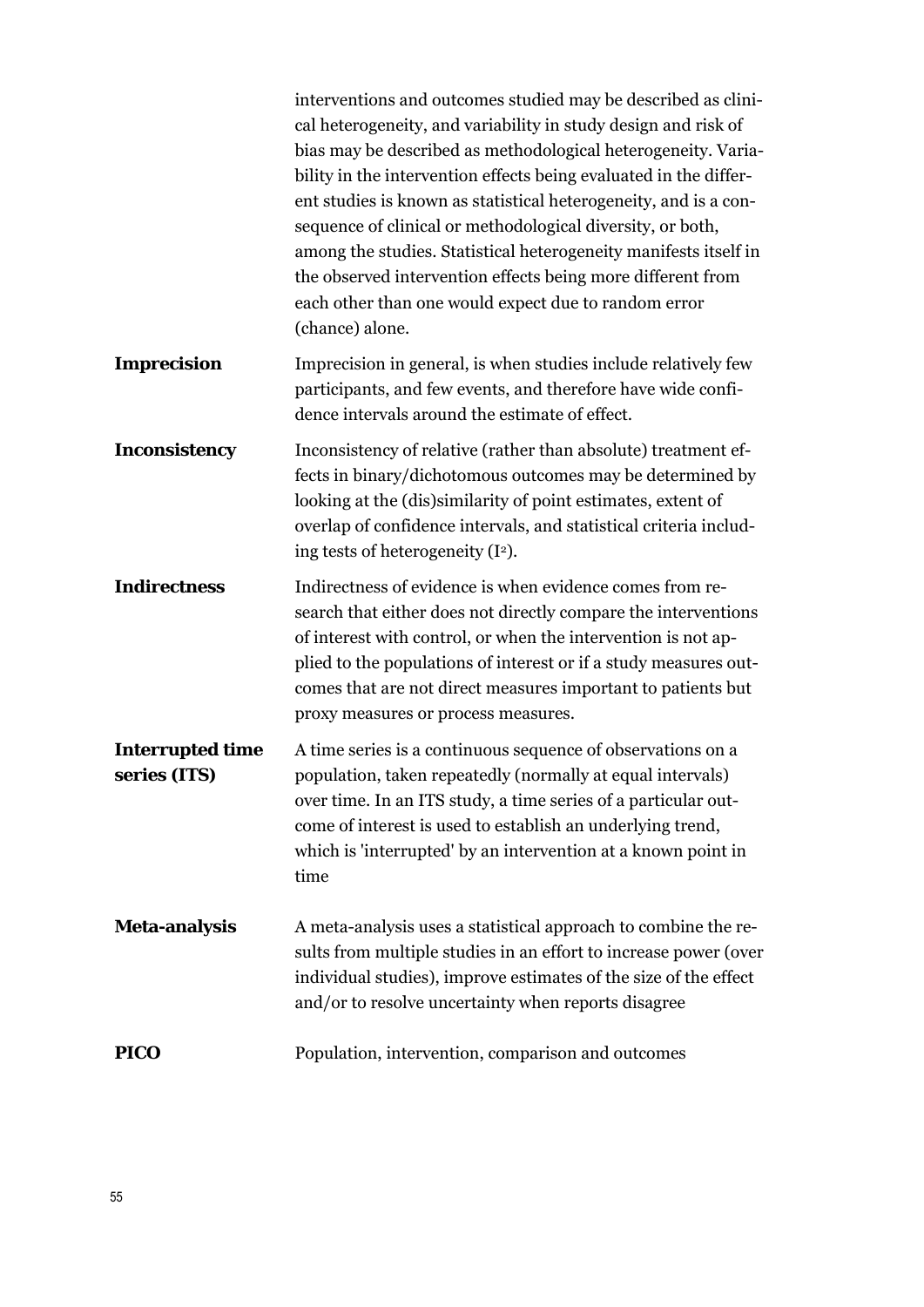| Randomisation                                 | Randomization is the process of assigning clinical trial partici-<br>pants to treatment groups. Randomization gives each partici-<br>pant a known (usually equal) chance of being assigned to any<br>of the groups                                                                                                                                                  |
|-----------------------------------------------|---------------------------------------------------------------------------------------------------------------------------------------------------------------------------------------------------------------------------------------------------------------------------------------------------------------------------------------------------------------------|
| <b>Randomised con-</b><br>trolled trial (RCT) | A randomized controlled trial (or randomized control trial;<br>RCT) is a type of scientific (often medical) experiment which<br>aims to reduce bias when testing a new treatment.                                                                                                                                                                                   |
| <b>Risk of bias</b>                           | 'Bias' and 'risk of bias' A bias is a systematic error, or devia-<br>tion from the truth, in results or inferences. Biases can oper-<br>ate in either direction: different biases can lead to underesti-<br>mation or overestimation of the true intervention effect.                                                                                               |
| <b>Risk ratio (RR)</b>                        | The risk ratio (or relative risk) is the ratio of the risk of an<br>event in the two groups, whereas the odds ratio is the ratio of<br>the odds of an event (see Box 9.2.a). For both measures a<br>value of 1 indicates that the estimated effects are the same for<br>both interventions.                                                                         |
| (SD)                                          | <b>Standard deviation</b> The standard deviation (SD) is a measure used to quantify the<br>amount of variation of a set of data values. If close to 'o' it in-<br>dicates that the data points tend to be very close to the mean<br>of the data set, while a high standard deviation indicates that<br>the data points are spread out over a wider range of values. |
| <b>Statistical signifi-</b><br>cance          | Statistically significant is the likelihood that a relationship be-<br>tween two or more variables is caused by something other<br>than random chance. Statistical hypothesis testing is used to<br>determine whether the result of a data set is statistically sig-<br>nificant.                                                                                   |
| <b>Systematic review</b>                      | A systematic review is a type of literature review that collects<br>and critically analyzes multiple research studies or papers. A<br>review of existing studies is often quicker and cheaper than<br>embarking on a new study.  Systematic reviews of random-<br>ized controlled trials are key in the practice of evidence-based<br>medicine.                     |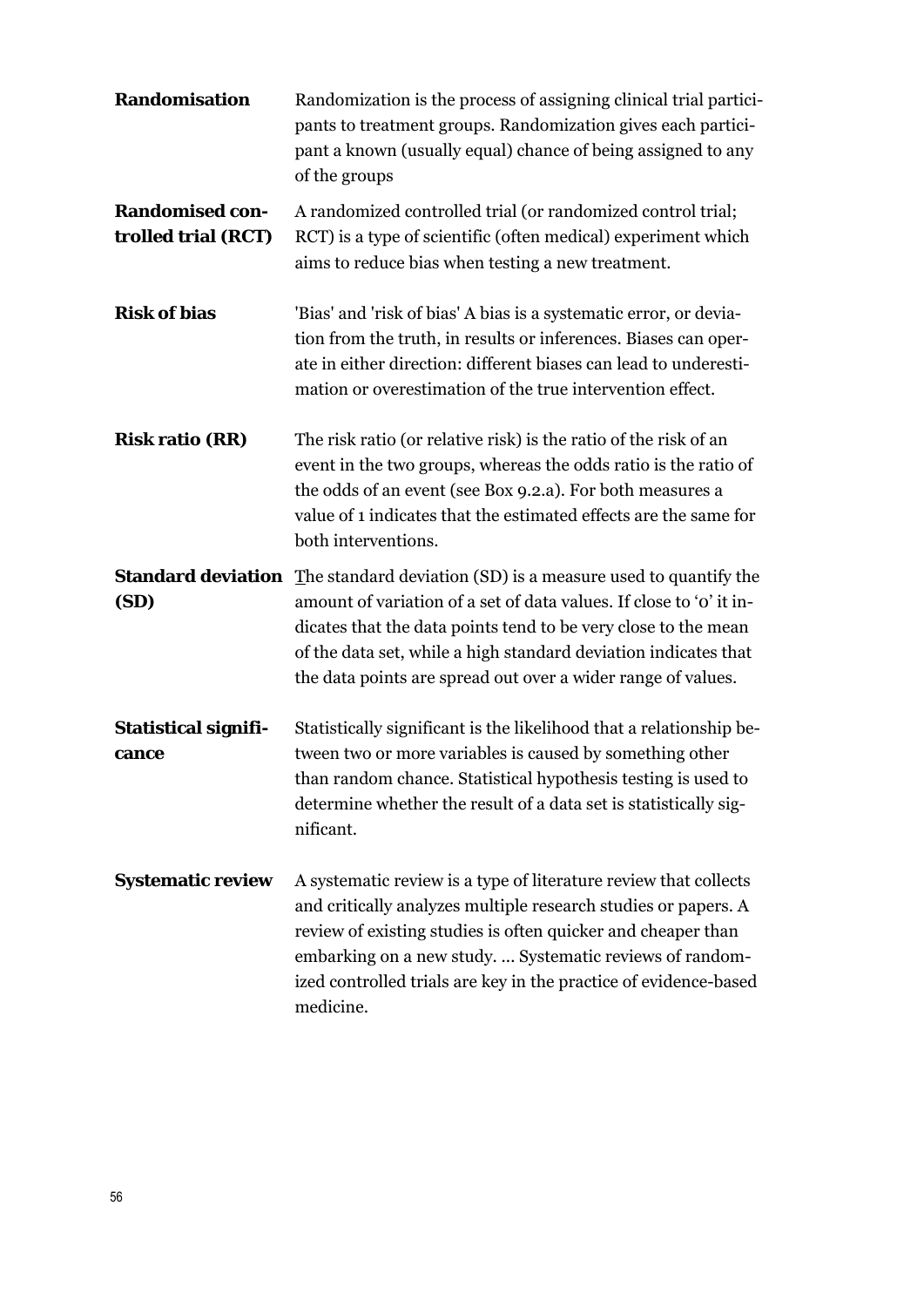#### **Appendix 3 Search strategy**

## **Database: Epub Ahead of Print, In-Process & Other Non-Indexed Citations, Ovid MEDLINE(R) Daily and Ovid MEDLINE(R) 1946 to Present Dato: 23.11.2016 Treff: 1 224**

- 1 employment/ 43418
- 2 return to work/ 1182
- 3 employment, supported/ 1039
- 4 rehabilitation, vocational/ 9276
- 5 (employment or re-employ\* or reemploy\* or "back to work" or ((work\* or job) adj2 (readiness or return\* or re-ent\* or reent\*)) or (vocational adj1 rehab\*)).ti,ab,kf. 60851
- 6 or/1-5 95866
- 7 motivation/ 62206
- 8 motivational interview\*.mp. 3762
- 9 motivational enhancement.ti,ab,kf. 593
- 10 or/7-9 64915
- 11 6 and 10 1611
- 12 exp animals/ 22098307
- 13 humans/ 17429156
- 14 12 not (12 and 13) 4669151
- 15 (news or editorial or comment).pt. 1207751
- 16 11 not (14 or 15) 1584
- 17 limit 16 to yr="1983-Current" 1348
- 18 remove duplicates from 17 1224

#### **Database: PsycINFO 1806 to November Week 2 2016 Dato: 23.11.2016 Treff: 501**

- 1 Employment Status/ 13436
- 2 Reemployment/ 1157
- 3 Supported Employment/ 1170
- 4 Vocational Rehabilitation/ 5512
- 5 (employment or re-employ\* or reemploy\* or "back to work" or ((work\* or job) adj2 (readiness or return\* or re-ent\* or reent\*)) or (vocational adj1 rehab\*)).ti,ab,id. 49145
- 6  $or/1-5$  53080
- 7 motivation/ 44763
- 8 motivational interview\*.mp. 3224
- 57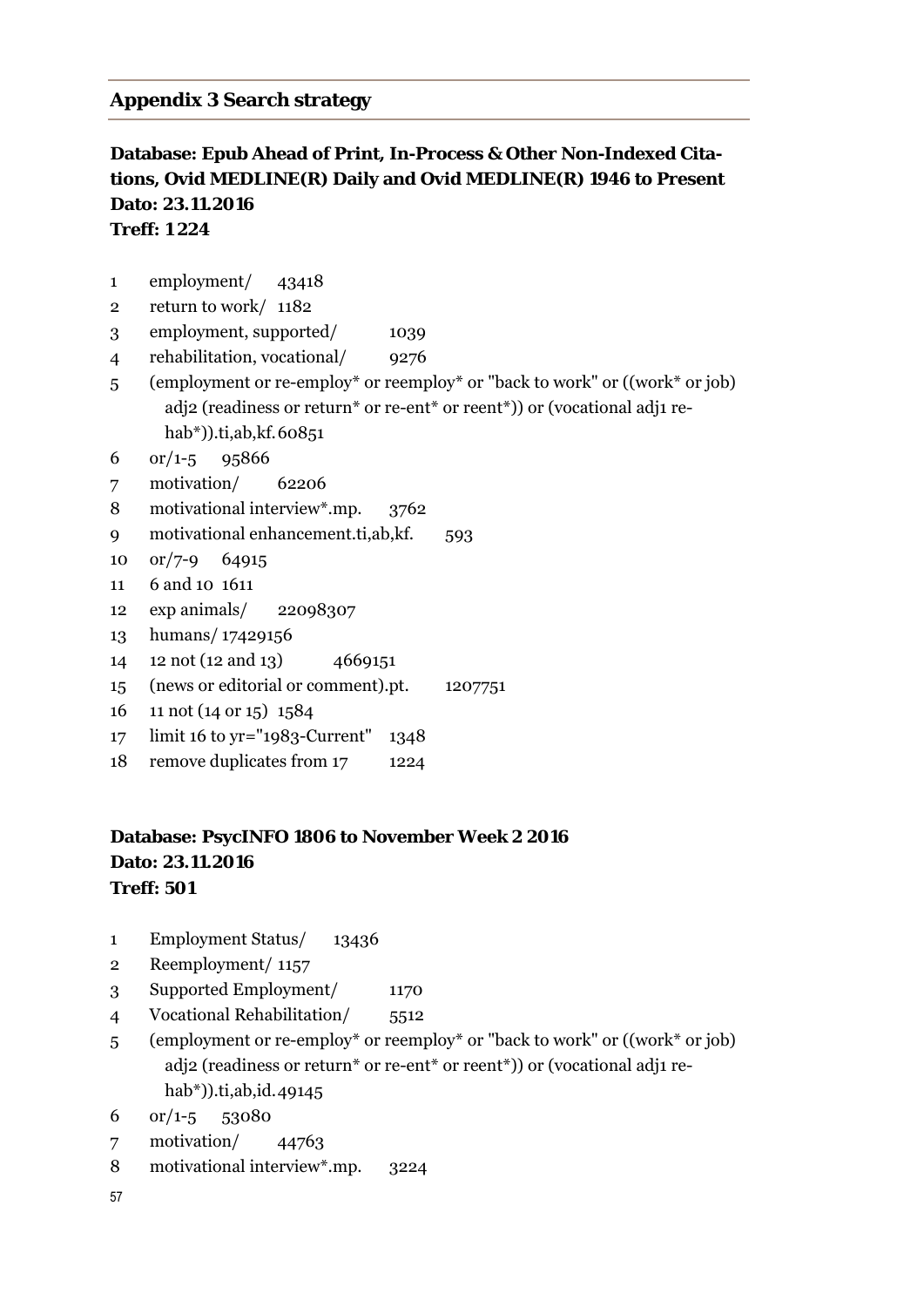- 9 motivational enhancement.ti,ab,id. 590
- 10 or/7-9 47751
- 11 6 and 10 560
- 12 limit 11 to yr="1983-Current" 501
- 13 remove duplicates from 12 501

## **Database: Embase 1974 to 2016 November 22 Dato: 23.11.2016 Treff: 468**

- 1 \*employment/ 21419
- 2 return to work/ 3275
- 3 vocational rehabilitation/ 9336
- 4 work resumption/ 3458
- 5 (employment or re-employ\* or reemploy\* or "back to work" or ((work\* or job) adj2 (readiness or return\* or re-ent\* or reent\*)) or (vocational adj1 rehab\*)).ti,ab,kw. 67542
- 6 or/1-5 87171
- 7 \*motivation/ 25678
- 8 motivational interview\*.mp. 4861
- 9 motivational enhancement.ti,ab,kw. 583
- 10 or/7-9 30349
- 11 6 and 10 542
- 12 exp animals/ or exp invertebrate/ or animal experiment/ or animal model/ or animal tissue/ or animal cell/ or nonhuman/ 24117448
- 13 human/ or normal human/ or human cell/ 18280439
- 14 12 not (12 and 13) 5883827
- 15 (news or editorial or comment).pt. 523258
- 16 11 not (14 or 15) 541
- 17 limit 16 to yr="1983-Current" 475
- 18 remove duplicates from 17 468

## **Database: Cochrane Library (CDSR, DARE, HTA) Dato: 23.11.2016 Treff: 93**

- #1 [mh ^employment] 691
- #2 [mh ^"return to work"] 110
- #3 [mh ^"employment, supported"] 99
- #4 [mh ^"rehabilitation, vocational"] 367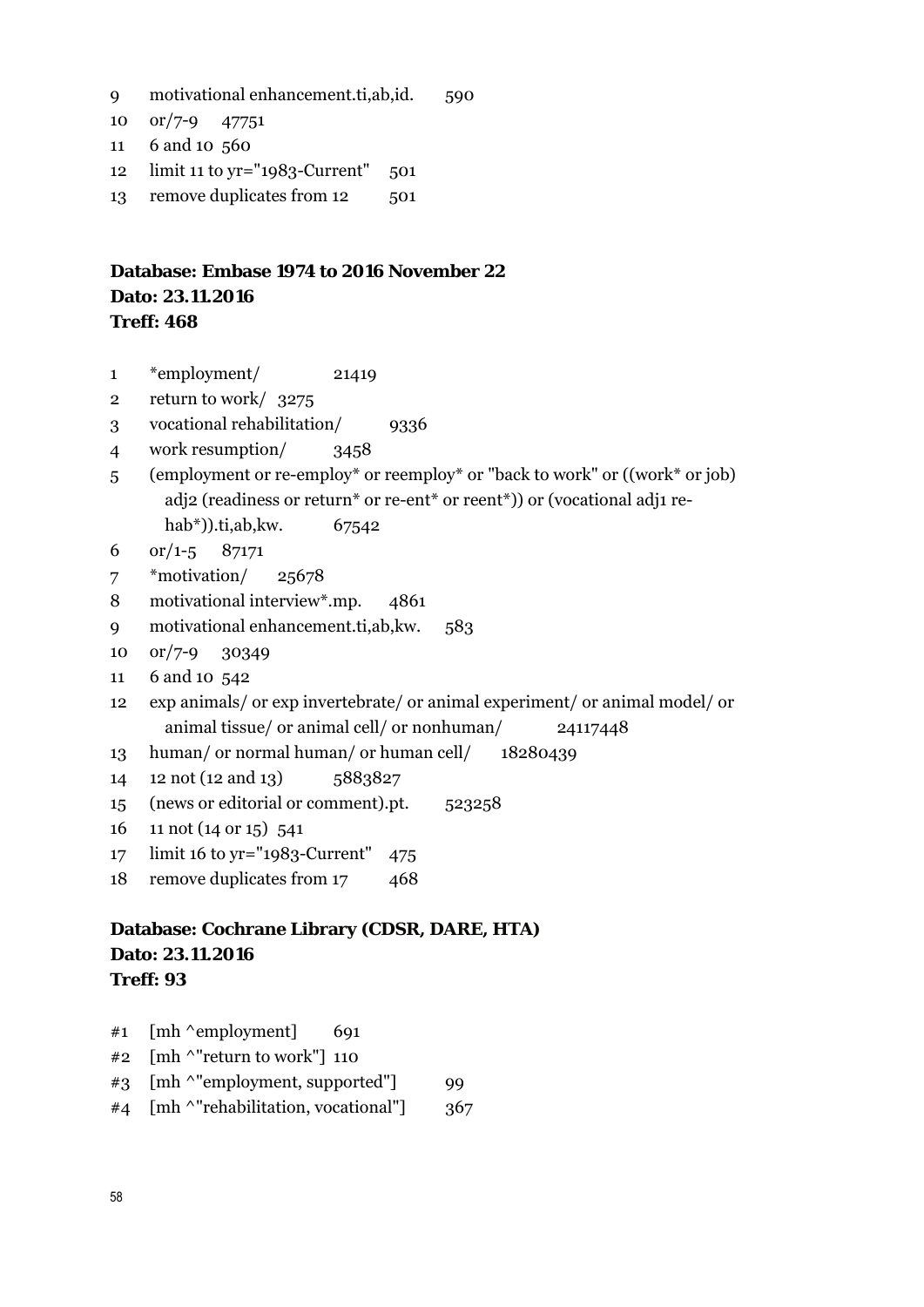- $\#5$  (employment or re-employ\* or reemploy\* or "back to work" or ((work\* or job) next/2 (readiness or return<sup>\*</sup> or re-ent<sup>\*</sup> or reent<sup>\*</sup>)) or (vocational next/1 rehab\*)):ti,ab,kw 2498
- #6 (24-#5) 2725
- $#7$  [mh ^motivation] 3735
- #8 "motivational interview\*" 1855
- #9 "motivational enhancement":ti,ab,kw 259
- $#10 (15 #9) 5245$
- #11 #6 and #10 Publication Year from 1983 to 2016, in Cochrane Reviews (Reviews only), Trials and Methods Studies 85
- #12 (employment or re-employ\* or reemploy\* or "back to work" or ((work\* or job) next/2 (readiness or return\* or re-ent\* or reent\*)) or (vocational next/1 rehab\*)) 3642
- #13 (24-#4, #12) 3865
- #14 "motivational enhancement" 329
- #15 #7 or #8 or #14 5266
- #16 #13 and #15 Publication Year from 1983 to 2016, in Cochrane Reviews (Protocols only), Other Reviews and Technology Assessments 8

## **Database: CINAHL (EBSCO) Dato: 23.11.2016 Treff: 378**

- S1 MH Employment+ 31,297
- S<sub>2</sub> MH Job Re-Entry 4,288
- S3 MH Rehabilitation, Vocational 4,891
- S4 TI ( (employment or re-employ\* or reemploy\* or "back to work" or ((work\* or job) N1 (readiness or return<sup>\*</sup> or re-ent<sup>\*</sup> or reent<sup>\*</sup>)) or (vocational No rehab<sup>\*</sup>)) ) OR AB ( (employment or re-employ<sup>\*</sup> or reemploy<sup>\*</sup> or "back to work" or ((work\* or job) N1 (readiness or return\* or re-ent\* or reent\*)) or (vocational N0 rehab\*)) ) OR SU ( (employment or re-employ\* or reemploy\* or "back to work" or ((work\* or job) N1 (readiness or return\* or re-ent\* or reent<sup>\*</sup>)) or (vocational No rehab<sup>\*</sup>)) )  $44,438$
- S5 S1 OR S2 OR S3 OR S4 47,746
- S6 MH Motivation 16,937
- S7 TX "motivational interview\*" 2,170
- S8 TI "motivational enhancement" OR AB "motivational enhancement" OR SU "motivational enhancement" 149
- Sq S6 OR S7 OR S8 18,776
- S10 Limiters Exclude MEDLINE records; Published Date: 19830101-20161131 378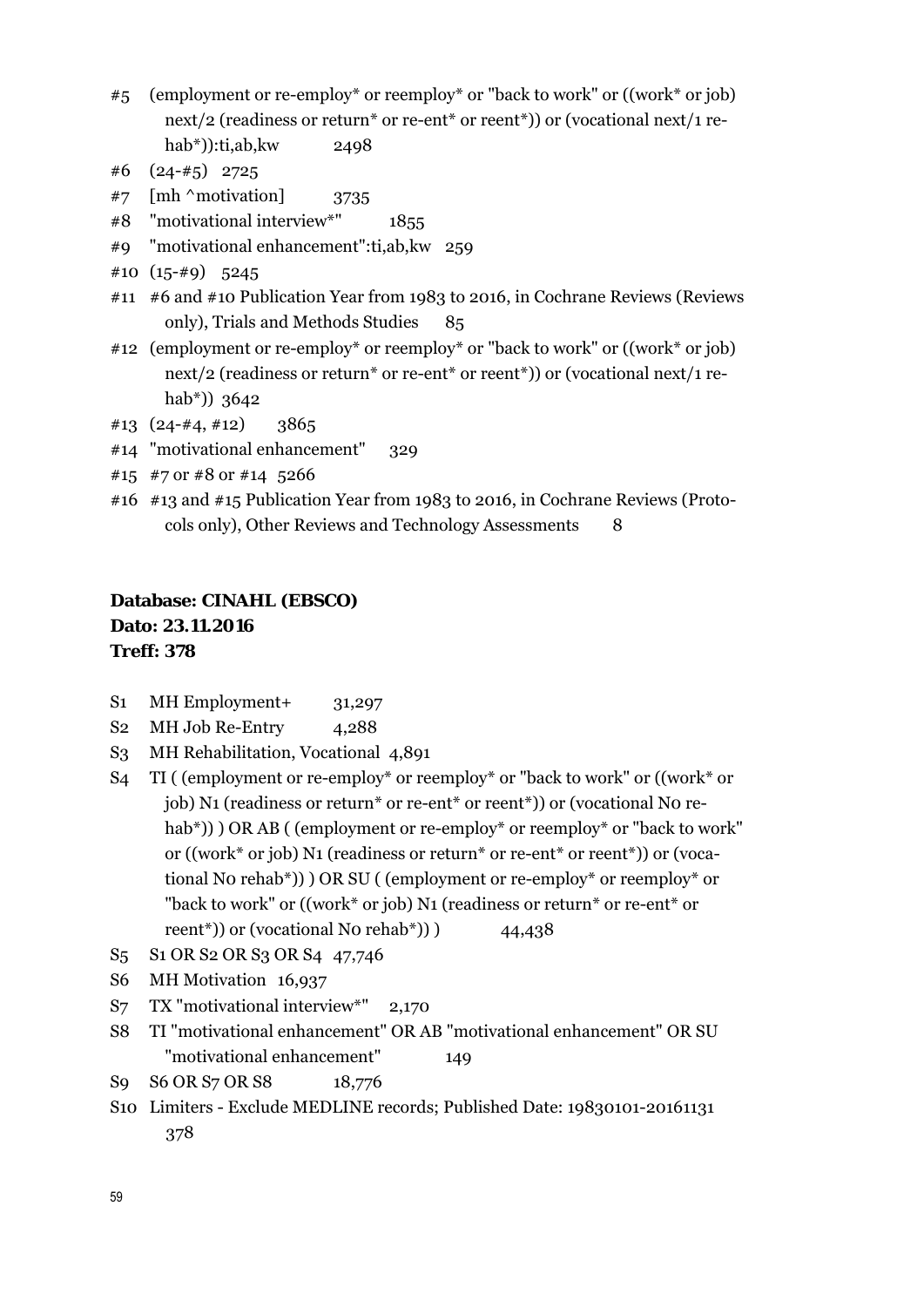#### **Database: Web of Science Core Collection (SCI-EXPANDED & SSCI) Dato: 23.11.2016 Treff: 31**

- # 1 TS=(("employment" or "re-employ\*" or "reemploy\*" or "back to work" or (("work\*" or "job") NEAR/1 ("readiness" or "return\*" or "re-ent\*" or "reent\*")) or ("vocational" NEAR/0 "rehab\*")))  $95,192$
- # 2 TS=("motivational interview\*" OR "motivational enhancement") 3,478
- # 3 #1 AND #2 [Indexes=SCI-EXPANDED, SSCI Timespan=All years] 31

#### **Database: Social Services Abstracts & Sociological Abstracts (ProQuest) Dato: 23.11.2016 Treff: 299**

((SU.EXACT("Employment") OR SU.EXACT("Vocational Rehabilitation")) OR TI,AB,SU(employment OR re-employ\* OR reemploy\* OR "back to work" OR ((work\* OR job) NEAR/1 (readiness OR return\* OR re-ent\* OR reent\*)) OR (vocational NEAR/0 rehab\*))) AND (SU.EXACT("Motivation") OR (ALL("motivational interview\*") OR TI,AB,SU("motivational Enhancement"))) AND pd(19830101- 20161121)

**Database: PubMed Dato: 23.11.2016 Treff: 0** 

("return to work" OR "back to work" OR employment OR reemploy\* OR re-employ\* OR "vocational rehabilitation") AND ("motivational interviewing" OR "motivational interview") AND pubstatusaheadofprint

**Database: Epistemonikos Dato: 23.11.2016 Treff: 3** 

 ("return to work" OR "back to work" OR employment OR reemploy\* OR re-employ\* OR "vocational rehabilitation") AND ("motivational interviewing" OR "motivational interview")

**Database: SveMed+ Dato: 23.11.2016 Treff: 35** 

[Søk ALL:] "motivational interviewing" OR "motivational interview"=35 treff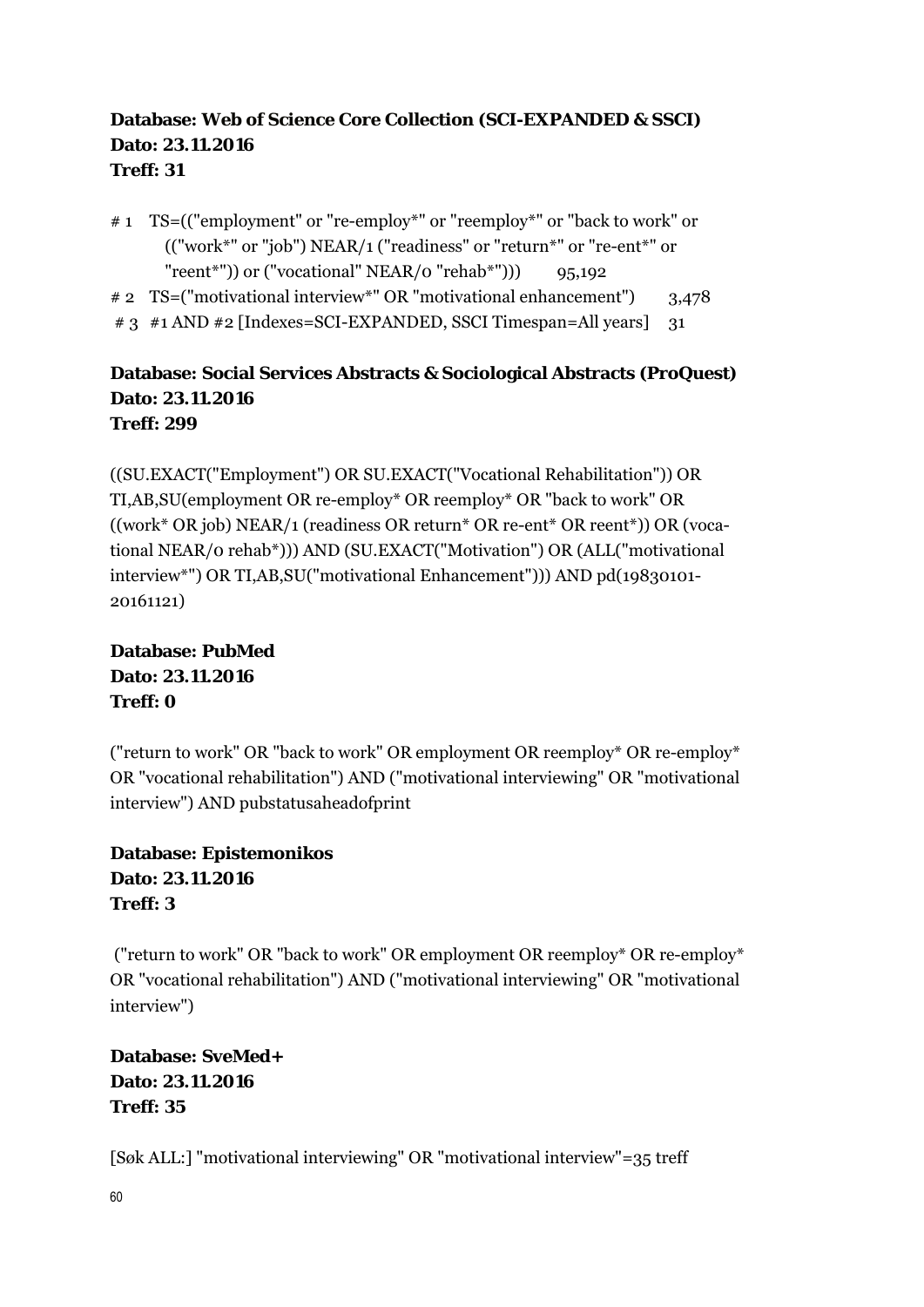# **Appendix 4 List of excluded studies**

| <b>Study</b><br><b>First author</b><br>(reference no.) | <b>Cause for exclusion of study</b>                                                                                                                                   |
|--------------------------------------------------------|-----------------------------------------------------------------------------------------------------------------------------------------------------------------------|
| <b>Bell 2005</b><br>(41)                               | Not primarily about helping people returning to work. Ineligi-<br>ble outcomes.                                                                                       |
| <b>Bohman 2011</b><br>(42)                             | Population uninsured working people only. Not relevant in a<br>Norwegian context.                                                                                     |
| <b>Glynn 2016 (25)</b>                                 | No full text available. Results reported at trial registration site.<br>E-mailed contact author. No response.                                                         |
| <b>Hunter 2007</b><br>(43)                             | Abstract only. Contacted authors who said that a publication is<br>underway. The study appear to be about using MI to help peo-<br>ple with MS to stay in their jobs. |
| <b>Ipsen 2014</b><br>(44)                              | Not primarily about helping people returning to work, but<br>about promoting health. Ineligible outcomes.                                                             |
| <b>Johnson 2007</b><br>(26)                            | Abstract only. No full text publication. Contacted authors but<br>received no response.                                                                               |
| <b>Johnson 2008</b><br>(27)                            | Abstract only. No full text publication. Contacted authors but<br>received no response. Belongs to the same study as the ab-<br>stract above.                         |
| <b>Larsson 2007 (45)</b>                               | Ineligible study design.                                                                                                                                              |
| <b>Leukefeld 2003</b><br>(46)                          | Ineligible population (mix between employed and unemployed<br>drug offenders). Belongs with Webster 2014 below.                                                       |
| Nuechterlein<br>2008 (47)                              | Not about motivational interviewing                                                                                                                                   |
| <b>Ruggiero 2012</b><br>(48)                           | Ineligible outcomes. Belongs with Ipse 2014 above.                                                                                                                    |
| <b>Proactive 2010</b><br>(49)                          | Mixed group of unemployed and 'underemployed' people. Re-<br>sults for unemployed and 'underemployed' people not re-<br>ported separately.                            |
| Van Veltzen 2016<br>(50)                               | Does not evaluate the effect of the intervention only the per-<br>ceived barriers and the perceived effect.                                                           |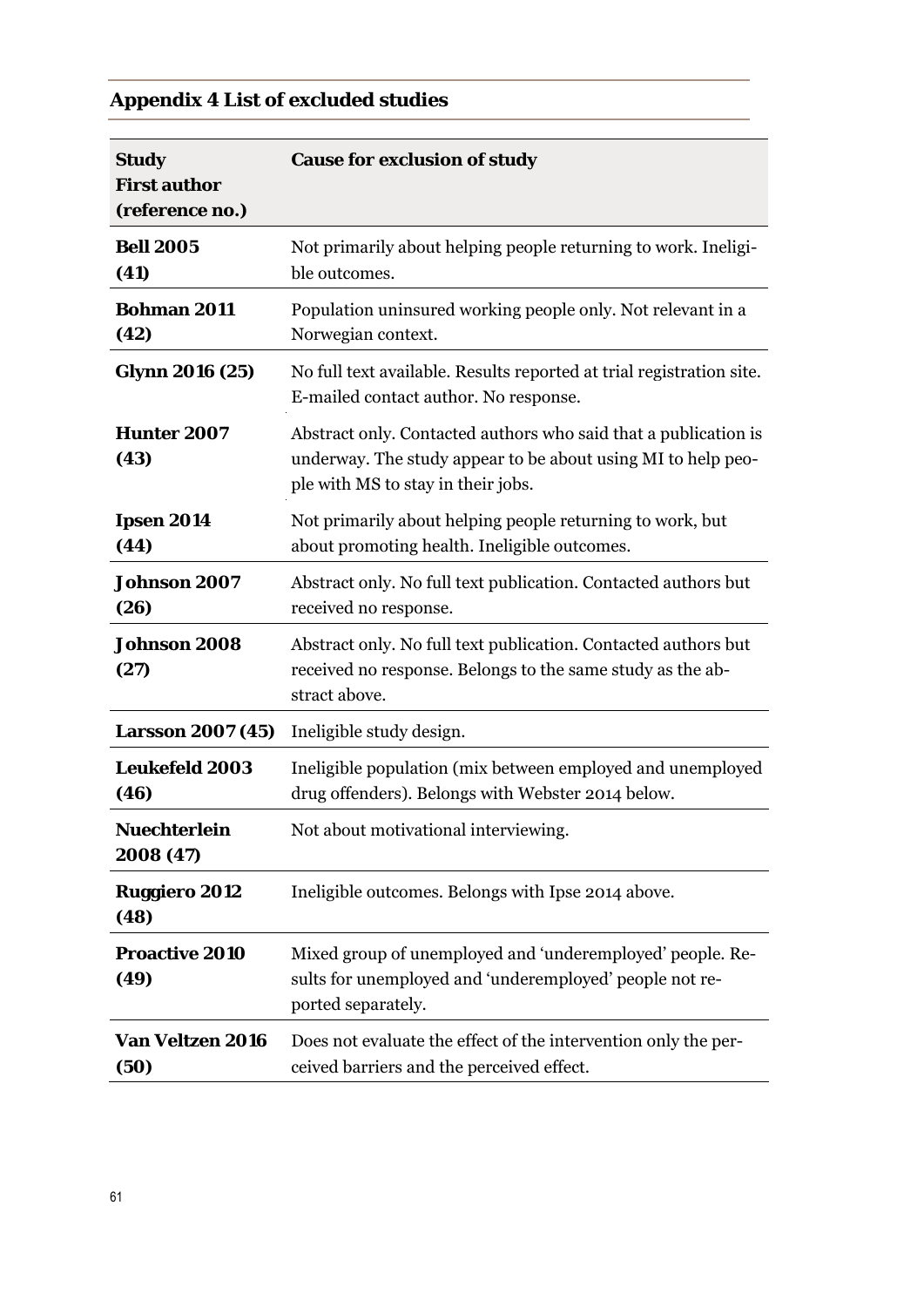## **Appendix 5 Risk of bias of included studies**



Risk of bias summary: review authors' judgements about each risk of bias item for each included study. Red= high risk, Yellow= unclear risk, and Green=low risk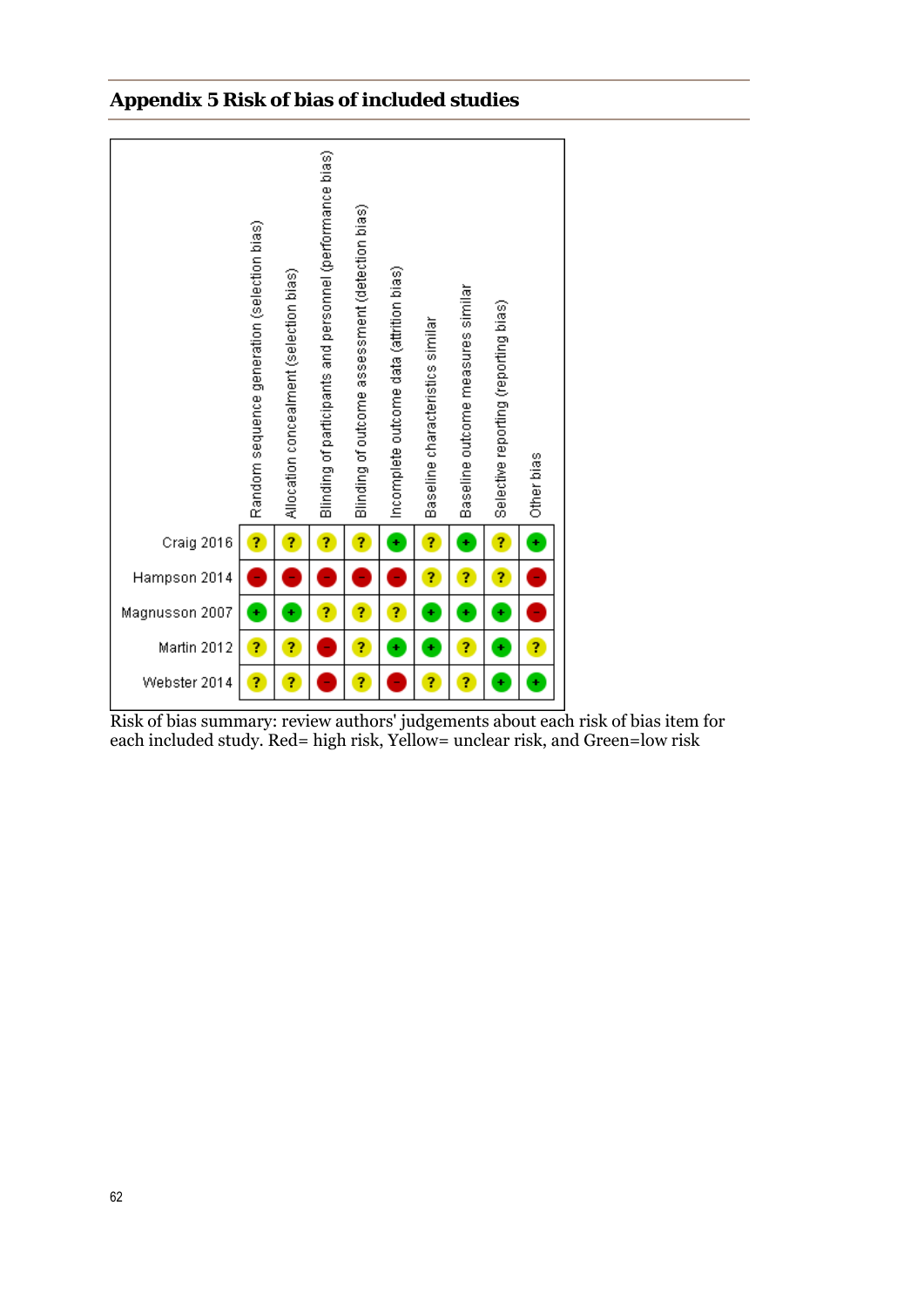## **Appendix 6 Characteristics of included studies**

| First author, Year,      | Craig 2014                                                                               |
|--------------------------|------------------------------------------------------------------------------------------|
| (30)                     |                                                                                          |
| Aim                      | To assess whether a motivational interviewing intervention directed at clinical staff to |
|                          | address ambivalence about employment improved patient's occupational outcomes.           |
| <b>Study design</b>      | <b>CRCT</b>                                                                              |
| Population               | People with early (first episode) psychosis; n=159 (out of n=300 eligible patients)      |
|                          | Age, mean: 23-25 years (across the 4 locations); Male (%):63-81%                         |
|                          | Ethnicity (%): white:33-95%; black:5-60%; asian:3-29%                                    |
| <b>Setting</b>           | Country: England (South London and the Midlands)                                         |
| <b>Intervention</b>      | Single or combined intervention: The MI intervention was delivered together with an      |
|                          | individual placement support (IPS) intervention.                                         |
|                          | MI delivered to the patient: not described                                               |
|                          | MI training targeted at healthcare professionals to address their ambivalence about      |
|                          | employment for improved patient (employment) outcomes.                                   |
|                          | Who received training: The whole clinical team (all teams included a vocational expert). |
|                          | Number, length, and spacing of training sessions: 3 days training+ 2 days during the     |
|                          | next 3 months, and at second year of the recruitment phase a 3 days refresher course.    |
|                          | MI support: N/A                                                                          |
| Comparison               | IPS only                                                                                 |
| <b>Outcomes</b>          | Open paid employment (main outcome)<br>$\bullet$                                         |
|                          | Hours worked per week                                                                    |
|                          | Tenure (no of days in employment)<br>$\bullet$                                           |
|                          | Any occupation (including casual and voluntary)                                          |
| <b>Follow</b> up         | At 12 months                                                                             |
|                          | Outcomes at 12 months were available for 134 patients (85%)-15 % of patients were        |
|                          | not possible to get hold of                                                              |
| <b>Consumer involve-</b> | N <sub>0</sub>                                                                           |
| ment                     |                                                                                          |
| <b>Theory used</b>       | N <sub>0</sub>                                                                           |

Included studies (n=5): Craig 2014, Hampson 2015, Magnussen 2007, Martin 2012 and Webster 2014

| First author, Year, | Hampson 2015.                                                                                                                                                                                                                                                                                                                                                                                                                                                 |
|---------------------|---------------------------------------------------------------------------------------------------------------------------------------------------------------------------------------------------------------------------------------------------------------------------------------------------------------------------------------------------------------------------------------------------------------------------------------------------------------|
| (31)                |                                                                                                                                                                                                                                                                                                                                                                                                                                                               |
| Aim                 | To investigate the effectiveness of motivational interviewing in improving employ-<br>ment-related outcomes among people with a persisting mental health condition.                                                                                                                                                                                                                                                                                           |
| <b>Study design</b> | <b>NRCT</b>                                                                                                                                                                                                                                                                                                                                                                                                                                                   |
| Population          | People with severe psychiatric condition (schizophrenia, depression, PTSD, bipolar dis-<br>order, anxiety and drug dependence)<br>Age: 20-39 years-n=11; 42.3%; 40-69 years-n=15; 57.7%<br>Gender: equal distribution of males and females<br>Out of n=51 eligible patients, n=28 (55%) agreed to participate: Of these two could<br>not be contacted why the total number was 26; 10 were allocated to the intervention<br>group and 16 to the control group |
| <b>Setting</b>      | Country: Australia                                                                                                                                                                                                                                                                                                                                                                                                                                            |
| <b>Intervention</b> | Single or combined intervention: The intervention consisted of a brief (1 h) motiva-<br>tional interviewing intervention + an information package.<br>Who delivered the intervention: Six registered psychologists employed in a government<br>service delivery agency<br>MI training: Complete pre-reading on the subject of MI and attend a 1-day training<br>workshop conducted by an accredited MI trainer.                                               |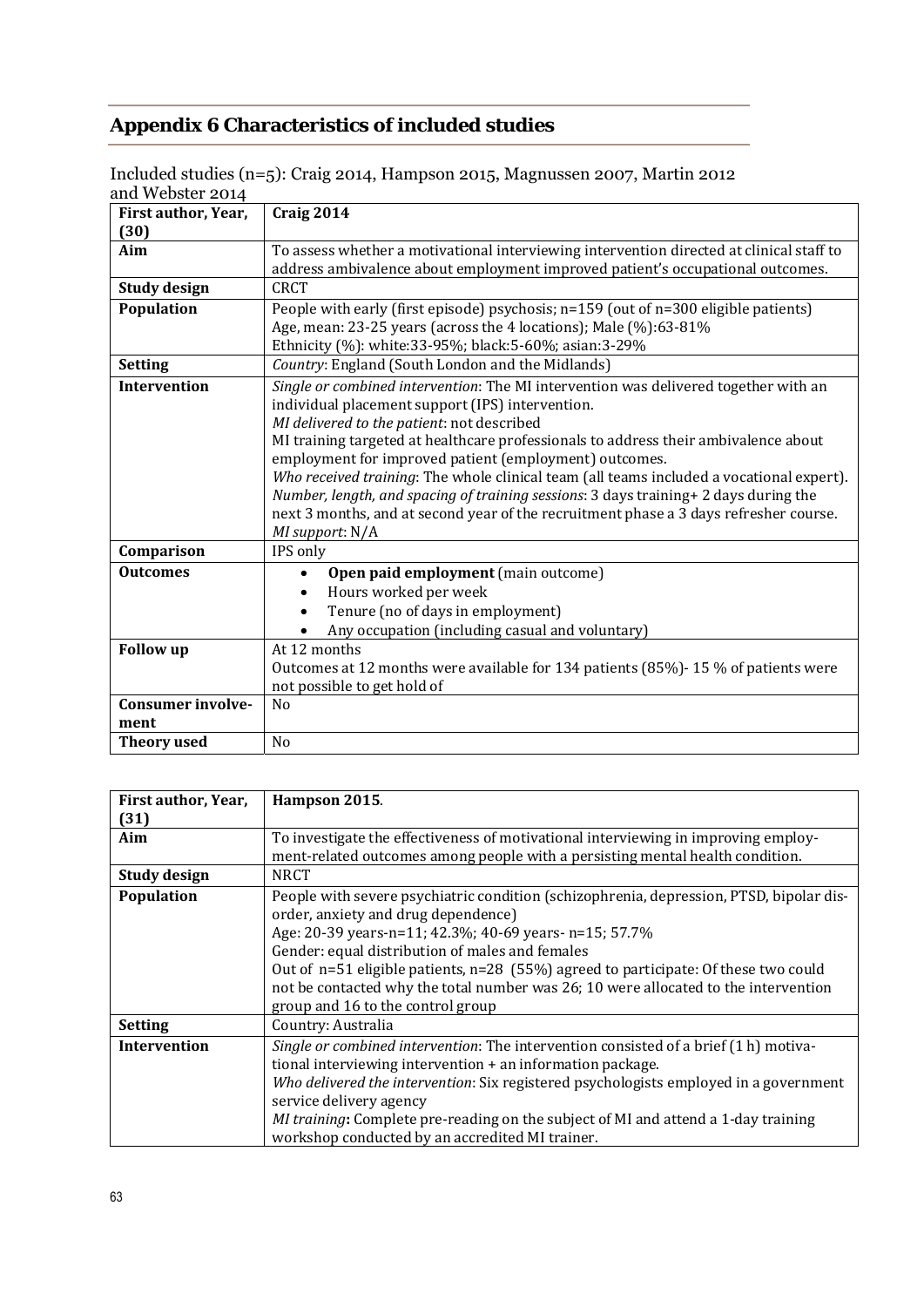|                          | Evaluation of MI adherence: A half-day peer supervision session during which adher-<br>ence to MI principles was evaluated through observation and feedback on audiotaped |  |
|--------------------------|---------------------------------------------------------------------------------------------------------------------------------------------------------------------------|--|
|                          | sessions (but not during the intervention).                                                                                                                               |  |
|                          | MI support: Weekly phone meetings with the project manager to monitor progress and                                                                                        |  |
|                          | provide support to ensure consistency in MI delivery                                                                                                                      |  |
| Comparison               | Mailed information to assist them to return to paid or unpaid work (i.e. information on                                                                                   |  |
|                          | options for work, study or community participation)                                                                                                                       |  |
| <b>Outcomes</b>          | Uptake of any form of paid work during the period<br>$\bullet$                                                                                                            |  |
|                          | Uptake of any form of unpaid work during the period<br>$\bullet$                                                                                                          |  |
|                          | Uptake of study<br>$\bullet$                                                                                                                                              |  |
|                          | Involvement in any other forms of social or community participation.<br>$\bullet$                                                                                         |  |
|                          | Engagement with an employment support service<br>$\bullet$                                                                                                                |  |
|                          | Participant experiences of the usefulness of the MI session and/or information<br>$\bullet$                                                                               |  |
|                          | pack                                                                                                                                                                      |  |
| <b>Follow</b> up         | At 6 and 12 months                                                                                                                                                        |  |
|                          | Losses to follow up:                                                                                                                                                      |  |
|                          | At 6 months: I: 3 (of 10); C: 8 (of 16). Attrition rate: 43.4%                                                                                                            |  |
|                          | At 12 months: I: 4 (of 10); C: 5 (of 16)                                                                                                                                  |  |
|                          | NOTE: 3 participants who requested information only were reallocated to the control                                                                                       |  |
|                          | group-and did not receive the MI intervention                                                                                                                             |  |
| <b>Consumer involve-</b> | N <sub>0</sub>                                                                                                                                                            |  |
| ment                     |                                                                                                                                                                           |  |
| <b>Theory used</b>       | No                                                                                                                                                                        |  |

| First author, Year, | <b>Magnusson 2007</b>                                                                                                                                                       |
|---------------------|-----------------------------------------------------------------------------------------------------------------------------------------------------------------------------|
| (32)                |                                                                                                                                                                             |
| Aim                 | To investigate the outcome of a brief vocational oriented intervention aiming to moti-                                                                                      |
|                     | vate disability pensioners with back pain to return to work, and to evaluate prognostic                                                                                     |
|                     | factors for having entered a return to work process.                                                                                                                        |
| <b>Study design</b> | <b>RCT</b>                                                                                                                                                                  |
| Population          | People who receive disability pension due to back pain                                                                                                                      |
|                     | Out of $N=431$ eligible disability pensioners in Norway, $N=89$ agreed to participate in                                                                                    |
|                     | the study.                                                                                                                                                                  |
|                     | Mean age: 49 years,                                                                                                                                                         |
|                     | Gender: 65% women                                                                                                                                                           |
| <b>Setting</b>      | Country: Norway                                                                                                                                                             |
| Intervention        | Single of combined intervention: MI was delivered as a part of an intervention pro-                                                                                         |
|                     | gramme                                                                                                                                                                      |
|                     | The intervention programme consisted of 2 sessions lasting for 3 hours each, 2 or 3                                                                                         |
|                     | days apart, and was organized in groups of 5-11 persons.                                                                                                                    |
|                     | Description of the intervention: The programme involved 3 hours of motivational in-                                                                                         |
|                     | terviewing (18) aiming to help the participants to focus on their strength and capacity.                                                                                    |
|                     | They were encouraged to identify barriers for returning to work and to look for possi-<br>ble solutions for a successful return to work.                                    |
|                     | Another part of the included 2 hours of lectures related to spinal problems, focusing on                                                                                    |
|                     | pain mechanisms and aiming to reduce fear avoidance beliefs related to activity and                                                                                         |
|                     | work. In addition, counsellors from the social insurance office and work office provided                                                                                    |
|                     | one hour of information, and accessible options for combining health-adjusted work                                                                                          |
|                     | and disability pension were outlined.                                                                                                                                       |
|                     |                                                                                                                                                                             |
|                     | All participants were offered individual follow-up by a physician and a nurse including                                                                                     |
|                     | a medical examination and assessment of their work ability after the group session.<br>Those participants, who were motivated to try to return to work after this interven- |
|                     | tion, were followed up by a counsellor from the work office, with the aim of entering                                                                                       |
|                     | specific work-related training.                                                                                                                                             |
|                     | No information about who delivered the MI intervention and if they had received ap-                                                                                         |
|                     |                                                                                                                                                                             |
|                     | propriate training. No assessment of fidelity to the intervention.                                                                                                          |
| Comparison          | Unclear what intervention, if any, the control group received.                                                                                                              |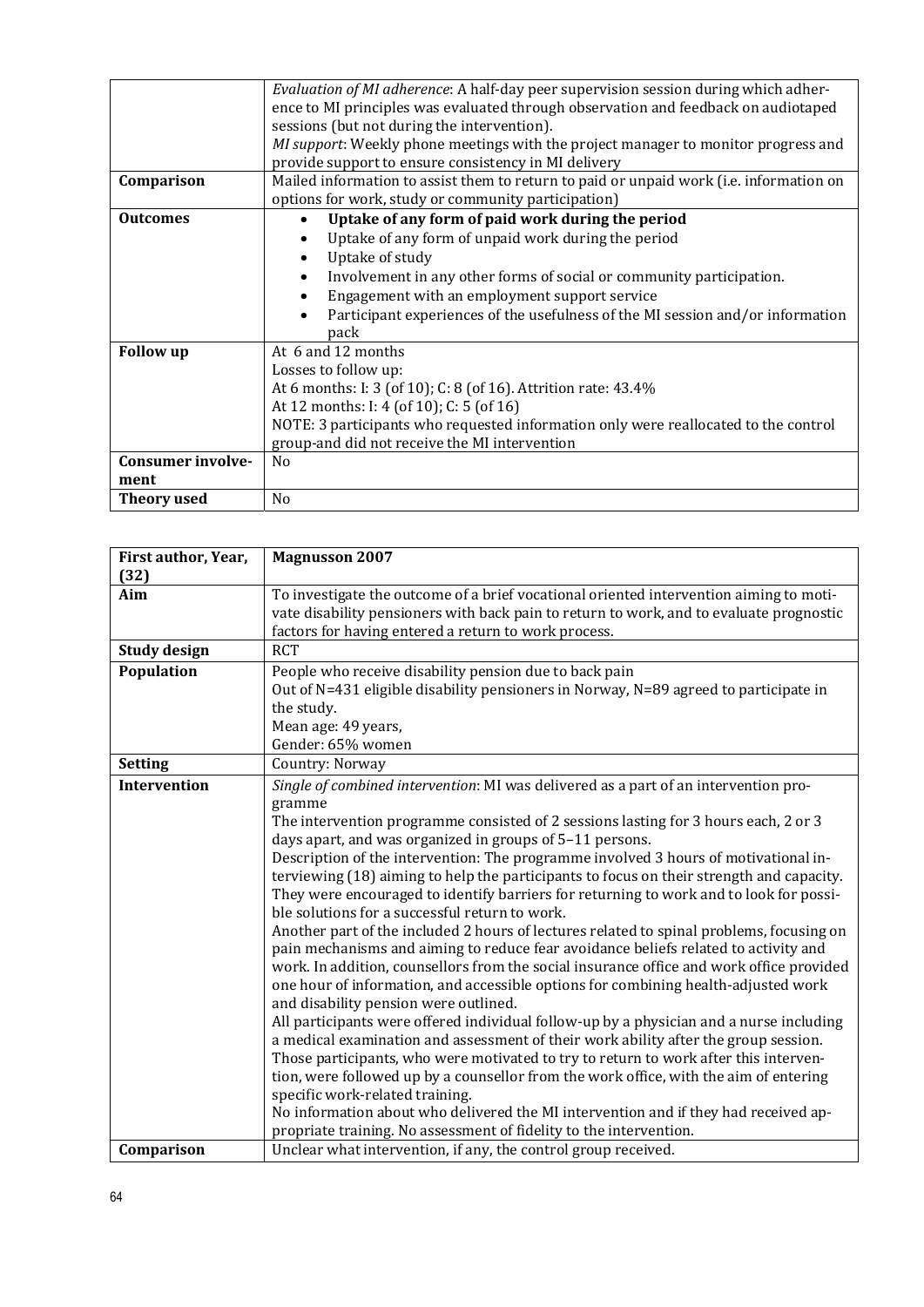| <b>Outcomes</b>          | Primary outcome return to work or being in a process of returning to work<br>(measured by register data from the National Insurance Offices and<br>self-report; being in a process of return to work was defined as being on educational<br>course or being in work training) |
|--------------------------|-------------------------------------------------------------------------------------------------------------------------------------------------------------------------------------------------------------------------------------------------------------------------------|
| <b>Follow</b> up         | At 12 months                                                                                                                                                                                                                                                                  |
| <b>Consumer involve-</b> | N <sub>0</sub>                                                                                                                                                                                                                                                                |
| ment                     |                                                                                                                                                                                                                                                                               |
| <b>Theory used</b>       | No                                                                                                                                                                                                                                                                            |

| First author, Year,      | Martin 2012                                                                                                                                                                  |
|--------------------------|------------------------------------------------------------------------------------------------------------------------------------------------------------------------------|
| (33)<br>Aim              | To evaluate the effects of an intervention designed to help people with HIV/AIDS re-                                                                                         |
|                          | enter the workforce.                                                                                                                                                         |
|                          | <b>RCT</b>                                                                                                                                                                   |
| <b>Study design</b>      |                                                                                                                                                                              |
| Population               | HIV-positive people receiving disability payment: N= 174; I: n=83; C: 91                                                                                                     |
|                          | Mean age: 44.1 (SD: 7.6)                                                                                                                                                     |
|                          | Gender, male, n (%): 158 (91)                                                                                                                                                |
|                          | Race/Ethnicity, white, no (%): 78 (45)                                                                                                                                       |
|                          | Employment, n (%) during the last 6 months: 32% (unclear if part- or full-time)                                                                                              |
|                          | Received disability payment: 4 years on average                                                                                                                              |
| <b>Setting</b>           | Country: USA                                                                                                                                                                 |
| <b>Intervention</b>      | Single or combined intervention: A mixed (group-individual) modality intervention that                                                                                       |
|                          | incorporated elements of MI, skills building from dialectical behaviour therapy                                                                                              |
|                          | (Linehan, 1993) and job related skills. (Prize & Vinokur, 1995).                                                                                                             |
|                          |                                                                                                                                                                              |
|                          | MI intervention delivered to the patient: The intervention was delivered from a manual                                                                                       |
|                          | developed for the project to ensure fidelity.                                                                                                                                |
|                          |                                                                                                                                                                              |
|                          | MI training: not described                                                                                                                                                   |
|                          |                                                                                                                                                                              |
|                          | Delivery of the intervention: the psychologist, vocational counsellor and peer leader                                                                                        |
|                          | used Motivational Interviewing principles during both individual and group sessions.<br>The psychologist and vocational counsellor were central in planning and drafting the |
|                          | intervention manual and therefore familiar with all group and individual session con-                                                                                        |
|                          | tent and routines.                                                                                                                                                           |
|                          |                                                                                                                                                                              |
| Comparison               | The control condition was a single session delivered at the conclusion of randomiza-                                                                                         |
|                          | tion. Participants were given community referrals to assist them in returning to work,                                                                                       |
|                          | pursuing volunteer opportunities, or obtaining job training. Referrals included career                                                                                       |
|                          | centres, the Department of Rehabilitation, benefits counsellors, and employment-re-                                                                                          |
|                          | lated websites.                                                                                                                                                              |
| <b>Outcomes</b>          | Composite score of paid job, volunteer work, training, or job seeking<br>٠                                                                                                   |
|                          | Paid job - no numerical results<br>$\bullet$                                                                                                                                 |
|                          | Volunteer work<br>$\bullet$                                                                                                                                                  |
|                          | Training<br>$\bullet$                                                                                                                                                        |
|                          | Job seeking behaviour<br>$\bullet$                                                                                                                                           |
| <b>Follow</b> up         | At 6, 12, 18 and 24 months                                                                                                                                                   |
| <b>Consumer involve-</b> | None mentioned                                                                                                                                                               |
| ment                     |                                                                                                                                                                              |
| <b>Theory used</b>       | Used the Transtheoretical model (12) to develop the intervention.                                                                                                            |
|                          |                                                                                                                                                                              |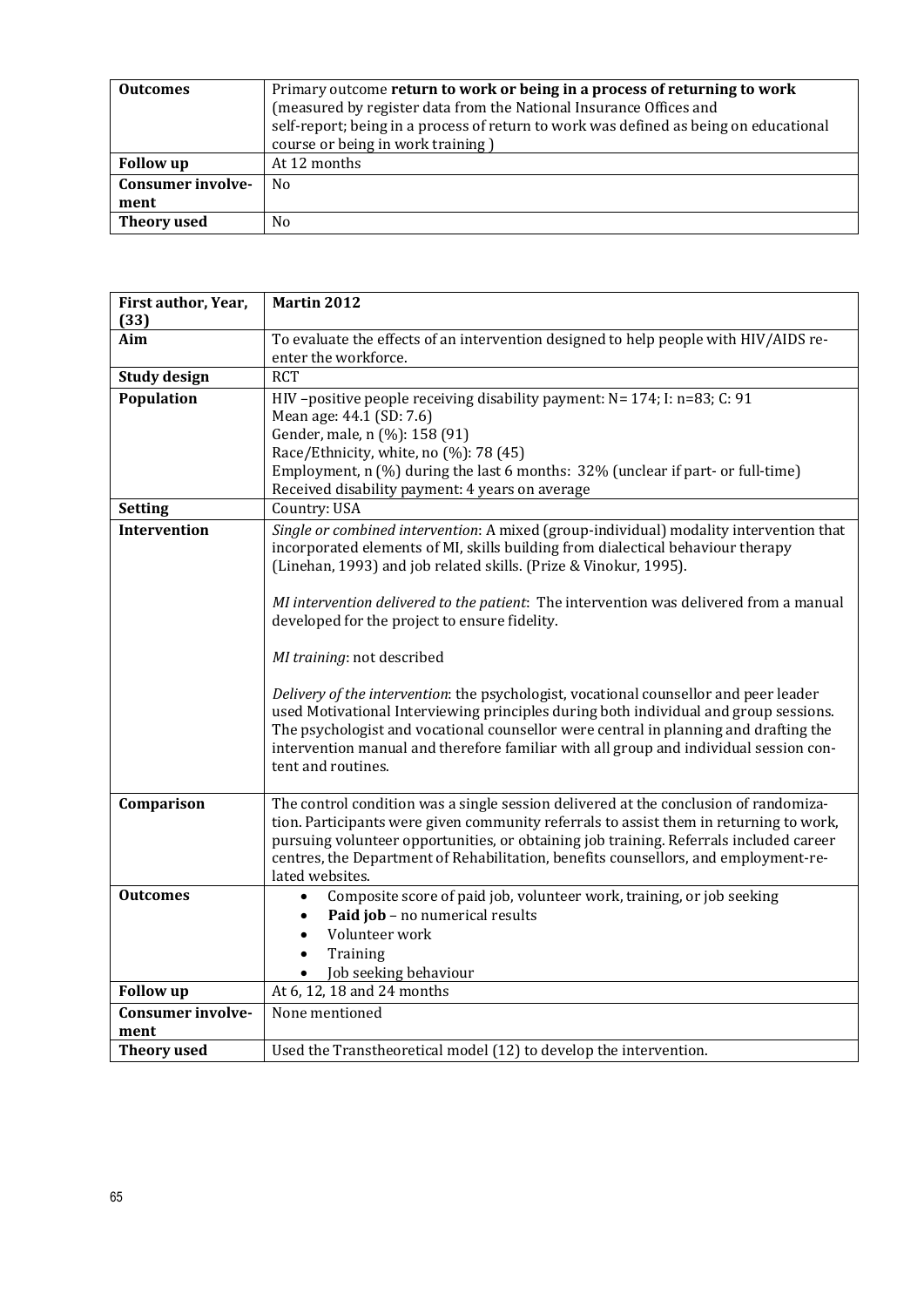| First author, Year,      | Webster 2014                                                                             |
|--------------------------|------------------------------------------------------------------------------------------|
| (34)                     |                                                                                          |
| Aim                      | To examine employment outcomes for drug-involved offenders who received a tai-           |
|                          | lored employment intervention.                                                           |
| <b>Study design</b>      | <b>RCT</b>                                                                               |
| Population               | Drug-involved offenders (n=500)                                                          |
|                          | Age, mean years (SD): 30.5 (8.7)                                                         |
|                          | Gender, male, (%): 65.4%                                                                 |
|                          | Ethnicity, white (%):61.8%                                                               |
|                          | Employment: 53.6% were employed either full- or part-time                                |
|                          |                                                                                          |
| <b>Setting</b>           | Two Kentucky drug court sites                                                            |
|                          | Country: USA                                                                             |
| <b>Intervention</b>      | Single or combined intervention: Drug court + tailored employment intervention which     |
|                          | included MI                                                                              |
|                          |                                                                                          |
|                          | Description of the intervention: a series (26 sessions) of individual and group sessions |
|                          | with a study hired employment specialist with experience in both employment and          |
|                          | substance abuse counselling                                                              |
| Comparison               | Drug court only                                                                          |
| <b>Outcomes</b>          | Work status,<br>$\bullet$                                                                |
|                          | Days paid for legal employment<br>٠                                                      |
|                          | Income from legal employment<br>$\bullet$                                                |
|                          | (and follow up work trajectory)                                                          |
|                          |                                                                                          |
| <b>Follow</b> up         | Follow up interview rate was 96% (Note: interview assessed outcomes.                     |
|                          |                                                                                          |
| <b>Consumer involve-</b> | Not reported                                                                             |
| ment                     |                                                                                          |
| <b>Theory used</b>       | Not reported                                                                             |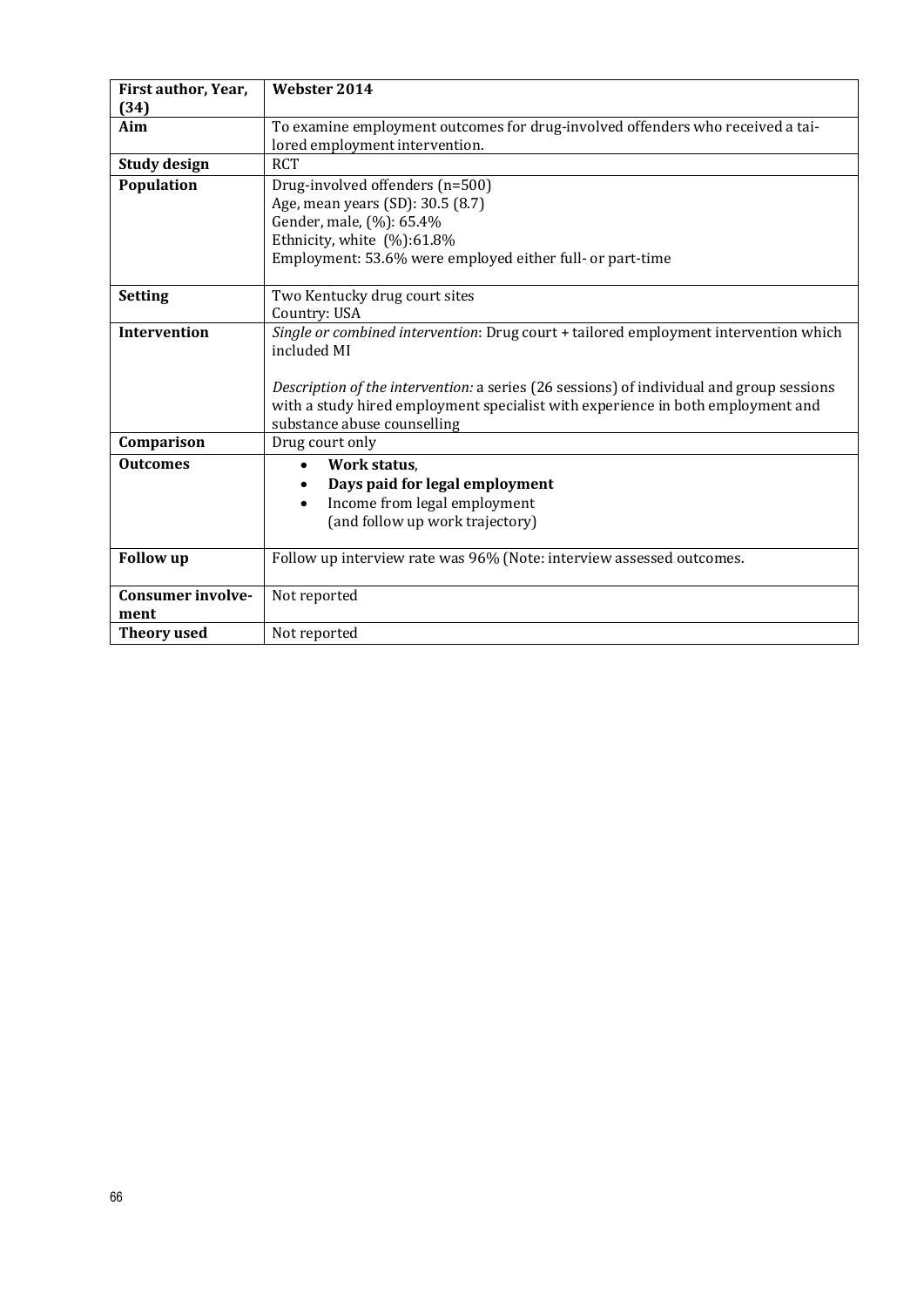## **Appendix 7 Results of included studies**

| <b>First Author Year</b>    | Craig 2014                                                                                                                         |
|-----------------------------|------------------------------------------------------------------------------------------------------------------------------------|
| (30)                        |                                                                                                                                    |
| Open (paid) employment      | 1. Open employment, no/total (%)<br>At 6 months: I: 25 /68 (33%); C: 9/73 (12%)                                                    |
|                             | At 12 months: I: 29/68 (43%); C: 12/66 (18%); RR: 2.35 [95% CI 1.31 to 4.19];                                                      |
|                             | Odds Ratio (OR) =4.3 (95% CI 1.5 to 16.6); Clustering was accounted for in the                                                     |
|                             | analysis, which was adjusted for gender, ethnicity, educational and employ-                                                        |
|                             | ment history and clinical status. The CI suggests great variation in effective-                                                    |
|                             | ness between teams.                                                                                                                |
| <b>Hours worked</b>         | 2. The hours worked, median per week: (IQR)                                                                                        |
|                             | I: median 30.0 h, (19.0–37.5); C: median 37.5 h, (16.0–37.5);                                                                      |
|                             | Mann-Whitney Z = -0.231, P = 0.82).                                                                                                |
| Tenure (no of days/weeks    | 3. Tenure, median no of days in employment (IQR):                                                                                  |
| in employment)              | I: 65 days, (13-168), C: 117 days, (30-168);                                                                                       |
|                             | Mann-Whitney Z = -0.993, P= 0.32).                                                                                                 |
| Any occupation              | 4. Any occupation, no (%)                                                                                                          |
| (including casual or volun- | At 6 months: I: 31/76 (41%); C: 22/73(30%)                                                                                         |
| tary)                       | At 12 months: I: 38/68 (56%); C: 28/66 (42%); RR: 1.32 [0.93 to 1.87]                                                              |
| Open employment or for-     | 5. Open employment or formal education                                                                                             |
| mal education (composite    | At 12 months: $OR = 3.6$ (95% CI 1.9-7.2).                                                                                         |
| measure)                    | This included 13 individuals who engaged in both activities.                                                                       |
| Clinical status/func-       | 6. PANSS total score: ranged from mean 35.1 to 50.1 across teams, P=0.01,                                                          |
| tion/experiences/atti-      | Comparison between intervention and control: P=0.61 (baseline only)                                                                |
| tudes/satisfaction          | 7. GAF score: ranged from 67.9 to 70.6 across teams, P= 0.80; Comparison be-                                                       |
|                             | tween intervention and control: P=0.71 (baseline only)                                                                             |
|                             | 8. Participants in all teams expressed a wish to work: mean score 7.8 (SD 2.1),                                                    |
|                             | from a total possible score of 10                                                                                                  |
|                             | 9. Most participants though it unlikely to achieve employment in the near fu-<br>ture: mean score 3.9 (SD 2.0=, from a possible 10 |
| Losses to follow-up         | At 6 months: 10 participants (five from each group) were lost to follow up; at                                                     |
|                             | 12 months 24 participants were lost (13 vs. 11 participants from the interven-                                                     |
|                             | tion and control group respectively).                                                                                              |
|                             | Outcomes at 12 months were available for 134 patients (85%). There were no                                                         |
|                             | differences in demographics or clinical variables between those lost to follow                                                     |
|                             | up and those who remained in the study.                                                                                            |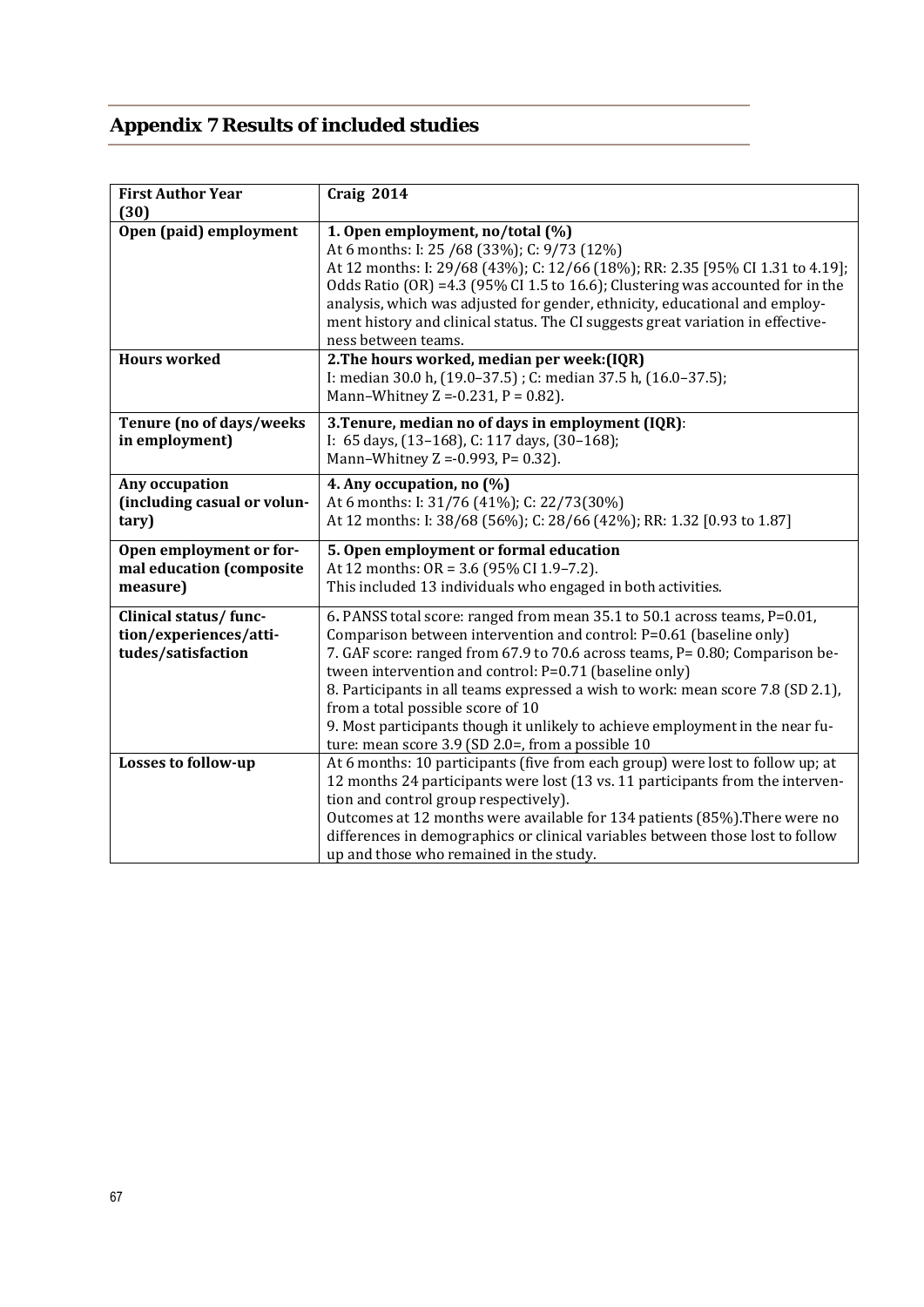| <b>First Author Year (31)</b>  | Hampson 2015                                                                    |
|--------------------------------|---------------------------------------------------------------------------------|
|                                |                                                                                 |
|                                |                                                                                 |
| Open (paid) employment         | 1. Uptake of any form of paid work during the period:                           |
|                                | At 6 months: I: 3 (42.9%); C: 1 (12.5%); At 12 months: I: 4 (66.7%); C: 1       |
|                                | $(9.1\%)$                                                                       |
|                                | Analysis: Fisher's exact test                                                   |
| Any occupation (casual or      | 2. Uptake of any form of unpaid (voluntary) work during the period              |
| voluntary)                     | At 6 Months: I: 2 (28.6%); C: 1 (12.5%); At 12 months: I: 2 (33.3%); C: 3       |
|                                | (27.3%)                                                                         |
|                                | 3. Involvement in any other forms of social or community participation          |
|                                | At 6 months: I: 1 (14.3%); C: 2 (25.0%); At 12 months: I: 3 (50%); C: 2 (18.2%) |
| Open employment and/or         | 4) Started studying                                                             |
| formal education               | At 6 months: I: 2 (28.6%); C: 0; At 12 months: I: 1 (16.7%); C: 3 (27.3%)       |
| <b>Engaged with an employ-</b> | 5. Engaged with an employment support service                                   |
| ment support service           | At 6 months: I: 6 (85.7%); C: 4 (50%); At 12 months: I: 5 (83.3%); C: 4 (36.4%) |
| Clinical status//experi-       | 6. Participant experiences of the usefulness of the MI session and/or in-       |
| ences/attitudes/satisfac-      | formation Pack (yes/no)                                                         |
| tion etc                       | -no results comparing exp. with control group reported                          |
| Losses to follow up            | At 6 months: I: 3 (of 10); C: 8 (of 16). Attrition rate: 43.4%                  |
|                                | At 12 months: I: 4 (of 10); C: 5 (of 16)                                        |

| <b>Author Year (32)</b>        | <b>Magnusson 2007</b>                                                                                             |
|--------------------------------|-------------------------------------------------------------------------------------------------------------------|
|                                |                                                                                                                   |
| Open (paid) employment         | 1. Returned to work or in a return to work process:                                                               |
|                                | At 12 months: I: 22%, n=10. C:11%, n=5                                                                            |
|                                | RR; 1.96 (0.73 to 5.26); I:n=45, C: n=44                                                                          |
|                                |                                                                                                                   |
|                                | RTW measured by register data from the National Insurance Offices and self-                                       |
|                                | reported data of being in a process of return to work defined as being on edu-                                    |
|                                | cational course or being in work training at one year follow-up.                                                  |
| <b>Reduction in disability</b> | 2. Reduction in disability pension:                                                                               |
| pension                        | At 12 months: I: 2 (4.0%); C: 2 (4.5%)                                                                            |
| Clinical status/func-          | 3. Life satisfaction (measured with Cantril's Ladder Scale, a 10-point vertical                                   |
| tion/experiences/atti-         | numerical rating scale)                                                                                           |
| tudes/satisfaction etc         | At 12 months: I: 5.3 (1.7); C: 5.4 (2.0), p=0.05, but the control group had lower<br>scores at BL                 |
|                                | 4. Norwegian Functional Scale (NFS) (work-related function): At 12 months:<br>I. 1.7 (0.3); C:1.6 (0.4), $p=0.19$ |
|                                | 5: Roland Morris Disability Questionnaire (RBQ)(0-24):                                                            |
|                                | At 12 months: I: 14.1 (4.0); C:13.9 (5.5), p=0.99                                                                 |
|                                | 6. Fear Avoidance beliefs Questionnaire - physical activity (FABQ-PA; 0-                                          |
|                                | 24);                                                                                                              |
|                                | At 12 months: I: 13.0 (5.9); C: 13.9 (5.5), p=0.14                                                                |
|                                | 7. Fear Avoidance beliefs Questionnaire- work (FABQ-W; 0-42):                                                     |
|                                | At 12 months: I: 30.0 (10.2); C:29.3 (12.0), p=0.33                                                               |
| Losses to follow up            | 16 of 45 participants withdrew from the study, and 4 dropped out                                                  |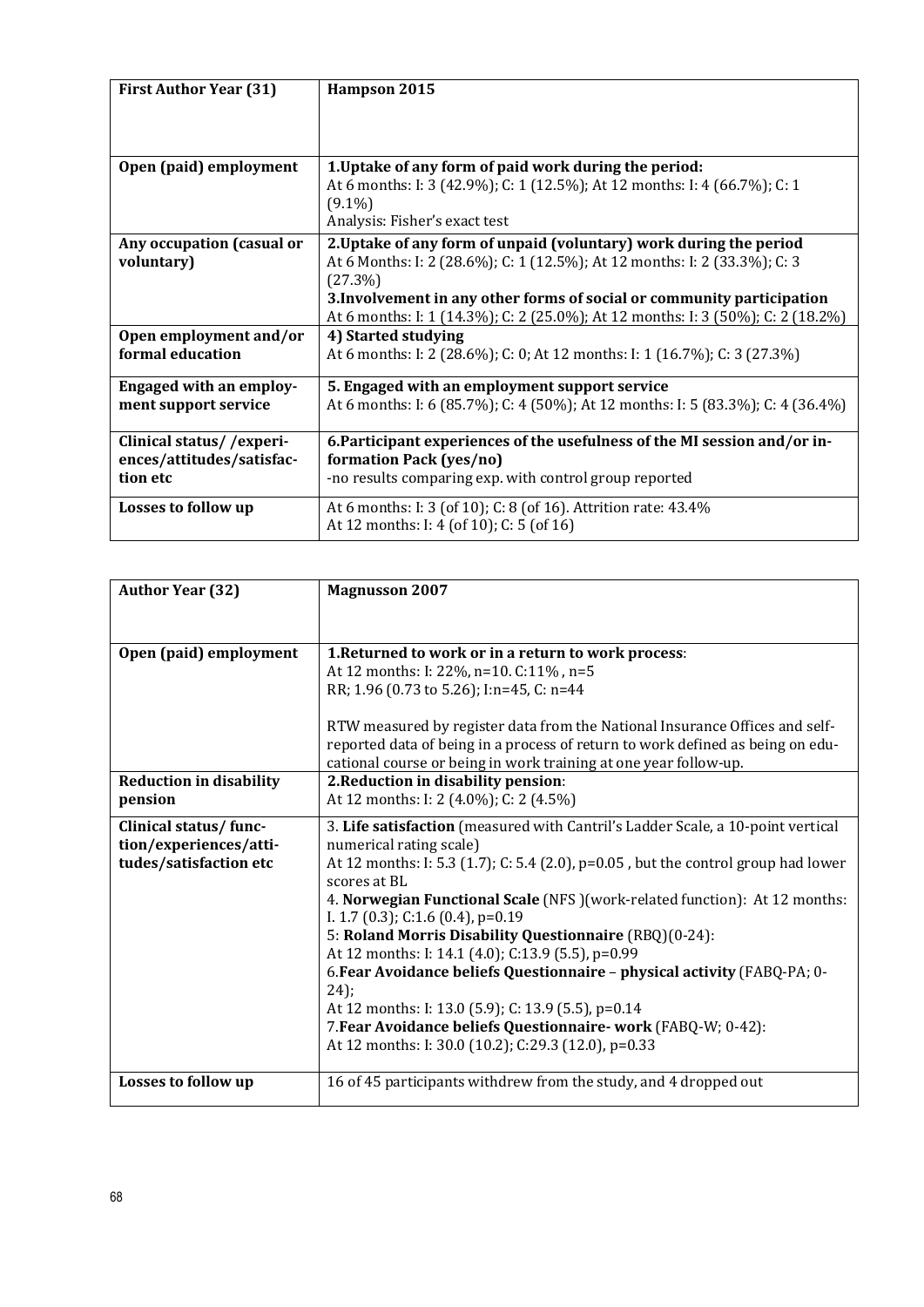| <b>Author Year (33)</b>                                | Martin 2012                                                                                                                                                                                                                                                                                                                                                                                                                                                                                                                                              |
|--------------------------------------------------------|----------------------------------------------------------------------------------------------------------------------------------------------------------------------------------------------------------------------------------------------------------------------------------------------------------------------------------------------------------------------------------------------------------------------------------------------------------------------------------------------------------------------------------------------------------|
|                                                        |                                                                                                                                                                                                                                                                                                                                                                                                                                                                                                                                                          |
| Open (paid) employment                                 | Open employment - No numerical data reported. No mentioning of<br>1.<br>the effects of MI on employment only. Unknown proportion of<br>participants who moved from unemployed at baselline to employed at<br>follow up.<br><b>Mean summed scores</b> (cross-sectional analysiis): significant<br>2.<br>difference at 18 months, but not at 6, 12 or 24 months<br>Mean summed scores over time (paid job, volunteer work, training<br>3.<br>or job seeking): Chi 2 (df=4, N=645)=10.45, p=0.03 (higher<br>score=better outcome in the intervention group) |
| Any occupation (casual or<br>voluntary)                | Volunteering. No numerical data reported. Authors report no<br>4.<br>difference between groups.                                                                                                                                                                                                                                                                                                                                                                                                                                                          |
| <b>Engaged with an employ-</b><br>ment support service | Engage in job training:<br>5.<br>unadjusted OR:1.48 (Chi2; df=4; n=645;13.38, p=0.01<br>adjusted OR:1.45 (Chi 2; df=4; n=621; 12.55; p=0.01<br>Note: adjusted for the three baseline covariates found to be different<br>between groups at baseline<br>Looking for job-No numerical data reported. Authors report no<br>6.<br>difference between groups.                                                                                                                                                                                                 |
| Losses to follow up                                    | Very small losses to follow up (5 participants in intervention group and 6 par-<br>ticipants in control group)                                                                                                                                                                                                                                                                                                                                                                                                                                           |

| <b>Author Year (34)</b>   | Webster 2014                                                                 |
|---------------------------|------------------------------------------------------------------------------|
| Open (paid) employment    | 1. Work status at 12 months:                                                 |
|                           | Working full-time (%) : I:67.6; C: 59.7                                      |
|                           | Working part-time (%): I:12.9; C:15.9                                        |
|                           | Unemployed: I: 1.7; C:1.7                                                    |
|                           | Not in the work-force: I:17.8; C:22.8                                        |
|                           | All results are analysed based on intent to treat.                           |
|                           | Note. The percent of participants who moved from unemployed at baseline to   |
|                           | employed at follow up was around 30% in both groups.                         |
| Tenure (no of days/weeks  | 2: Days paid for legal employment (SD)                                       |
| in employment)            | In the past year: I:210.1 (114.1); C: 199.9 (130.1) days                     |
|                           | D=0.20; F $(1.464)$ =4.69, p=0.03                                            |
|                           | In the past 30 days: I: 16.7; C:16.1 days                                    |
| Income from legal employ- | 3. Income from legal employment (USD)                                        |
| ment                      | In the past year: I:9863.9; C:11073.6; In the past 30 days: I:809.9; C:845.5 |
|                           |                                                                              |
| Losses to follow up       | 61% of the intervention participants completed half or more of the available |
|                           | sessions. No information on losses to follow up provided.                    |
|                           |                                                                              |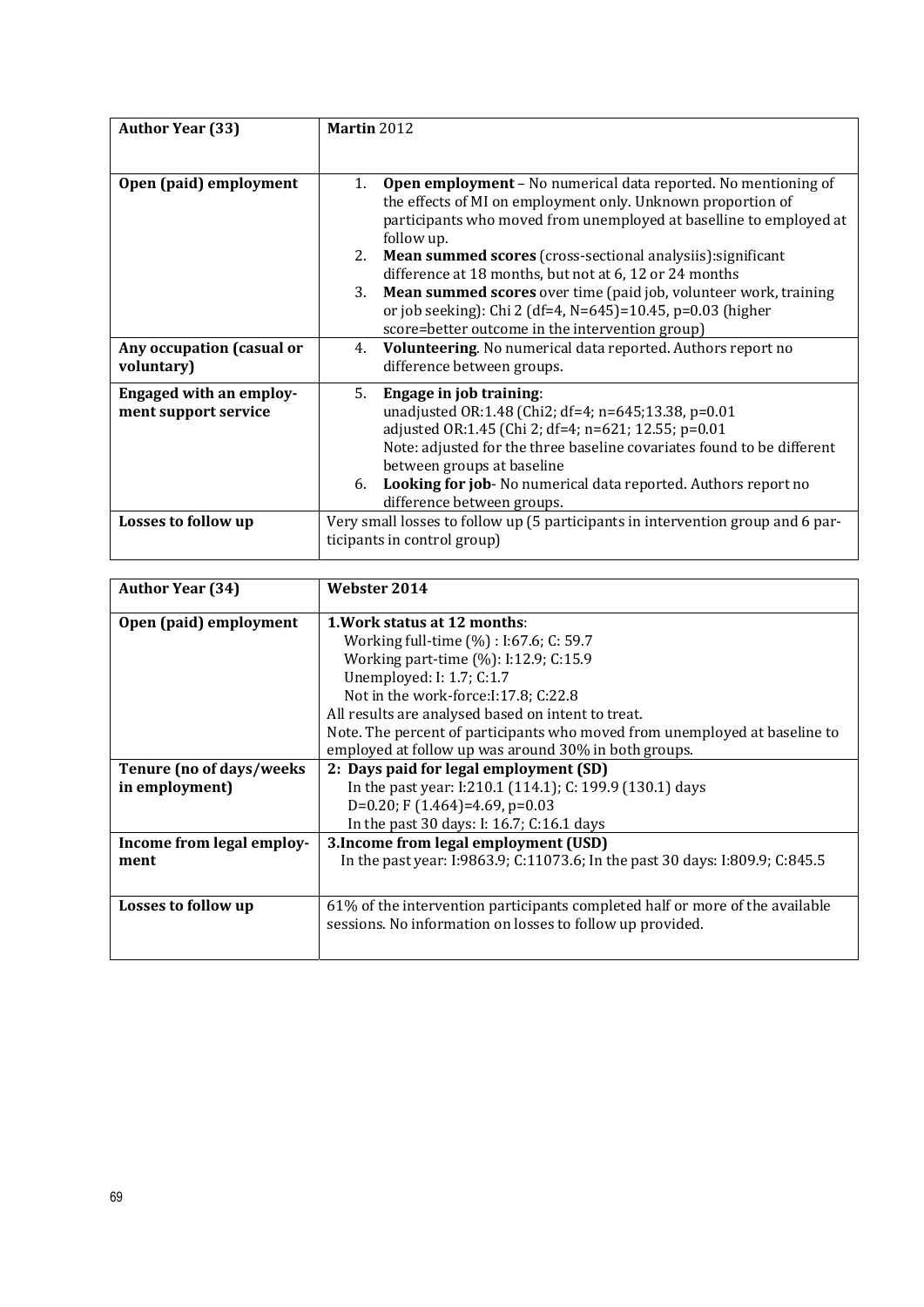#### **Appendix 8 GRADE profiles**

#### **Author(s)**: Flodgren GM, Berg RC **Date**: 27.03.17

**Question**: Motivational interviewing compared to business as usual for first episode psychosis

#### **Setting**: UK

**Bibliography**: Craig T, Shepherd G, Rinaldi M, Smith J, Carr S, Preston F, et al. Vocational rehabilitation in early psychosis: cluster randomised trial. British Journal of Psychiatry 2014; 205(2):145-150.

| <b>Quality assessment</b> |                                                         |                           |                    |                   |                   |                           |                                     | Nº of patients            |                               | Effect                                                 | Quality               |  |
|---------------------------|---------------------------------------------------------|---------------------------|--------------------|-------------------|-------------------|---------------------------|-------------------------------------|---------------------------|-------------------------------|--------------------------------------------------------|-----------------------|--|
| Nº of<br>stud-<br>ies     | Study de-<br>sign                                       | <b>Risk</b><br>0f<br>bias | Incon-<br>sistency | Indirect-<br>ness | Impreci-<br>sion  | Other consid-<br>erations | Motiva-<br>tional inter-<br>viewing | busi-<br>ness as<br>usual | Rela-<br>tive<br>(95%<br>CI   | Absolute<br>(95% CI)                                   |                       |  |
|                           | Open employment (return to work) (follow up: 12 months) |                           |                    |                   |                   |                           |                                     |                           |                               |                                                        |                       |  |
|                           | random-<br>ised trials                                  | not se-<br>rious          | not serious        | not serious       | very serious<br>a | none                      | 25/68<br>$(42.6\%)$                 | 12/66<br>$(18.2\%)$       | RR 2.35<br>$(1.31$ to<br>4.19 | 244 more per<br>1,000<br>(from 56 more<br>to 580 more) | $\oplus\oplus$<br>LOW |  |

**CI:** Confidence interval; **RR:** Risk ratio

a. Small study and wide CI

#### **Author(s)**: Flodgren GM, Berg RC

**Date**: 27.03.17

**Question**: Motivational interviewing compared to business as usual for severe psychiatric condition

#### **Setting**: Australia

**Bibliography**: Hampson ME, Hicks RE, Watt BD. Exploring the effectiveness of motivational interviewing in re-engaging people diagnosed with severe psychiatric conditions in work, study, or community participation. American Journal of Psychiatric Rehabilitation 2015;18 (3):265-279.

| <b>Quality assessment</b> |                                      |                        |               |              |                   |                           |                                     | Nº of patients       | Effect                         |                                                               | Certainty                   |
|---------------------------|--------------------------------------|------------------------|---------------|--------------|-------------------|---------------------------|-------------------------------------|----------------------|--------------------------------|---------------------------------------------------------------|-----------------------------|
| Nº of<br>studies          | Study<br>design                      | Risk of<br><b>bias</b> | Inconsistency | Indirectness | Impreci-<br>sion  | Other consid-<br>erations | <b>Motivational</b><br>interviewing | business<br>as usual | Rela-<br>tive<br>(95%<br>CI    | Absolute<br>$(95% \text{ Cl})$                                |                             |
|                           | Open employment (follow up 12 month) |                        |               |              |                   |                           |                                     |                      |                                |                                                               |                             |
|                           | Quasi-<br>experi-<br>mental          | serious <sup>a</sup>   | not serious   | not serious  | very serious<br>b | none                      | 4/6 (66.7%)                         | 1/11<br>$(9.1\%)$    | RR 7.33<br>(1.04)<br>$51.67$ ) | 575 more<br>per 1,000<br>(from 4<br>more to<br>1,000<br>more) | $\oplus$<br><b>VERY LOW</b> |

**CI:** Confidence interval; **RR:** Risk ratio

a. High risk of selection bias, performance bias and high attrition.

b. Very small study and wide CI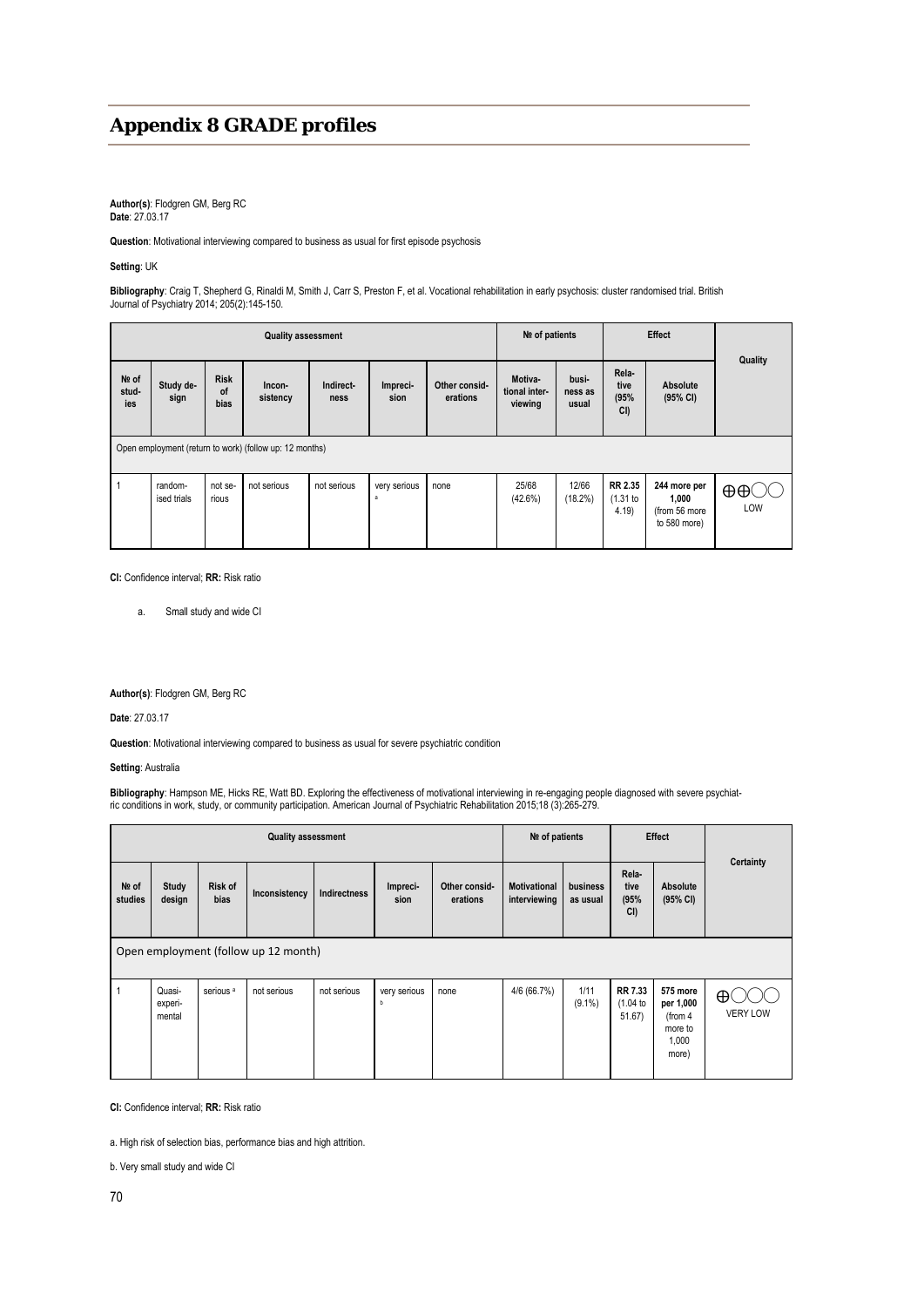**Author(s)**: Flodgren GM, Berg RC

**Date**: 27.03.17

**Question**: Motivational interviewing as part of a brief vocational-oriented intervention compared to control for disability pensioners with back pain

#### **Setting**: Norway

**Bibliography**: Magnussen L, Strand LI, Skouen JS, Eriksen HR. Motivating disability pensioners with back pain to return to work--a randomized controlled trial. Journal of Rehabilitation Medicine 2007;39(1):81-87

| <b>Quality assessment</b> |                                                                                      |                     |                                       |                                    |                           |                                                                  | Nº of patients      |                              |                                     | Effect                                                  |                 |  |
|---------------------------|--------------------------------------------------------------------------------------|---------------------|---------------------------------------|------------------------------------|---------------------------|------------------------------------------------------------------|---------------------|------------------------------|-------------------------------------|---------------------------------------------------------|-----------------|--|
| Nº of<br>stud-<br>ies     | <b>Risk</b><br>Study de-<br>Incon-<br>of<br>sistency<br>sign<br>bias                 |                     | Impreci-<br>Indirect-<br>sion<br>ness |                                    | Other consid-<br>erations | Motiva-<br>busi-<br>tional in-<br>ness as<br>terviewing<br>usual |                     | Rela-<br>tive<br>(95%<br>CI) | Absolute<br>(95% CI)                | Certainty                                               |                 |  |
|                           | Returned to work or being in the process of returning to work (follow up: 12 months) |                     |                                       |                                    |                           |                                                                  |                     |                              |                                     |                                                         |                 |  |
|                           | random-<br>ised trials                                                               | Not<br>seri-<br>ous | not serious                           | Very seri-<br>OUS <sup>a</sup> , b | serious <sup>c</sup>      | none                                                             | 10/45<br>$(22.2\%)$ | 5/44<br>$(11.4\%)$           | <b>RR</b><br>1.95<br>(0.73)<br>5.26 | 108 more per<br>1,000<br>(from 31 fewer to<br>484 more) | <b>VERY LOW</b> |  |

**CI:** Confidence interval; **RR:** Risk ratio

a. Wide CI, small study

b. Does not report open employment separately, but together with being in the process of returning to work (i.e. taking an educational course or being in work training).

**Author(s)**: Flodgren GM, Brg RC

**Date**: 30.05.17

**Question**: Motivational interviewing plus a drug court program compared to drug court program only for drug-involved offenders

**Setting**: Two Kentucky drug court sites

**Bibliography**: Webster MJ, Stanton-Tindall M, Dickson MF, Wilson JF, Leukefeld CG. Twelve-month employment intervention outcomes for drug-involved offenders

| <b>Quality assessment</b>                                   |                        |                           |                    |                      |                      |                           |                                                                        | Nº of patients                        |                                | Effect                                                   |                        |
|-------------------------------------------------------------|------------------------|---------------------------|--------------------|----------------------|----------------------|---------------------------|------------------------------------------------------------------------|---------------------------------------|--------------------------------|----------------------------------------------------------|------------------------|
| Nº of<br>stud-<br>ies                                       | Study de-<br>sign      | <b>Risk</b><br>of<br>bias | Incon-<br>sistency | Indirectness         | Impreci-<br>sion     | Other consider-<br>ations | Motiva-<br>tional in-<br>terviewing<br>plus a<br>drug court<br>program | drug<br>court<br>pro-<br>gram<br>only | <b>Relative</b><br>(95%<br>CI) | Absolute<br>(95% CI)                                     | Quality                |
| Work status (part- or fulltime) (follow up: mean 12 months) |                        |                           |                    |                      |                      |                           |                                                                        |                                       |                                |                                                          |                        |
| $\mathbf{1}$                                                | random-<br>ised trials | seri-<br>OUS <sup>a</sup> | not serious        | serious <sup>b</sup> | not serious          | none                      | 196/244<br>$(80.3\%)$                                                  | 176/233<br>(75.5%)                    | RR 1.06<br>(0.97)<br>1.17)     | 45 more per<br>1,000<br>(from 23 fewer<br>to 128 more)   | $\oplus \oplus$<br>LOW |
| Days of paid employment (follow up: mean 12 months)         |                        |                           |                    |                      |                      |                           |                                                                        |                                       |                                |                                                          |                        |
| 1                                                           | random-<br>ised trials | seri-<br>OUS <sup>a</sup> | not serious        | serious <sup>b</sup> | serious <sup>c</sup> | none                      | 244                                                                    | 233                                   | $\overline{\phantom{a}}$       | MD 10.2 days<br>higher<br>(11.8 lower to<br>32.2 higher) | <b>VERY LOW</b>        |

**CI:** Confidence interval; **RR:** Risk ratio; **MD:** Mean difference

a. High risk of bias

b. A large proportion (53.6%)of participants were employed at baseline

c. Wide CI